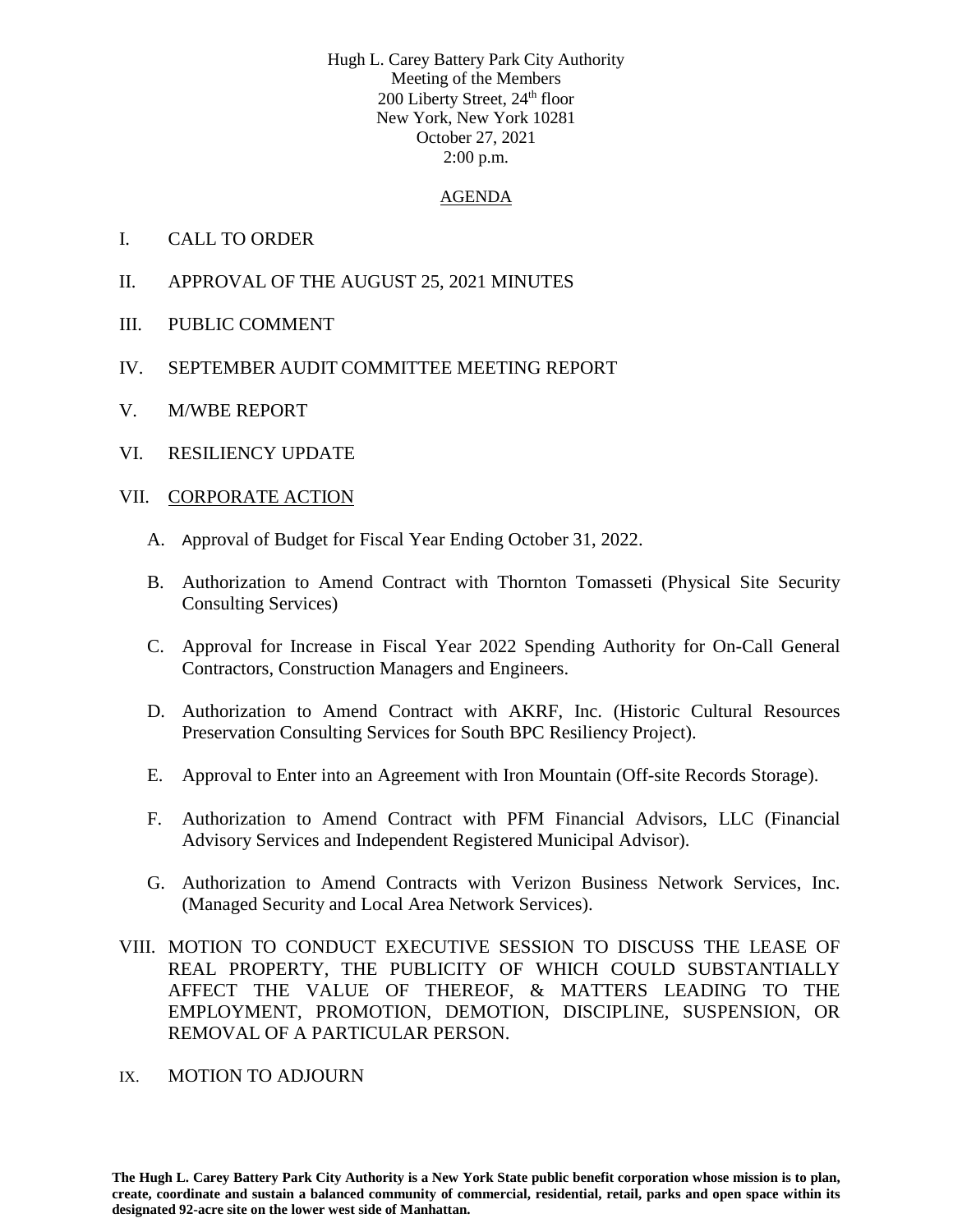# **APPROVAL OF AUTHORITY BUDGETS FOR FISCAL YEAR ENDING OCTOBER 31, 2022**

BE IT RESOLVED, that each of the capital and operating budgets of the Authority for the fiscal year ending October 31, 2022, substantially in the form presented to this meeting be, and hereby is, approved and ordered filed with the records of the Authority; and be it further

RESOLVED, that the President and Chief Executive Officer of the Authority or his designee(s) be, and each of them hereby is, directed to file said budget and related information with all parties as required pursuant to all outstanding bond resolutions, agreements and requirements of law.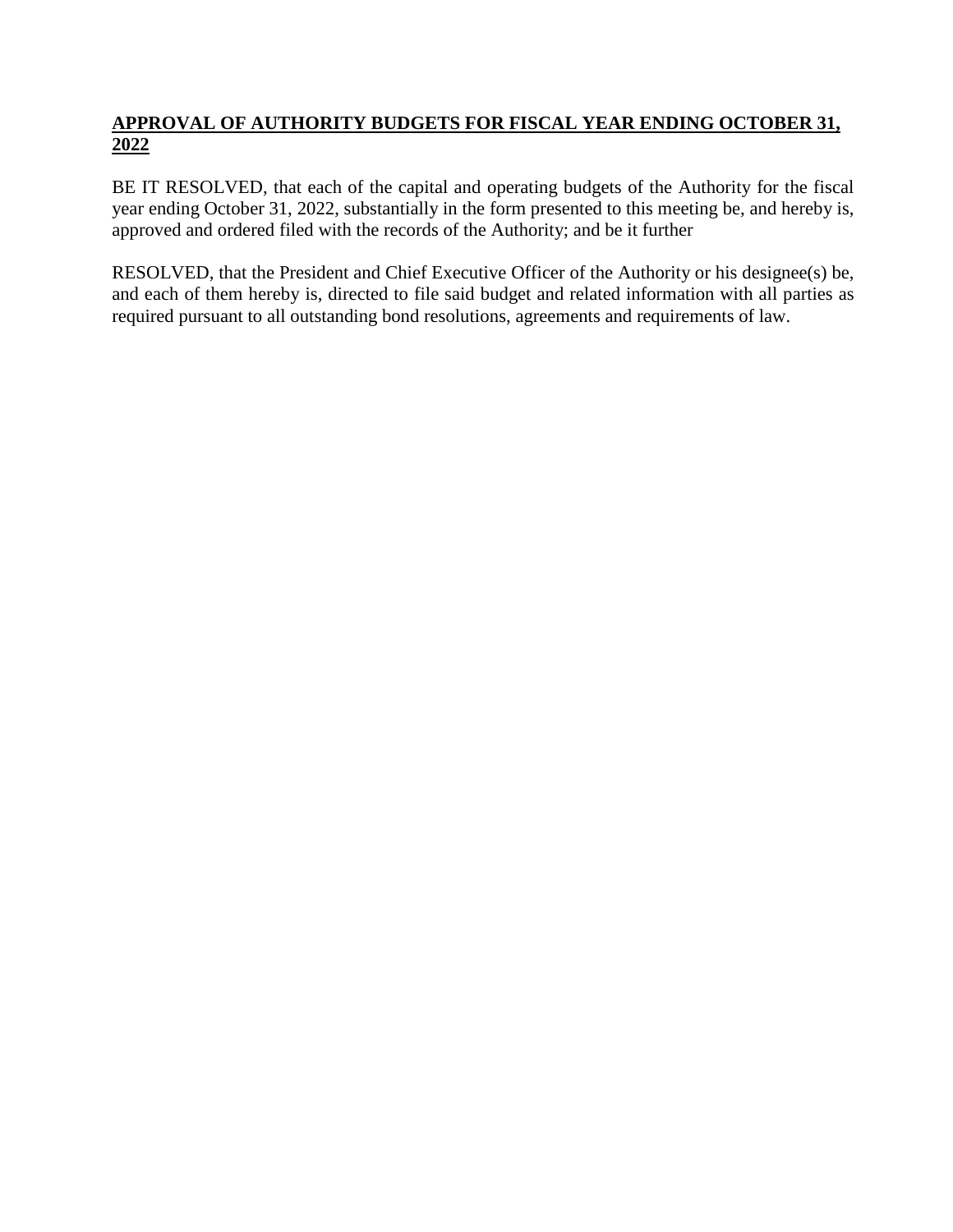|                                                       |      |             | FISCAL YEAR ENDING 10/31/21 |                                    |    | FISCAL YEAR 2022                 |                         |                                  |
|-------------------------------------------------------|------|-------------|-----------------------------|------------------------------------|----|----------------------------------|-------------------------|----------------------------------|
|                                                       |      | 2021 BUDGET | ACTUAL 2021                 | <b>FAVORABLE/</b><br>(UNFAVORABLE) |    | <b>PROPOSED</b><br><b>BUDGET</b> |                         | <b>INCREASE OR</b><br>(DECREASE) |
| <b>CASH RECEIPTS</b>                                  |      |             |                             |                                    |    |                                  |                         |                                  |
| A. Sublease Rentals                                   | \$   | 335,135     | \$<br>336,641               | \$<br>1,506                        | \$ | 324,338                          | \$                      | (10, 797)                        |
| Non Recurring<br>В.                                   |      | 250         | 624                         | 374                                |    | 250                              |                         |                                  |
| Interest Earned/Realized Gain/Misc Other              |      | 5,211       | 2,800                       | (2, 411)                           |    | 1,000                            |                         | (4,211)                          |
| <b>Total Receipts:</b>                                | \$   | 340,596     | \$<br>340,065               | \$<br>(531)                        | \$ | 325,588                          | $\sqrt[6]{\frac{1}{2}}$ | (15,008)                         |
| <b>CASH EXPENDITURES</b>                              |      |             |                             |                                    |    |                                  |                         |                                  |
| <b>BPCA</b>                                           |      |             |                             |                                    |    |                                  |                         |                                  |
| D. Total Operating Expenses                           |      | 35,452      | 32,526                      | 2,926                              |    | 38,445                           |                         | 2,993                            |
| Corporate & Other                                     |      | 5,000       | 5,000                       |                                    |    | 2,000                            |                         | (3,000)                          |
| E. Debt Service                                       |      | 71,500      | 71,575                      | (75)                               |    | 73,799                           |                         | 2,299                            |
| <b>Subtotal Operating and Debt Service</b>            |      | 111,952     | 109,101                     | 2,851                              |    | 114,244                          |                         | 2,292                            |
| <b>NYC</b>                                            |      |             |                             |                                    |    |                                  |                         |                                  |
| F. NYC - Pier A/Bridge Costs/Eastern Border/Other     |      | 4,321       | 1,315                       | 3,006                              |    | 1,895                            |                         | (2, 427)                         |
| <b>NYS</b>                                            |      |             |                             |                                    |    |                                  |                         |                                  |
| G. New York State Cost Recovery Fee                   |      | 9,000       | 8,893                       | 107                                |    | 9,000                            |                         |                                  |
| Total BPCA, NYC, and NYS Expenditures                 |      | 125,273     | 119,310                     | 5,964                              |    | 125,138                          |                         | (135)                            |
| NYC Est. Excess Funds Subject to Settlement Agreement |      |             |                             |                                    |    |                                  |                         |                                  |
| <b>NYC General Fund (Pilot)</b>                       |      | 173,243     | 179,562                     |                                    |    | 162,264                          |                         |                                  |
| NYC Pay-as-you-go capital (Affordable Housing)        |      | 3,209       | 3,209                       |                                    |    |                                  |                         |                                  |
| Joint Purpose Fund                                    |      | 38,871      | 37,984                      |                                    |    | 38,186                           |                         |                                  |
| <b>Subtotal of Estimated Excess Funds</b>             |      | 215,323     | 220,755                     | 5,433                              |    | 200,450                          |                         | (14, 873)                        |
| <b>Total Expenditures:</b>                            | - \$ | 340,596     | \$<br>340,065               |                                    | S  | 325,588                          |                         |                                  |

*\* Cash Basis Accounting*

*\*\* The Capital Budget is not included.*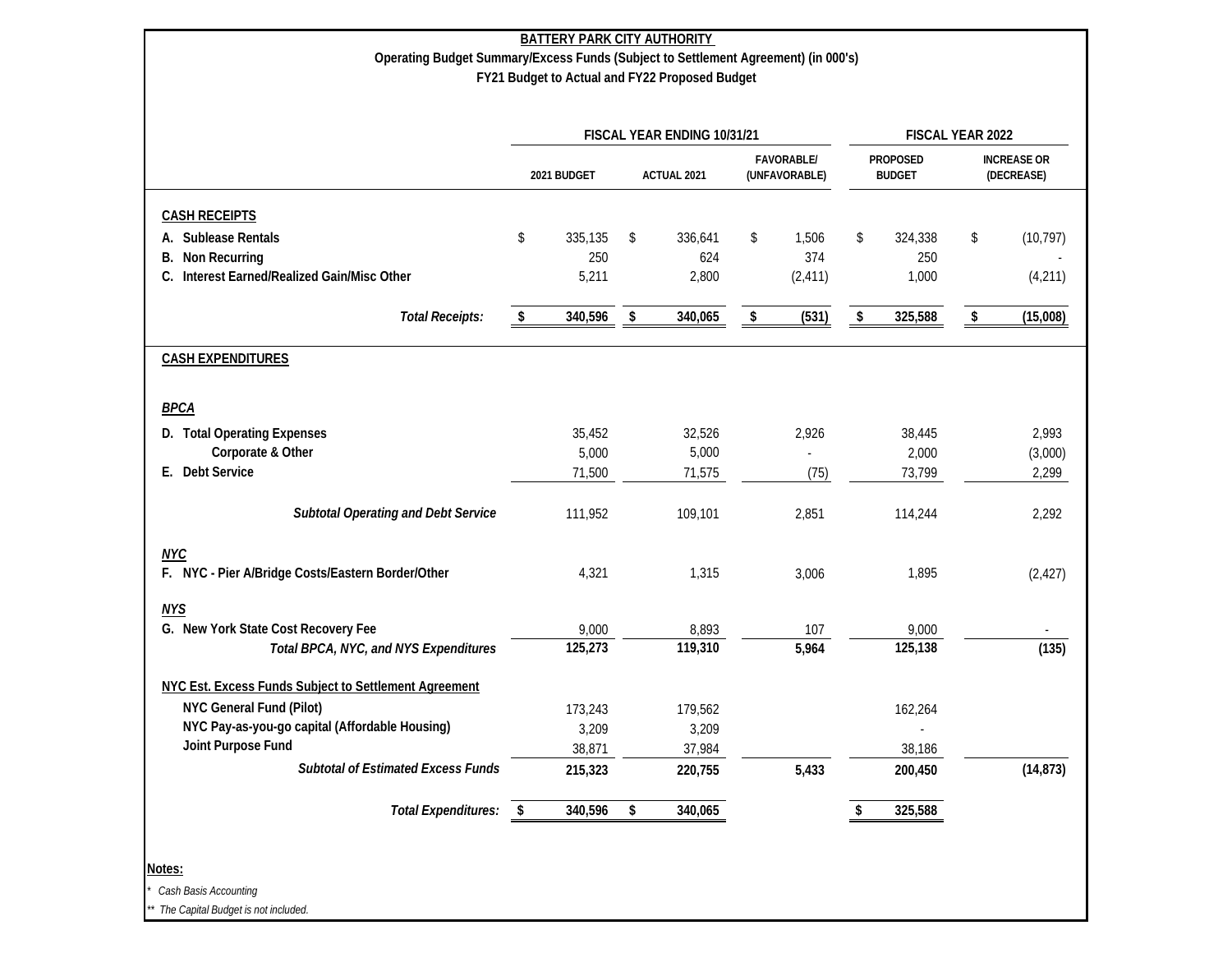#### **BPCA CASH RECEIPTS BUDGET vs. ACTUAL & PROPOSED BUDGET FOR FISCAL YEARS 10/31/2021 & 10/31/2022**

|                                                         |                           |                           |                          | <b>BUDGET</b>                           |                           |
|---------------------------------------------------------|---------------------------|---------------------------|--------------------------|-----------------------------------------|---------------------------|
|                                                         | 2021                      | 2021                      |                          | VS.<br><b>ACTUAL</b><br><b>VARIANCE</b> | 2022<br><b>PROPOSED</b>   |
|                                                         | <b>ACTUAL</b>             | <b>BUDGET</b>             | <b>OVER</b><br>(UNDER)   | (%)                                     | <b>BUDGET</b>             |
| <b>COMMERCIAL</b>                                       |                           |                           |                          |                                         |                           |
| <b>PARCEL A</b>                                         | 20,308,973                | 19,988,236                | 320,737                  | 1.6%                                    | 20,441,090                |
| <b>PARCEL B</b><br><b>PARCEL C</b>                      | 31,913,906                | 30,373,079<br>27,996,501  | 1,540,827<br>(2,091,251) | 5.1%<br>$-7.5%$                         | 32,916,268<br>23,285,971  |
| <b>PARCEL D</b>                                         | 25,905,249<br>25,928,790  | 27,043,096                | (1, 114, 306)            | $-4.1%$                                 | 24, 287, 124              |
| 300 VESEY (Formerly NYMEX)                              | 16,141,849                | 12,185,952                | 3,955,897                | 32.5%                                   | 11,015,221                |
| 200 WEST (The Goldman Sachs)                            | 28,910,610                | 29,562,510                | (651, 899)               | $-2.2%$                                 | 27,670,764                |
| <b>COMM'L RETAIL &amp; OTHER</b>                        | 3,715,638                 | 2,000,000                 | 1,715,638                | 85.8%                                   | 2,000,000                 |
| <b>TOTAL COMMERCIAL</b>                                 | 152,825,017               | 149,149,374               | 3,675,643                | 2.5%                                    | 141,616,438               |
| <b>RESIDENTIAL</b>                                      |                           |                           |                          |                                         |                           |
| <b>THE SOUNDINGS</b><br><b>LIBERTY COURT</b>            | 2,104,732<br>11,710,655   | 2,161,348<br>11,729,577   | (56, 616)<br>(18, 921)   | $-2.6%$<br>$-0.2%$                      | 2,071,450<br>11,766,257   |
| <b>HUDSON VIEW EAST</b>                                 | 2,184,503                 | 2,209,955                 | (25, 452)                | $-1.2%$                                 | 2,125,629                 |
| <b>225 RECTOR PLACE</b>                                 | 4,697,597                 | 5,071,756                 | (374, 159)               | $-7.4%$                                 | 4,547,778                 |
| <b>HUDSON TOWER</b>                                     | 2,869,683                 | 2,902,954                 | (33, 271)                | $-1.1%$                                 | 2,804,897                 |
| <b>HUDSON VIEW WEST</b>                                 | 2,371,377                 | 2,255,469                 | 115,908                  | 5.1%                                    | 2,174,423                 |
| <b>ONE RECTOR PARK</b>                                  | 4,597,477                 | 4,669,509                 | (72, 032)                | $-1.5%$                                 | 4,506,626                 |
| <b>LIBERTY HOUSE</b><br><b>LIBERTY TERRACE</b>          | 4,223,514<br>5,085,858    | 4,379,791<br>5,205,727    | (156, 277)<br>(119, 869) | $-3.6%$<br>$-2.3%$                      | 4,154,818<br>5,137,920    |
| <b>BATTERY POINTE</b>                                   | 2,877,313                 | 3,000,279                 | (122,966)                | $-4.1%$                                 | 2,834,992                 |
| <b>RITZ CARLTON RESIDENCES</b>                          | 4,213,515                 | 4,958,840                 | (745, 325)               | $-15.0%$                                | 4,588,668                 |
| <b>MILLENNIUM TOWER RESIDENCES</b>                      | 6,547,204                 | 6,711,679                 | (164, 475)               | $-2.5%$                                 | 6,357,717                 |
| <b>VISIONAIRE</b>                                       | 7,625,767                 | 7,316,582                 | 309,185                  | 4.2%                                    | 7,399,297                 |
| <b>LIBERTY VIEW</b>                                     | 8,003,817                 | 8,262,254                 | (258, 437)               | $-3.1%$                                 | 7,888,012                 |
| <b>THE REGATTA</b>                                      | 5,347,899                 | 5,932,476                 | (584, 576)               | $-9.9%$                                 | 5,214,395                 |
| <b>COVE CLUB</b><br><b>RIVERWATCH</b>                   | 4,574,004<br>2,651,154    | 4,716,083<br>2,871,395    | (142,080)<br>(220, 241)  | $-3.0%$<br>$-7.7%$                      | 4,348,223<br>2,515,062    |
| <b>SOUTH COVE PLAZA</b>                                 | 3,272,267                 | 3,700,049                 | (427, 782)               | $-11.6%$                                | 2,961,463                 |
| <b>RIVERHOUSE</b>                                       | 8,828,518                 | 8,459,001                 | 369,518                  | 4.4%                                    | 8,990,835                 |
| <b>SOLAIRE</b>                                          | 4,803,726                 | 5,105,668                 | (301, 942)               | $-5.9%$                                 | 4,638,551                 |
| <b>VERDESIAN</b>                                        | 1,804,672                 | 2,047,712                 | (243, 039)               | $-11.9%$                                | 1,941,457                 |
| <b>RIVER &amp; WARREN</b>                               | 5,519,410                 | 5,822,902                 | (303, 492)               | $-5.2%$                                 | 5,428,404                 |
| <b>TRIBECA GREEN</b><br><b>TRIBECA PARK</b>             | 3,850,630<br>6,791,243    | 3,797,378<br>6,258,029    | 53,251<br>533,214        | 1.4%<br>8.5%                            | 4,398,802<br>7,475,665    |
| <b>BROOKDALE</b>                                        | 6,343,929                 | 6,658,965                 | (315,036)                | $-4.7%$                                 | 6,582,337                 |
| <b>TRIBECA POINTE</b>                                   | 5.575.941                 | 5,950,809                 | (374, 867)               | $-6.3%$                                 | 5.376.055                 |
| <b>TRIBECA BRIDGE TOWER</b>                             | 4,408,191                 | 4,625,893                 | (217, 702)               | $-4.7%$                                 | 4,297,064                 |
| <b>LIBERTY GREEN</b>                                    | 4,571,164                 | 4,696,534                 | (125, 370)               | $-2.7%$                                 | 4,584,910                 |
| <b>LIBERTY LUXE</b>                                     | 7,544,721                 | 7,790,450                 | (245, 729)               | $-3.2%$                                 | 7,699,517                 |
| <b>GATEWAY</b><br><b>RESIDENTIAL RETAIL &amp; OTHER</b> | 26,326,389<br>578,119     | 23,135,759<br>500,000     | 3,190,629<br>78,119      | 13.8%<br>15.6%                          | 26,990,953<br>500,000     |
| <b>TOTAL RESIDENTIAL</b>                                | 171,904,989               | 172,904,820               | (999, 832)               | $-0.6%$                                 | 172,302,177               |
| <b>OTHER INCOME</b>                                     |                           |                           |                          |                                         |                           |
| <b>THE WAGNER</b>                                       |                           |                           |                          |                                         |                           |
| THE CONRAD NEW YORK                                     | 10,726,816                | 11,858,948                | (1, 132, 132)            | $-9.5%$                                 | 9,382,846                 |
| <b>NORTH COVE MARINA</b>                                | 512,460                   | 467,460                   | 45,000                   | 9.6%                                    | 481,371                   |
| <b>GIGINO AT WAGNER PARK</b><br><b>PORT AUTHORITY</b>   | 104,244<br>272,368        | 85,000<br>269,009         | 19,244<br>3,359          | 22.6%<br>1.2%                           | 14,167<br>279,759         |
| <b>ABOVENET COMM.</b>                                   | 26,773                    | 26,773                    | 0                        | 0.0%                                    | 27,710                    |
| <b>JEWISH HERITAGE MUSEUM</b>                           | 99,889                    | 77,184                    | 22,705                   | 29.4%                                   | 77,403                    |
| <b>CROWN CASTLE</b>                                     | 48,185                    | 46,342                    | 1,843                    | 4.0%                                    | 56,292                    |
| <b>HOTEL / RETAIL &amp; OTHER</b>                       | 120,236                   | 250,000                   | (129, 764)               | $-51.9%$                                | 100,000                   |
| <b>TOTAL OTHER</b>                                      | 11,910,971                | 13,080,716                | (1, 169, 745)            | $-8.9%$                                 | 10,419,548                |
|                                                         |                           | 335,134,910               |                          | 0.4%                                    | 324,338,163               |
| <b>TOTAL REVENUES</b>                                   | 336,640,976               |                           | 1,506,066                |                                         |                           |
| <b>NON-RECURRING</b><br><b>TRANSACTION PAYMENTS</b>     | 624,490                   | 250,000                   | 374,490                  | 149.8%                                  | 250,000                   |
| <b>TOTAL REVENUES</b>                                   | 337,265,466               | 335,384,910               | 1,880,556                | 0.6%                                    | 324,588,163               |
| incl. NON-RECURRING                                     |                           |                           |                          |                                         |                           |
|                                                         |                           |                           |                          |                                         |                           |
| <b>PILOT</b><br><b>GROUND LEASE</b>                     | 274,333,679<br>49,575,796 | 273,811,266<br>50,280,762 | 522,413<br>(704, 966)    | 0.2%<br>$-1.4%$                         | 262,741,995<br>50,612,310 |
| <b>OTHER</b>                                            | 13,355,991                | 11,292,882                | 2,063,109                | 18.3%                                   | 11,233,857                |
| <b>TOTAL REVENUES</b>                                   | 337,265,466               | 335,384,910               | 1,880,556                | 0.6%                                    | 324,588,163               |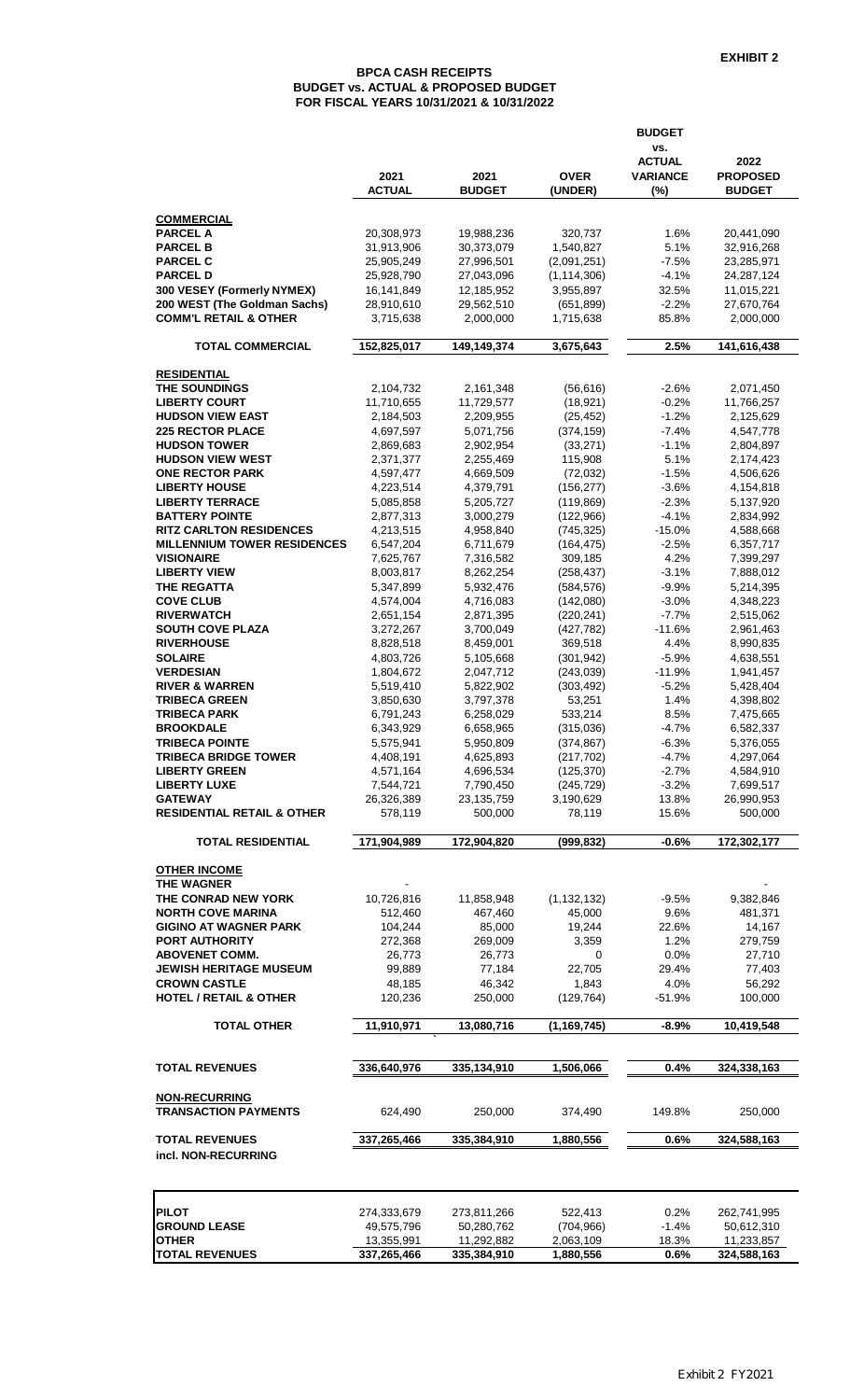|                                                             |               |                                           | BATTERY PARK CITY AUTHORITY: FY 22 OPERATING BUDGET          |                                                                                                              |                                       |                                    |                         |                    |                                                     |                                                    |                                                    |
|-------------------------------------------------------------|---------------|-------------------------------------------|--------------------------------------------------------------|--------------------------------------------------------------------------------------------------------------|---------------------------------------|------------------------------------|-------------------------|--------------------|-----------------------------------------------------|----------------------------------------------------|----------------------------------------------------|
|                                                             |               |                                           | FY21 APPROVED BUDGET & ACTUAL SPENDING                       |                                                                                                              |                                       |                                    |                         |                    | <b>FY22 TO FY21 BUDGET COMPARISON</b>               |                                                    |                                                    |
| <b>DEPARTMENT</b>                                           | FY21 Budget   | <b>Actual Expenses</b><br>through 9/30/21 | <b>Bills in approval</b><br>queue and<br>expected to be paid | <b>Bills Not in</b><br><b>Queue But</b><br><b>Expected to be</b><br>Submitted for<br>Pymt before<br>10/31/21 | <b>Actual FY21</b><br><b>Expenses</b> | \$ Under / (Over)<br><b>Budget</b> | % Budget<br><b>Used</b> | <b>FY22 Budget</b> | \$ Change<br>from FY21<br>Approved<br><b>Budget</b> | % Change<br>from FY21<br>Approved<br><b>Budget</b> | % Change<br>from FY21<br>Actual<br><b>Expenses</b> |
| <b>COMMUNITY CENTER</b>                                     | 449.223<br>\$ | $155.422$   \$<br>\$                      | 2,794                                                        | 21,823<br>$\mathbf{\hat{S}}$                                                                                 | $\mathbf{\hat{s}}$<br>180,039         | \$<br>269.185                      | $40.08\%$ \$            | 408.309            | (40, 914)                                           | $-9.11%$                                           | 126.79%                                            |
| <b>EXECUTIVE</b>                                            | 503.630       | 456,072                                   |                                                              | 59,278                                                                                                       | 515,350                               | (11, 720)                          | 102.33%                 | 512,502            | 8.872                                               | 1.76%                                              | $-0.55%$                                           |
| <b>FINANCE</b>                                              | 2,332,983     | 1,949,209                                 | 4,978                                                        | 300,151                                                                                                      | 2,254,338                             | 78,645                             | 96.63%                  | 2,396,873          | 63,890                                              | 2.74%                                              | 6.32%                                              |
| <b>GENERAL COMPANY</b>                                      | 10,160,504    | 9,099,208                                 |                                                              | 741,454                                                                                                      | 9,840,662                             | 319,842                            | 96.85%                  | 12,316,358         | 2,155,854                                           | 21.22%                                             | 25.16%                                             |
| <b>HORTICULTURE</b>                                         | 1,626,670     | 1,112,195                                 | 36,709                                                       | 199,101                                                                                                      | 1,348,005                             | 278,665                            | 82.87%                  | 1,698,154          | 71,484                                              | 4.39%                                              | 25.98%                                             |
| <b>HUMAN RESOURCES</b>                                      | 695,104       | 452,403                                   | 1,452                                                        | 55,132                                                                                                       | 508,987                               | 186,117                            | 73.22%                  | 716,132            | 21,028                                              | 3.03%                                              | 40.70%                                             |
| <b>INTERNAL AUDIT</b>                                       | 300,000       | 277,907                                   | 7,198                                                        | 15,000                                                                                                       | 300,105                               | (105)                              | 100.04%                 | 300,000            |                                                     | 0.00%                                              | $-0.03%$                                           |
| <b>LEGAL</b>                                                | 3,951,320     | 1,434,518                                 | 827                                                          | 1,117,673                                                                                                    | 2,553,018                             | 1,398,302                          | 64.61%                  | 3,324,937          | (626, 383)                                          | $-15.85%$                                          | 30.24%                                             |
| <b>MAINTENANCE</b>                                          | 3,552,201     | 3,145,826                                 | 65,763                                                       | 337,113                                                                                                      | 3,548,702                             | 3,499                              | 99.90%                  | 3,824,850          | 272,649                                             | 7.68%                                              | 7.78%                                              |
| <b>MIS</b>                                                  | 1,101,724     | 991,904                                   | 62,825                                                       | 55,172                                                                                                       | 1,109,901                             | (8, 177)                           | 100.74%                 | 1,554,875          | 453,151                                             | 41.13%                                             | 40.09%                                             |
| <b>OFFICE MANAGEMENT</b>                                    | 701,272       | 610,803                                   | 3,501                                                        | 81,420                                                                                                       | 695,724                               | 5,548                              | 99.21%                  | 722,127            | 20,855                                              | 2.97%                                              | 3.80%                                              |
| <b>OPERATIONS</b>                                           | 4,627,339     | 2,569,957                                 | 3,678                                                        | 1,244,886                                                                                                    | 3,818,521                             | 808,818                            | 82.52%                  | 4,907,888          | 280,549                                             | 6.06%                                              | 28.53%                                             |
| <b>PROCUREMENT</b>                                          | 710,073       | 513,897                                   | 5,000                                                        | 85,550                                                                                                       | 604,447                               | 105,626                            | 85.12%                  | 773,527            | 63,454                                              | 8.94%                                              | 27.97%                                             |
| <b>PROGRAMMING</b>                                          | 1,491,446     | 926,315                                   | 10,997                                                       | 100,805                                                                                                      | 1,038,117                             | 453,329                            | 69.60%                  | 1,507,597          | 16,151                                              | 1.08%                                              | 45.22%                                             |
| <b>PUBLIC INFORMATION</b>                                   | 418,368       | 277,027                                   | 13,660                                                       | 24,705                                                                                                       | 315,392                               | 102,976                            | 75.39%                  | 521,575            | 103,207                                             | 24.67%                                             | 65.37%                                             |
| <b>REAL PROPERTY</b>                                        | 2,830,282     | 1,398,345                                 | 114,658                                                      | 166,409                                                                                                      | 1,679,412                             | 1,150,870                          | 59.34%                  | 2,959,139          | 128,857                                             | 4.55%                                              | 76.20%                                             |
| <b>TOTAL DEPARTMENTAL</b>                                   | \$35,452,139  | 25,371,008                                | 334,040                                                      | 4,605,674                                                                                                    | 30,310,722                            | 5,141,417                          | 85.50%                  | \$38,444,843       | \$2,992,704                                         | 8.44%                                              | 26.84%                                             |
| <b>OPEB Funding</b>                                         | $\sim$        | 947,722                                   | $\sim$                                                       | 86,175                                                                                                       | 1,033,897                             | (1,033,897)                        |                         |                    |                                                     |                                                    |                                                    |
| <b>Pension Funding</b>                                      |               |                                           | $\sim$                                                       | 1,181,874                                                                                                    | 1,181,874                             | (1, 181, 874)                      |                         |                    |                                                     |                                                    |                                                    |
| Corporate & Other                                           | 5,000,000     | 2,900,000                                 | $\sim$                                                       | 2,100,000                                                                                                    | 5,000,000                             |                                    |                         | 2,000,000          |                                                     |                                                    |                                                    |
| <b>TOTAL OPERATING</b>                                      | \$40,452,139  | 29,218,730                                | 334,040<br>-\$                                               | 7,973,723                                                                                                    | $\frac{1}{2}$ 37,526,493              | 2,925,646<br>-\$                   |                         | \$40,444,843       | (7, 296)<br>-\$                                     | $-0.02%$                                           | 7.78%                                              |
| <b>NYS COST-WIDE RECOVERY CHARGE</b>                        | 9.000.000     |                                           |                                                              | 8,893,000                                                                                                    | 8,893,000                             | 107,000                            | 98.81%                  | 9.000.000          |                                                     | 0.00%                                              | 1.20%                                              |
| TOTAL OPERATING AND NYS COST-WIDE RECOVERY<br><b>CHARGE</b> | \$49,452,139  | $\mathbf{\hat{s}}$<br>29,218,730          | 334.040<br>$\mathbf{\hat{S}}$                                | 16,866,723<br>$\mathbf{s}$                                                                                   | $\frac{1}{2}$ 46,419,493              | 3,032,646<br>\$                    | 93.87%                  | \$49.444.843       | (7, 296)                                            | $-0.01%$                                           | 6.52%                                              |
| NON-OPERATING:                                              |               |                                           |                                                              |                                                                                                              |                                       |                                    |                         |                    |                                                     |                                                    |                                                    |
| <b>EASTERN BORDER</b>                                       | 1,250,000     | 657,484                                   | 12,623                                                       | 207,414                                                                                                      | 877,521                               | 372,479                            | 70.20%                  | 1,250,000          |                                                     | 0.00%                                              | 42.45%                                             |
| <b>PIER A</b>                                               | 2,917,277     | 342,549                                   |                                                              |                                                                                                              | 342,549                               | 2,574,728                          | 11.74%                  | 488,122            | (2, 429, 155)                                       | $-83.27%$                                          | 42.50%                                             |
| <b>TRIBECA BRIDGE</b>                                       | 101,565       | 39,552                                    | 1,480                                                        | 2,873                                                                                                        | 43,905                                | 57,660                             | 43.23%                  | 101,565            |                                                     | 0.00%                                              | 131.33%                                            |
| <b>WEST THAMES BRIDGE</b>                                   | 52,323        | 45,895                                    | 456                                                          | 4,787                                                                                                        | 51,138                                | 1,185                              | 97.73%                  | 54,910             | 2,587                                               | 4.94%                                              | 7.38%                                              |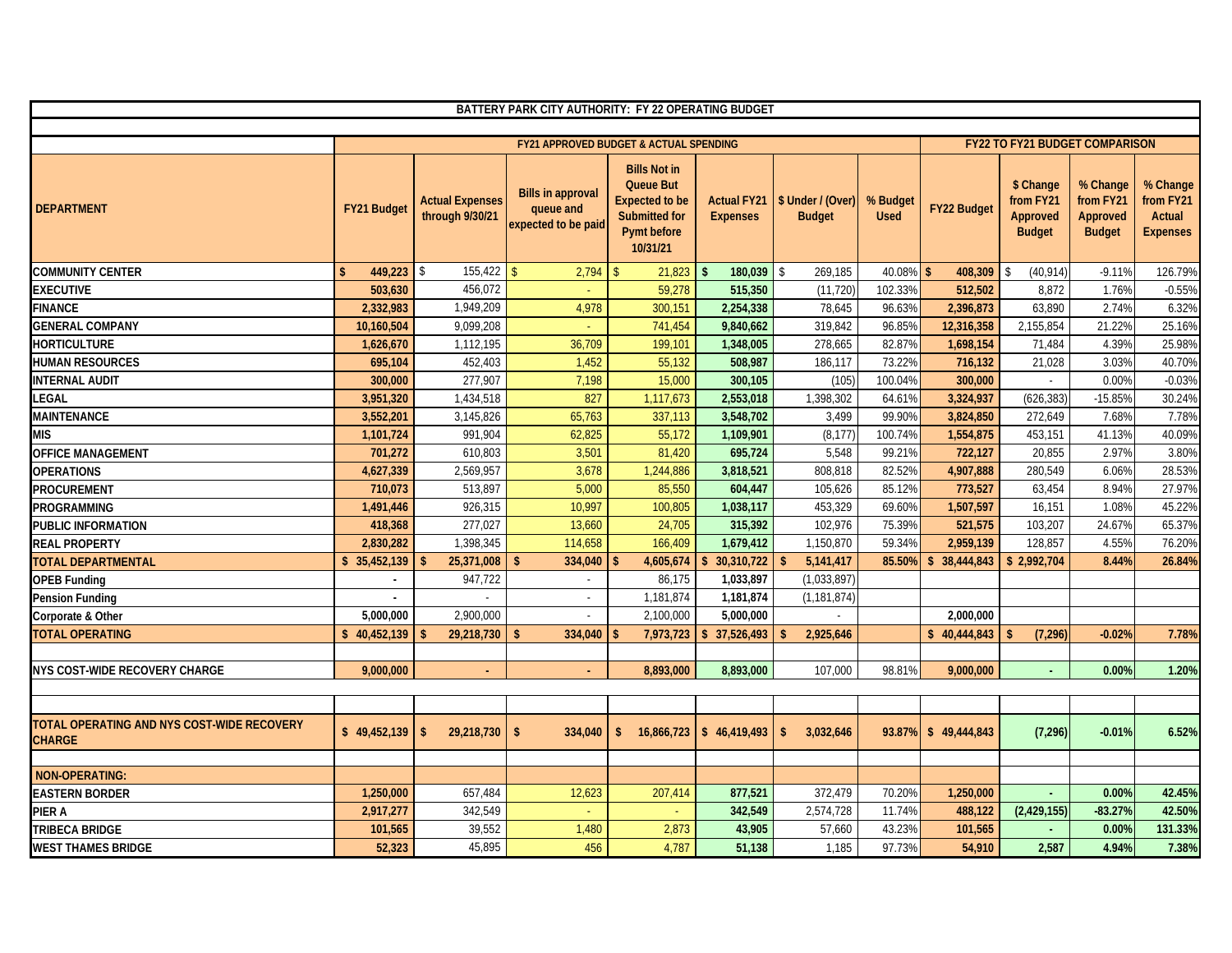|                                            |                              |                                     |                                                                    | BATTERY PARK CITY AUTHORITY: FY 22 COMMUNITY CENTER BUDGET                                                          |                                       |                                       |                         |                              |                                                     |                                                    |                                                           |
|--------------------------------------------|------------------------------|-------------------------------------|--------------------------------------------------------------------|---------------------------------------------------------------------------------------------------------------------|---------------------------------------|---------------------------------------|-------------------------|------------------------------|-----------------------------------------------------|----------------------------------------------------|-----------------------------------------------------------|
|                                            |                              |                                     |                                                                    |                                                                                                                     |                                       |                                       |                         |                              |                                                     |                                                    |                                                           |
|                                            |                              |                                     |                                                                    | <b>FY21 APPROVED BUDGET &amp; ACTUAL SPENDING</b>                                                                   |                                       |                                       |                         |                              |                                                     | <b>FY22 TO FY21 BUDGET COMPARISON</b>              |                                                           |
| <b>DEPARTMENT</b>                          | <b>FY21</b><br><b>Budget</b> | <b>Actual</b><br>through<br>9/30/21 | <b>Bills in</b><br>approval<br>queue and<br>expected to<br>be paid | <b>Bills Not in</b><br><b>Queue But</b><br><b>Expected to be</b><br><b>Submitted for</b><br>Pymt before<br>10/31/21 | <b>Actual FY21</b><br><b>Expenses</b> | \$ Under /<br>(Over)<br><b>Budget</b> | % Budget<br><b>Used</b> | <b>FY22 Budget</b>           | \$ Change<br>from FY21<br>Approved<br><b>Budget</b> | % Change<br>from FY21<br>Approved<br><b>Budget</b> | % Change<br>from FY21<br><b>Actual</b><br><b>Expenses</b> |
| <b>COMMUNITY CENTER</b>                    |                              |                                     |                                                                    |                                                                                                                     |                                       |                                       |                         |                              |                                                     |                                                    |                                                           |
| <b>REVENUE:</b>                            |                              |                                     |                                                                    |                                                                                                                     |                                       |                                       |                         |                              |                                                     |                                                    |                                                           |
| <b>MEMBERSHIP</b>                          | 83,000<br>\$                 |                                     |                                                                    |                                                                                                                     |                                       | 83,000                                | 0.00%                   | $\mathbf{\hat{s}}$<br>41,500 | \$<br>(41,500)                                      | $-50.00%$                                          | 0.00%                                                     |
| <b>MEMBERSHIP REFUND</b>                   | (5,000)                      | (1,029)                             |                                                                    |                                                                                                                     | (1,029)                               | (3,971)                               | 20.58%                  |                              | 5,000                                               | $-100.00\%$                                        | $-100.00%$                                                |
| PERMIT FEES INCOME                         | 20,000                       |                                     |                                                                    |                                                                                                                     |                                       | 20,000                                | 0.00%                   | $\sim$                       | (20,000)                                            | $-100.00\%$                                        | 0.00%                                                     |
| PERMIT FEES (REFUNDS)                      |                              | (560)                               |                                                                    |                                                                                                                     | (560)                                 | (560)                                 | 0.00%                   |                              |                                                     | 0.00%                                              | $-100.00%$                                                |
| DAY PASS                                   | 35,000                       |                                     |                                                                    |                                                                                                                     |                                       | 35,000                                | 0.00%                   | 17,500                       | (17,500)                                            | $-50.00%$                                          | 0.00%                                                     |
| <b>TOTAL REVENUE:</b>                      | \$<br>133,000                | (1,589)                             | $\sqrt{2}$                                                         | \$                                                                                                                  | (1,589)<br>\$                         | -\$<br>133,469                        | $-1.19%$                | $\mathbf{\hat{s}}$<br>59,000 | (74,000)                                            | $-55.64%$                                          | -3813.03%                                                 |
|                                            |                              |                                     |                                                                    |                                                                                                                     |                                       |                                       |                         |                              |                                                     |                                                    |                                                           |
| <b>EXPENSES:</b>                           |                              |                                     |                                                                    |                                                                                                                     |                                       |                                       |                         |                              |                                                     |                                                    |                                                           |
| PAYROLL-FULLTIME                           | 183,573                      | 124,117                             |                                                                    | 19,261                                                                                                              | 143,378                               | 40,195                                | 78.10%                  | 188,465                      | 4,892                                               | 2.66%                                              | 31.45%                                                    |
| PAYROLL-HOURLY                             | 233,450                      | 25,219                              |                                                                    | 2,562                                                                                                               | 27,781                                | 205,669                               | 11.90%                  | 203,450                      | (30,000)                                            | $-12.85%$                                          | 632.34%                                                   |
| CREDIT CARD PROCESSING FEES                | 7,000                        | 3,110                               |                                                                    |                                                                                                                     | 3,110                                 | 3,890                                 | 44.43%                  | 5,000                        | (2,000)                                             | $-28.57%$                                          | 60.77%                                                    |
| COMPUTER OPERATIONS                        | 3,200                        | 2,340                               |                                                                    |                                                                                                                     | 2,340                                 | 860                                   | 73.13%                  | 2,500                        | (700)                                               | $-21.88%$                                          | 6.84%                                                     |
| PRINTING                                   | 8.000                        |                                     |                                                                    |                                                                                                                     |                                       | 8,000                                 | 0.00%                   | 4,000                        | (4,000)                                             | -50.00%                                            | 0.00%                                                     |
| <b>SPORTS SUPPLIES</b>                     | 8.000                        | 436                                 | 20                                                                 |                                                                                                                     | 456                                   | 7,544                                 | 5.70%                   | 2,640                        | (5,360)                                             | $-67.00%$                                          | 478.95%                                                   |
| <b>UNIFORMS</b>                            | 6,000                        | 200                                 | 2,774                                                              |                                                                                                                     | 2,974                                 | 3,026                                 | 49.57%                  | 2,254                        | (3,746)                                             | $-62.43%$                                          | $-24.21%$                                                 |
| <b>TOTAL EXPENSES:</b>                     | 449,223<br>$\mathbf{\$}$     | 155,422<br>-\$                      | 2,794<br>$\mathbf{\hat{S}}$                                        | 21,823<br>\$                                                                                                        | 180,039<br>\$                         | 269,185<br>\$                         | 40.08%                  | 408,309<br><sup>\$</sup>     | (40, 914)                                           | $-9.11%$                                           | 126.79%                                                   |
| <b>COMMUNITY CENTER NET GAIN</b><br>(LOSS) | \$ (316,223)                 | (157, 011)                          | (2,794)<br>\$                                                      | $(21, 823)$ \$<br>-\$                                                                                               | (181, 628)                            | \$ (135,716)                          | 57.44%                  | (349, 309)<br>\$             | (33,086)                                            | 10.46%                                             | 92.32%                                                    |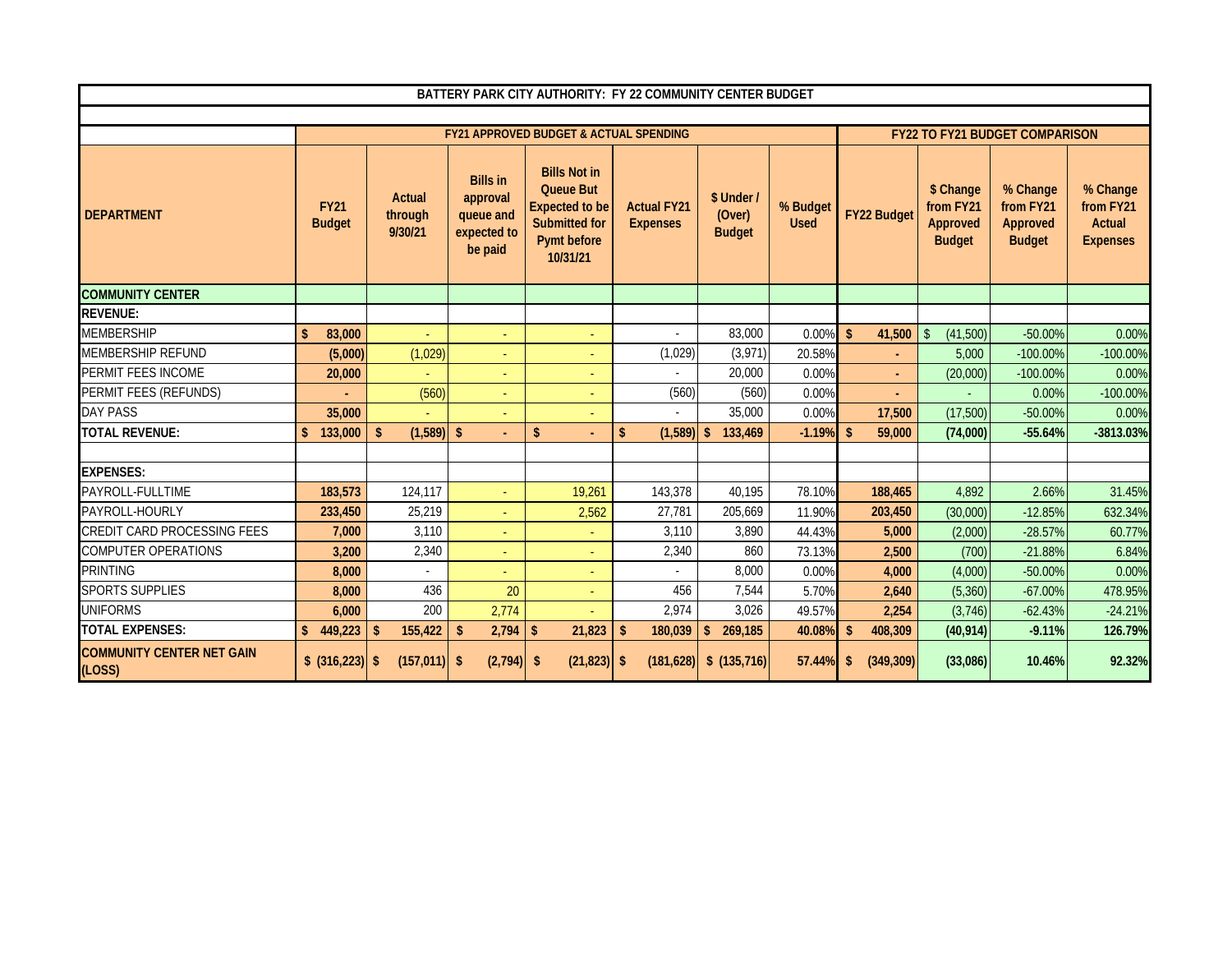|                               |                    |                              |                                                                    |                                                                                                                           | BATTERY PARK CITY AUTHORITY: FY 22 EXECUTIVE BUDGET |                                       |                         |                              |                                                     |                                                    |                                                    |
|-------------------------------|--------------------|------------------------------|--------------------------------------------------------------------|---------------------------------------------------------------------------------------------------------------------------|-----------------------------------------------------|---------------------------------------|-------------------------|------------------------------|-----------------------------------------------------|----------------------------------------------------|----------------------------------------------------|
|                               |                    |                              |                                                                    |                                                                                                                           |                                                     |                                       |                         |                              |                                                     |                                                    |                                                    |
|                               |                    |                              |                                                                    |                                                                                                                           | <b>FY21 APPROVED BUDGET &amp; ACTUAL SPENDING</b>   |                                       |                         |                              |                                                     | <b>FY22 TO FY21 BUDGET COMPARISON</b>              |                                                    |
| <b>DEPARTMENT</b>             | <b>FY21 Budget</b> | Actual<br>through<br>9/30/21 | <b>Bills in</b><br>approval<br>queue and<br>expected to<br>be paid | <b>Bills Not in</b><br><b>Queue But</b><br><b>Expected to</b><br>be<br><b>Submitted</b><br>for Pymt<br>before<br>10/31/21 | <b>Actual FY21</b><br><b>Expenses</b>               | \$ Under /<br>(Over)<br><b>Budget</b> | % Budget<br><b>Used</b> | <b>FY22</b><br><b>Budget</b> | \$ Change<br>from FY21<br>Approved<br><b>Budget</b> | % Change<br>from FY21<br>Approved<br><b>Budget</b> | % Change<br>from FY21<br>Actual<br><b>Expenses</b> |
| <b>EXECUTIVE</b>              |                    |                              |                                                                    |                                                                                                                           |                                                     |                                       |                         |                              |                                                     |                                                    |                                                    |
| <b>MISCELLANEOUS EXPENSES</b> | 2,000              | 1,623                        |                                                                    | 1,274                                                                                                                     | 2,897                                               | (897)                                 | 144.85%                 | -\$<br>2,000                 |                                                     | 0.00%                                              | $-30.96%$                                          |
| <b>PAYROLL</b>                | 499,630            | 454,381                      | ÷.                                                                 | 57,204                                                                                                                    | 511,585                                             | (11, 955)                             | 102.39%                 | 508,502                      | 8,872                                               | 1.78%                                              | $-0.60%$                                           |
| <b>TRAVEL &amp; MEETINGS</b>  | 2,000              | 68                           |                                                                    | 800                                                                                                                       | 868                                                 | 1,132                                 | 43.40%                  | 2,000                        |                                                     | $0.00\%$                                           | 130.41%                                            |
| <b>EXECUTIVE</b>              |                    | $503,630$ \$ 456,072 \$      |                                                                    | 59,278<br>\$                                                                                                              | $515,350$   \$<br>\$                                | (11, 720)                             | 102.33%                 | 512,502<br><sup>\$</sup>     | 8,872                                               | 1.76%                                              | $-0.55%$                                           |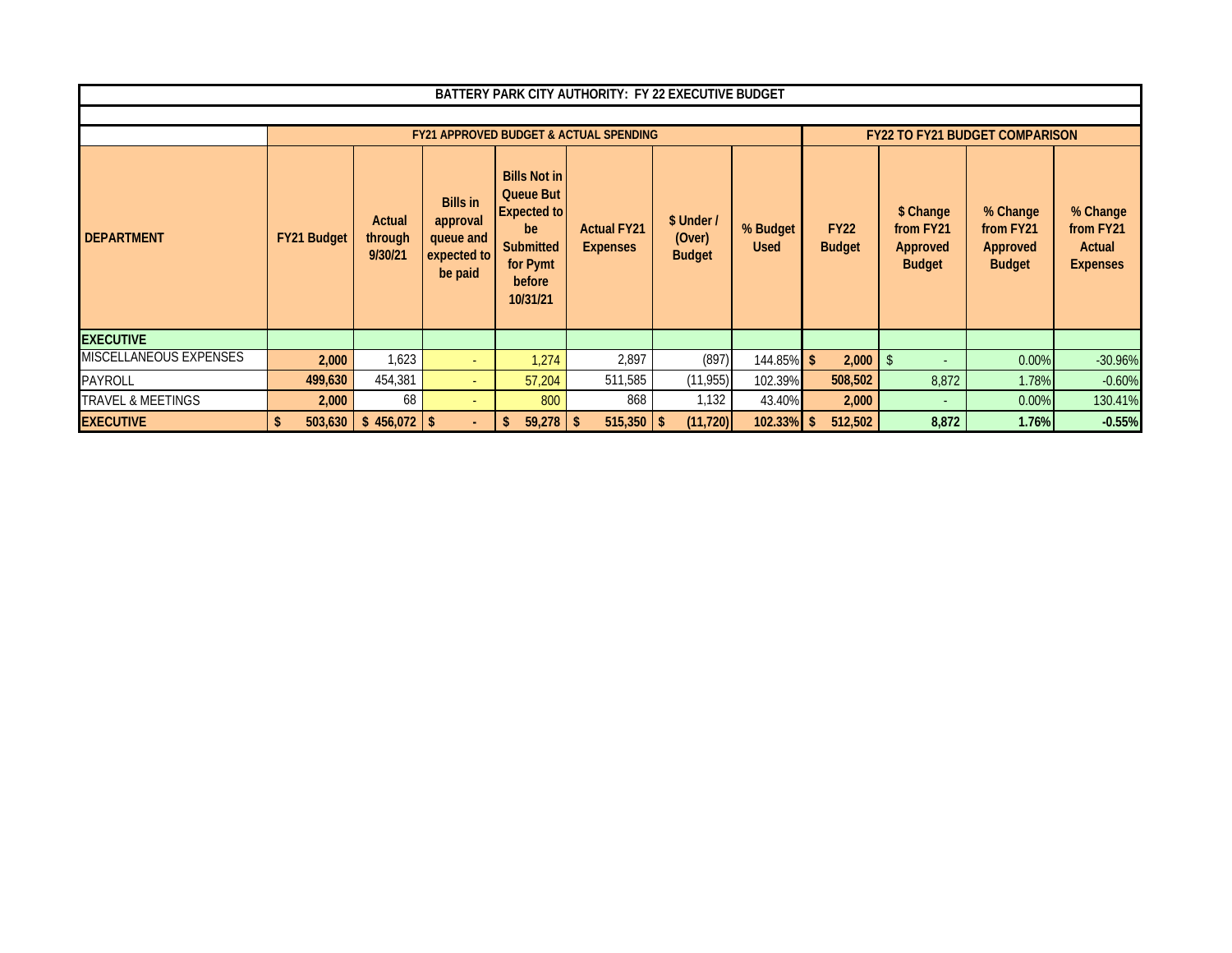|                                               |                         |                                     |                                                                    |                                                                                                                 | BATTERY PARK CITY AUTHORITY: FY 22 FINANCE BUDGET |                                       |                         |                         |                                                            |                                                    |                                                    |
|-----------------------------------------------|-------------------------|-------------------------------------|--------------------------------------------------------------------|-----------------------------------------------------------------------------------------------------------------|---------------------------------------------------|---------------------------------------|-------------------------|-------------------------|------------------------------------------------------------|----------------------------------------------------|----------------------------------------------------|
|                                               |                         |                                     |                                                                    |                                                                                                                 |                                                   |                                       |                         |                         |                                                            |                                                    |                                                    |
|                                               |                         |                                     |                                                                    |                                                                                                                 | <b>FY21 APPROVED BUDGET &amp; ACTUAL SPENDING</b> |                                       |                         |                         | <b>FY22 TO FY21 BUDGET COMPARISON</b>                      |                                                    |                                                    |
| <b>DEPARTMENT</b>                             | FY21 Budget             | <b>Actual</b><br>through<br>9/30/21 | <b>Bills in</b><br>approval<br>queue and<br>expected to<br>be paid | <b>Bills Not in</b><br><b>Queue But</b><br><b>Expected to</b><br>be Submitted<br>for Pymt<br>before<br>10/31/21 | <b>Actual FY21</b><br><b>Expenses</b>             | \$ Under /<br>(Over)<br><b>Budget</b> | % Budget<br><b>Used</b> | FY22 Budget             | \$ Change<br>from FY21<br><b>Approved</b><br><b>Budget</b> | % Change<br>from FY21<br>Approved<br><b>Budget</b> | % Change<br>from FY21<br>Actual<br><b>Expenses</b> |
| <b>FINANCE</b>                                |                         |                                     |                                                                    |                                                                                                                 |                                                   |                                       |                         |                         |                                                            |                                                    |                                                    |
| <b>AUDIT FEES</b>                             | $\mathsf{s}$<br>140,000 | 122,200<br>$\vert$ \$               | $\mathbf{\hat{S}}$                                                 | 15,200<br>$\mathsf{\$}$                                                                                         | \$<br>137,400                                     | \$<br>2,600                           | 98.14% \$               | 135,000                 | $\mathcal{S}$<br>(5,000)                                   | $-3.57%$                                           | $-1.75%$                                           |
| BOOKS, PRINT & ONLINE MEDIA                   | 34,000                  | 28,727                              |                                                                    | 3,085                                                                                                           | 31,812                                            | 2,188                                 | 93.56%                  | 34,000                  |                                                            | $0.00\%$                                           | 6.88%                                              |
| <b>CONTINUING ED</b>                          | 1.000                   | 499                                 |                                                                    | 501                                                                                                             | 1,000                                             |                                       | 100.00%                 | 1.000                   |                                                            | $0.00\%$                                           | 0.00%                                              |
| <b>DUES &amp; FEES</b>                        | 1,500                   |                                     | $\sim$                                                             |                                                                                                                 |                                                   | 1,500                                 | 0.00%                   | 1,500                   |                                                            | 0.00%                                              | 0.00%                                              |
| MISCELLANEOUS EXPS                            | 500                     |                                     |                                                                    |                                                                                                                 |                                                   | 500                                   | 0.00%                   | 500                     |                                                            | 0.00%                                              | 0.00%                                              |
| <b>PAYROLL</b>                                | 1,493,983               | 1,297,407                           |                                                                    | 195,277                                                                                                         | 1,492,684                                         | 1,299                                 | 99.91%                  | 1,547,873               | 53,890                                                     | 3.61%                                              | 3.70%                                              |
| <b>TRAVEL &amp; MEETINGS</b>                  | 4,000                   | 280                                 |                                                                    |                                                                                                                 | 280                                               | 3,720                                 | 7.00%                   | 4,000                   |                                                            | $0.00\%$                                           | 1328.57%                                           |
| SUBTOTAL:                                     | \$1,674,983             | \$1,449,113                         | $\mathbf{\hat{S}}$                                                 | 214,063<br>\$.                                                                                                  | \$1,663,176                                       | 11.807<br>-\$                         | 99.30%                  | \$1,723,873             | 48,890                                                     | 2.92%                                              | 3.65%                                              |
| <b>SYSTEMS MAINTENANCE &amp; SUPPORT SVCS</b> |                         |                                     |                                                                    |                                                                                                                 |                                                   |                                       |                         |                         |                                                            |                                                    |                                                    |
| CONDO DEFICIENCIES WEBSITE                    | 5,000                   | 8,900                               |                                                                    | 2,500                                                                                                           | 11,400                                            | (6, 400)                              | 228.00%                 | 10,000                  | 5,000                                                      | 100.00%                                            | $-12.28%$                                          |
| INVOICE PROCESSING APPLICATION                | 20,000                  | 15,840                              | 4,978                                                              | 22                                                                                                              | 20,840                                            | (840)                                 | 104.20%                 | 25,000                  | 5,000                                                      | 25.00%                                             | 19.96%                                             |
| <b>SUBTOTAL</b>                               | $\mathsf{\$}$<br>25,000 | 24,740<br>$\mathbf{\hat{S}}$        | $\mathbf{\hat{S}}$<br>4,978                                        | 2,522<br>\$                                                                                                     | $\mathbf{\hat{S}}$<br>32,240                      | $\mathbf{\hat{s}}$<br>(7, 240)        | 128.96%                 | $\mathbf{s}$<br>35,000  | 10,000                                                     | 40.00%                                             | 8.56%                                              |
| <b>ADVISORY SERVICES</b>                      |                         |                                     |                                                                    |                                                                                                                 |                                                   |                                       |                         |                         |                                                            |                                                    |                                                    |
| ARBITRAGE CALC & SWAP VALN SVCS               | 50,000                  | 58,771                              |                                                                    | $\sim$                                                                                                          | 58,771                                            | (8, 771)                              | 117.54%                 | 55,000                  | 5,000                                                      | 10.00%                                             | $-6.42%$                                           |
| <b>INVESTMENT ADVISOR FEES</b>                | 350,000                 | 302,705                             | $\sim$                                                             | 47,295                                                                                                          | 350,000                                           | $\sim$                                | 100.00%                 | 350,000                 | ÷.                                                         | 0.00%                                              | 0.00%                                              |
| PAYROLL & TAX PROCESSING                      | 30,000                  | 54,745                              | $\sim$                                                             | ÷.                                                                                                              | 54,745                                            | (24, 745)                             | 182.48%                 | 30,000                  | $\sim$                                                     | $0.00\%$                                           | $-45.20%$                                          |
| FINANCIAL ADVISORY SERVICES - IRMA            | 50,000                  | $\sim$                              | $\sim$                                                             | $\blacksquare$                                                                                                  | $\sim$                                            | 50,000                                | 0.00%                   | 50,000                  | $\sim$                                                     | 0.00%                                              | 0.00%                                              |
| <b>FINANCIAL CONSULTANT</b>                   | 50,000                  |                                     |                                                                    |                                                                                                                 | $\overline{\phantom{a}}$                          | 50,000                                | 0.00%                   | 50,000                  |                                                            | 0.00%                                              | 0.00%                                              |
| <b>SUBTOTAL:</b>                              | \$<br>530,000           | 416,221<br>$\mathbf{\hat{s}}$       | $\mathbf{\hat{S}}$                                                 | 47,295<br>\$                                                                                                    | 463,516<br>\$.                                    | -\$<br>66,484                         | 87.46%                  | 535,000<br>$\mathbf{s}$ | 5,000                                                      | 0.94%                                              | 15.42%                                             |
| <b>BANKING &amp; INVESTMENT FEES/EXPENSES</b> |                         |                                     |                                                                    |                                                                                                                 |                                                   |                                       |                         |                         |                                                            |                                                    |                                                    |
| RATING AGENCY FEES                            | 40,000                  | 14,400                              |                                                                    | 30,000                                                                                                          | 44,400                                            | (4, 400)                              | 111.00%                 | 45,000                  | 5,000                                                      | 12.50%                                             | 1.35%                                              |
| <b>BANKING FEES/EXPENSE</b>                   | 16,000                  | 9,010                               |                                                                    | 5,996                                                                                                           | 15,006                                            | 994                                   | 93.79%                  | 16,000                  |                                                            | 0.00%                                              | 6.62%                                              |
| RESERVE FD PUT AGREEMENT FEE                  | 12,000                  | 11,725                              |                                                                    | 275                                                                                                             | 12,000                                            | $\overline{a}$                        | 100.00%                 | 12,000                  |                                                            | 0.00%                                              | 0.00%                                              |
| <b>TRUSTEE FEES</b>                           | 35,000                  | 24.000                              |                                                                    | ÷.                                                                                                              | 24,000                                            | 11,000                                | 68.57%                  | 30,000                  | (5,000)                                                    | $-14.29%$                                          | 25.00%                                             |
| <b>SUBTOTAL:</b>                              | 103,000<br>\$           | 59,135<br>-\$                       | $\mathsf{\$}$                                                      | 36,271<br>\$                                                                                                    | 95,406<br>$\mathbf{\hat{S}}$                      | 7,594<br>$\sqrt{2}$                   | 92.63%                  | $\sqrt{2}$<br>103,000   |                                                            | 0.00%                                              | 7.96%                                              |
| <b>FINANCE</b>                                | \$2,332,983             | 1,949,209<br>15                     | $\mathbf{\hat{S}}$<br>4,978                                        | $\mathbf{s}$                                                                                                    | $300,151$ \$ 2,254,338                            | $\sqrt{2}$<br>78,645                  |                         | 96.63% \$2,396,873      | 63,890                                                     | 2.74%                                              | 6.32%                                              |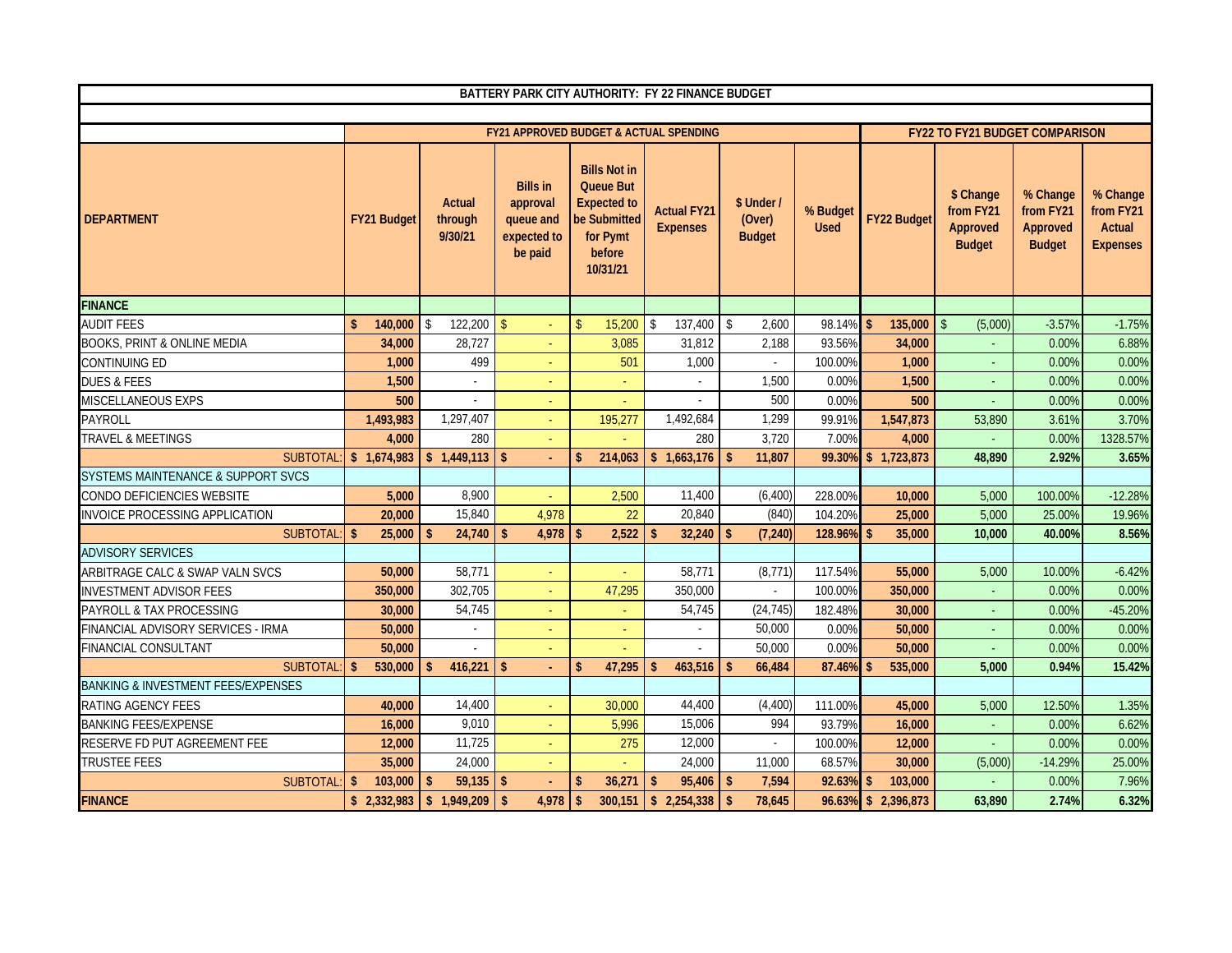|                                                    |                                 | BATTERY PARK CITY AUTHORITY: FY 22 GENERAL COMPANY BUDGET |                                                                    |                                                                                                                 |                                        |                                  |                         |                            |                                                              |                                                    |                                                    |
|----------------------------------------------------|---------------------------------|-----------------------------------------------------------|--------------------------------------------------------------------|-----------------------------------------------------------------------------------------------------------------|----------------------------------------|----------------------------------|-------------------------|----------------------------|--------------------------------------------------------------|----------------------------------------------------|----------------------------------------------------|
|                                                    |                                 |                                                           |                                                                    |                                                                                                                 |                                        |                                  |                         |                            |                                                              |                                                    |                                                    |
|                                                    |                                 |                                                           |                                                                    |                                                                                                                 | FY21 APPROVED BUDGET & ACTUAL SPENDING |                                  |                         |                            | <b>FY22 TO FY21 BUDGET COMPARISON</b>                        |                                                    |                                                    |
| <b>DEPARTMENT</b>                                  | <b>FY21 Budget</b>              | <b>Actual</b><br>through<br>9/30/21                       | <b>Bills in</b><br>approval<br>queue and<br>expected to<br>be paid | <b>Bills Not in</b><br><b>Queue But</b><br><b>Expected to</b><br>be Submitted<br>for Pymt<br>before<br>10/31/21 | <b>Actual FY21</b><br><b>Expenses</b>  | \$ Under /<br>(Over) Budget      | % Budget<br><b>Used</b> |                            | \$ Change from<br>FY22 Budget FY21 Approved<br><b>Budget</b> | % Change<br>from FY21<br>Approved<br><b>Budget</b> | % Change<br>from FY21<br>Actual<br><b>Expenses</b> |
| <b>GENERAL COMPANY EXPENSES</b>                    |                                 |                                                           |                                                                    |                                                                                                                 |                                        |                                  |                         |                            |                                                              |                                                    |                                                    |
| <b>EMPLOYEE BENEFITS &amp; PAYROLL ASSESSMENTS</b> |                                 |                                                           |                                                                    |                                                                                                                 |                                        |                                  |                         |                            |                                                              |                                                    |                                                    |
| <b>GENERAL FICA TAXES</b>                          | \$.<br>960,000                  | -\$                                                       | ÷                                                                  | 189,312                                                                                                         | 876,900                                | 83,100                           | $91.34\%$ \$            | 981,000                    | 21,000                                                       | 2.19%                                              | 11.87%                                             |
| PAYROLL NEEDS                                      | 25,000                          | 38,236                                                    |                                                                    | 1,245                                                                                                           | 39,481                                 | (14, 481)                        | 157.929                 | 25,375                     | 375                                                          | 1.50%                                              | $-35.73%$                                          |
| <b>NYS COMMUTER TAX</b>                            | 44,000                          | 35,049                                                    | ÷                                                                  | 7,543                                                                                                           | 42.592                                 | 1.408                            | 96.80%                  | 45,000                     | 1,000                                                        | 2.27%                                              | 5.65%                                              |
| <b>MASS TRANSIT CHECKS</b>                         | 268,000                         | 109,773                                                   |                                                                    | 23,203                                                                                                          | 132,976                                | 135,024                          | 49.62%                  | 200,000                    | (68,000)                                                     | $-25.37%$                                          | 50.40%                                             |
| CORPORATE MEMBERSHIPS/EVENTS/EDUCATION             | 40,000                          | 8,000                                                     | ÷                                                                  | ÷                                                                                                               | 8,000                                  | 32,000                           | 20.00%                  | 40,000                     | ÷.                                                           | 0.00%                                              | 400.00%                                            |
| NYS DOL PUBLIC WORK ENFORCEMENT FUND               | 50,000                          | 18,563                                                    |                                                                    |                                                                                                                 | 18,563                                 | 31,437                           | 37.139                  | 50,000                     | $\sim$                                                       | 0.00%                                              | 169.35%                                            |
| VDC414(A) RETIREMENT - EMPLOYER CONTRIB.           | 160,000                         | 100,798                                                   | ÷.                                                                 | 19,046                                                                                                          | 119,844                                | 40.156                           | 74.90%                  | 160,000                    | $\omega$                                                     | 0.00%                                              | 33.51%                                             |
| FSA/COBRA/WELLNESS/TRANSIT ADM CHARGES             | 15,000                          | 20,040                                                    |                                                                    |                                                                                                                 | 20,040                                 | (5,040)                          | 133.60%                 | 20,000                     | 5,000                                                        | 33.33%                                             | $-0.20%$                                           |
| UNEMPLOYMENT INS CLAIMS BY EMPLOYEES               | 80,000                          | 16,560                                                    |                                                                    |                                                                                                                 | 16,560                                 | 63,440                           | 20.70%                  | 80,000                     | $\sim$                                                       | 0.00%                                              | 383.09%                                            |
| <b>WELLNESS PROGRAM</b>                            | 100,000                         | 56,666                                                    | ÷.                                                                 | 20,615                                                                                                          | 77,281                                 | 22,719                           | 77.28%                  | 100,000                    | $\omega$                                                     | 0.00%                                              | 29.40%                                             |
| <b>EMPLOYEE BENEFITS &amp; PAYROLL ASSESSMENTS</b> | $\mathbf{s}$<br>1.742.000       | 1,091,273<br>\$                                           | $\mathbf{s}$                                                       | 260.964<br>\$                                                                                                   | 1,352,237<br>$\mathsf{s}$              | 389.763                          | 77.63%                  | 1,701,375<br>$\sqrt{2}$    | (40, 625)                                                    | $-2.33%$                                           | 25.82%                                             |
| <b>EMPLOYEE RELATED INSURANCE</b>                  |                                 |                                                           |                                                                    |                                                                                                                 |                                        |                                  |                         |                            |                                                              |                                                    |                                                    |
| <b>BPCA FSA PLAN MATCH</b>                         | 73,000                          | $\sim$                                                    | ÷                                                                  | 65,000                                                                                                          | 65,000                                 | 8,000                            | 89.04%                  | 73,500                     | 500                                                          | 0.68%                                              | 0.00%                                              |
| <b>HEALTH &amp; DENTAL INSURANCE</b>               | 2,400,000                       | 2,146,537                                                 | ÷                                                                  | 190.047                                                                                                         | 2,336,584                              | 63,416                           | 97.36%                  | 2,600,000                  | 200,000                                                      | 8.33%                                              | 11.27%                                             |
| ST + LT DISABILITY INSURANCE                       | 100,000                         | 111,909                                                   |                                                                    | 23,273                                                                                                          | 135,182                                | (35, 182)                        | 135.18%                 | 135,000                    | 35,000                                                       | 35.00%                                             | $-0.13%$                                           |
| <b>INS-WORKMAN'S COMP</b>                          | 369.337                         | 206.878                                                   | ÷.                                                                 |                                                                                                                 | 206.878                                | 162.459                          | 56.01%                  | 300,000                    | (69, 337)                                                    | $-18.77%$                                          | 45.01%                                             |
| <b>TOTAL</b>                                       | 2,942,337<br>$\mathbf{\hat{S}}$ | 2,465,324                                                 | $\mathbf{\hat{s}}$                                                 | 278,320                                                                                                         | 2,743,644<br>\$                        | 198,693                          | 93.25%                  | 3,108,500<br>\$            | 166,163                                                      | 5.65%                                              | 13.30%                                             |
| <b>BUSINESS INSURANCE</b>                          |                                 |                                                           |                                                                    |                                                                                                                 |                                        |                                  |                         |                            |                                                              |                                                    |                                                    |
| <b>GENERAL LIABILITY &amp; OTHER</b>               | 3,046,700                       | 3,510,509                                                 |                                                                    |                                                                                                                 | 3,510,509                              | (463, 809)                       | 115.22%                 | 3,147,767                  | 101,067                                                      | 3.32%                                              | $-10.33%$                                          |
| <b>COMMERCIAL PROPERTY</b>                         | 1,500,500                       | 1,314,670                                                 |                                                                    | ÷                                                                                                               | 1,314,670                              | 185,830                          | 87.62%                  | 1,824,777                  | 324,277                                                      | 21.61%                                             | 38.80%                                             |
| <b>CRIME INSURANCE</b>                             | 8.500                           | 8.363                                                     | ÷                                                                  | ÷                                                                                                               | 8.363                                  | 137                              | 98.39%                  | 8,634                      | 134                                                          | 1.58%                                              | 3.24%                                              |
| PUBLIC OFFICIALS LIABILITY- AIG# 4948049           | 159,000                         | 174,599                                                   |                                                                    |                                                                                                                 | 174,599                                | (15, 599)                        | 109.81%                 | 179,838                    | 20,838                                                       | 13.11%                                             | 3.00%                                              |
| <b>BROKER FEES - BUSINESS INSURANCE</b>            | 330,000                         | 183,617                                                   | $\sim$                                                             | 25,000                                                                                                          | 208,617                                | 121,383                          | 63.22%                  | 330,000                    | ä,                                                           | 0.00%                                              | 58.18%                                             |
| <b>TOTAL</b>                                       | 5,044,700<br>$\mathsf{\$}$      | 5,191,758                                                 | $\mathsf{\$}$                                                      | 25,000                                                                                                          | $\mathbf{s}$<br>5,216,758              | (172, 058)<br>$\mathbf{\hat{S}}$ | 103.41%                 | 5,491,016<br>\$            | 446,316                                                      | 8.85%                                              | 5.26%                                              |
| <b>RENT</b>                                        |                                 |                                                           |                                                                    |                                                                                                                 |                                        |                                  |                         |                            |                                                              |                                                    |                                                    |
| RENT- COMMAND CENTER/COMMUNITY ROOM                | 200,467                         | 176,183                                                   | $\sim$                                                             | 16,017                                                                                                          | 192,200                                | 8.267                            | 95.88%                  | 200,467                    | $\sim$                                                       | 0.00%                                              | 4.30%                                              |
| <b>RENT-MAIN OFFICE</b>                            |                                 |                                                           |                                                                    | 125,000                                                                                                         | 125,000                                | (125,000)                        | 0.00%                   | 1,565,000                  | 1,565,000                                                    | 0.00%                                              | 0.00%                                              |
| <b>TOTAL</b>                                       | 200,467                         | 176,183<br>s.                                             | $\mathsf{\$}$                                                      | 141,017<br>\$                                                                                                   | \$<br>317,200                          | (116, 733)<br>\$                 | 158.23%                 | $\mathsf{\$}$<br>1,765,467 | 1,565,000                                                    | 780.68%                                            | 456.58%                                            |
| <b>UTILITIES &amp; MAINTENANCE</b>                 |                                 |                                                           |                                                                    |                                                                                                                 |                                        |                                  |                         |                            |                                                              |                                                    |                                                    |
| UTILITIES- MAIN OFFICE                             | 50,000                          | 28,756                                                    |                                                                    | 20,472                                                                                                          | 49,228                                 | 772                              | 98.46%                  | 50,000                     |                                                              | 0.00%                                              | 1.57%                                              |
| ELECTRIC - MAIN OFFICE Site 3                      | 140,000                         | 113,524                                                   |                                                                    | 15.681                                                                                                          | 129,205                                | 10,795                           | 92.29%                  | 140,000                    | $\sim$                                                       | 0.00%                                              | 8.35%                                              |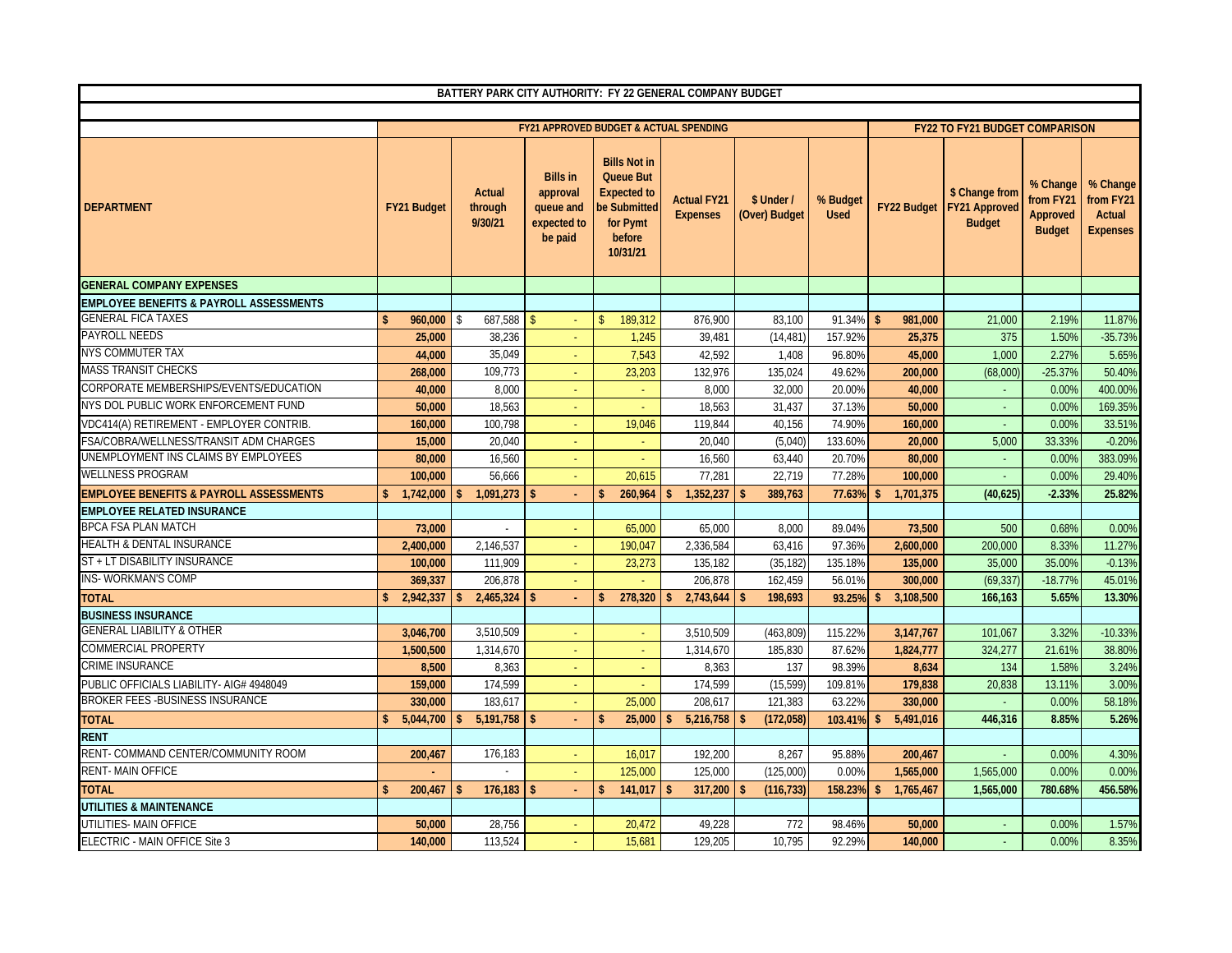|                                        |                |                              |               |                                                                    |                                                                                                                 | BATTERY PARK CITY AUTHORITY: FY 22 GENERAL COMPANY BUDGET |                             |                         |    |                    |                                                         |                                                    |                                                    |
|----------------------------------------|----------------|------------------------------|---------------|--------------------------------------------------------------------|-----------------------------------------------------------------------------------------------------------------|-----------------------------------------------------------|-----------------------------|-------------------------|----|--------------------|---------------------------------------------------------|----------------------------------------------------|----------------------------------------------------|
|                                        |                |                              |               |                                                                    |                                                                                                                 |                                                           |                             |                         |    |                    |                                                         |                                                    |                                                    |
|                                        |                |                              |               |                                                                    |                                                                                                                 | <b>FY21 APPROVED BUDGET &amp; ACTUAL SPENDING</b>         |                             |                         |    |                    | <b>FY22 TO FY21 BUDGET COMPARISON</b>                   |                                                    |                                                    |
| <b>DEPARTMENT</b>                      | FY21 Budget    | Actual<br>through<br>9/30/21 |               | <b>Bills in</b><br>approval<br>queue and<br>expected to<br>be paid | <b>Bills Not in</b><br><b>Queue But</b><br><b>Expected to</b><br>be Submitted<br>for Pymt<br>before<br>10/31/21 | <b>Actual FY21</b><br><b>Expenses</b>                     | \$ Under /<br>(Over) Budget | % Budget<br><b>Used</b> |    | <b>FY22 Budget</b> | \$ Change from<br><b>FY21 Approved</b><br><b>Budget</b> | % Change<br>from FY21<br>Approved<br><b>Budget</b> | % Change<br>from FY21<br>Actual<br><b>Expenses</b> |
| <b>WATER UTILITIES - Site 3</b>        | 7,000          |                              |               |                                                                    |                                                                                                                 |                                                           | 7,000                       | 0.00%                   |    | 7,000              |                                                         | 0.00%                                              | 0.00%                                              |
| <b>GAS UTILITIES - Site 3</b>          | 25,000         | 22,920                       |               |                                                                    |                                                                                                                 | 22,920                                                    | 2,080                       | 91.68%                  |    | 25,000             | $\sim$                                                  | 0.00%                                              | 9.08%                                              |
| WATER FOR PUBLIC RESTROOMS@SOLAIRE 18B | 8,000          | $\sim$                       |               | ۰                                                                  |                                                                                                                 |                                                           | 8,000                       | 0.00%                   |    | 8,000              |                                                         | 0.00%                                              | 0.00%                                              |
| MISCELLANEOUS EXPENSES                 | 1,000          | 9,470                        |               | $\overline{a}$                                                     |                                                                                                                 | 9,470                                                     | (8, 470)                    | 947.00%                 |    | 20,000             | 19,000                                                  | 1900.00%                                           | 111.19%                                            |
| <b>TOTAL</b>                           | 231,000        | \$                           |               | $\sim$                                                             | 36,153                                                                                                          | $210,823$ \$                                              | 20,177                      | 91.27%                  |    | 250,000            | 19,000                                                  | 8.23%                                              | 18.58%                                             |
| <b>GENERAL COMPANY EXPENSES</b>        | \$10,160,504   | $9,099,208$ \$               |               |                                                                    | 741,454                                                                                                         | 9,840,662                                                 | 319,842                     | 96.85%                  | s. | 12,316,358         | 2,155,854                                               | 21.22%                                             | 25.16%                                             |
|                                        |                |                              |               |                                                                    |                                                                                                                 |                                                           |                             |                         |    |                    |                                                         |                                                    |                                                    |
| <b>NYS Costwide Recovery</b>           |                |                              |               |                                                                    |                                                                                                                 |                                                           |                             |                         |    |                    |                                                         |                                                    |                                                    |
| NYS COSTWIDE RECOVERY                  | 9,000,000      |                              |               |                                                                    | 8,893,000                                                                                                       | 8,893,000                                                 | 107,000                     | 98.81%                  |    | 9,000,000          | $\sim$                                                  | 0.00%                                              | 1.20%                                              |
| <b>NYS Costwide Recovery</b>           | $9,000,000$ \$ | $\sim$                       | <sup>\$</sup> |                                                                    | 8,893,000                                                                                                       | $8,893,000$ \$                                            | 107,000                     | 98.81%                  | -S | 9,000,000          |                                                         | 0.00%                                              | 1.20%                                              |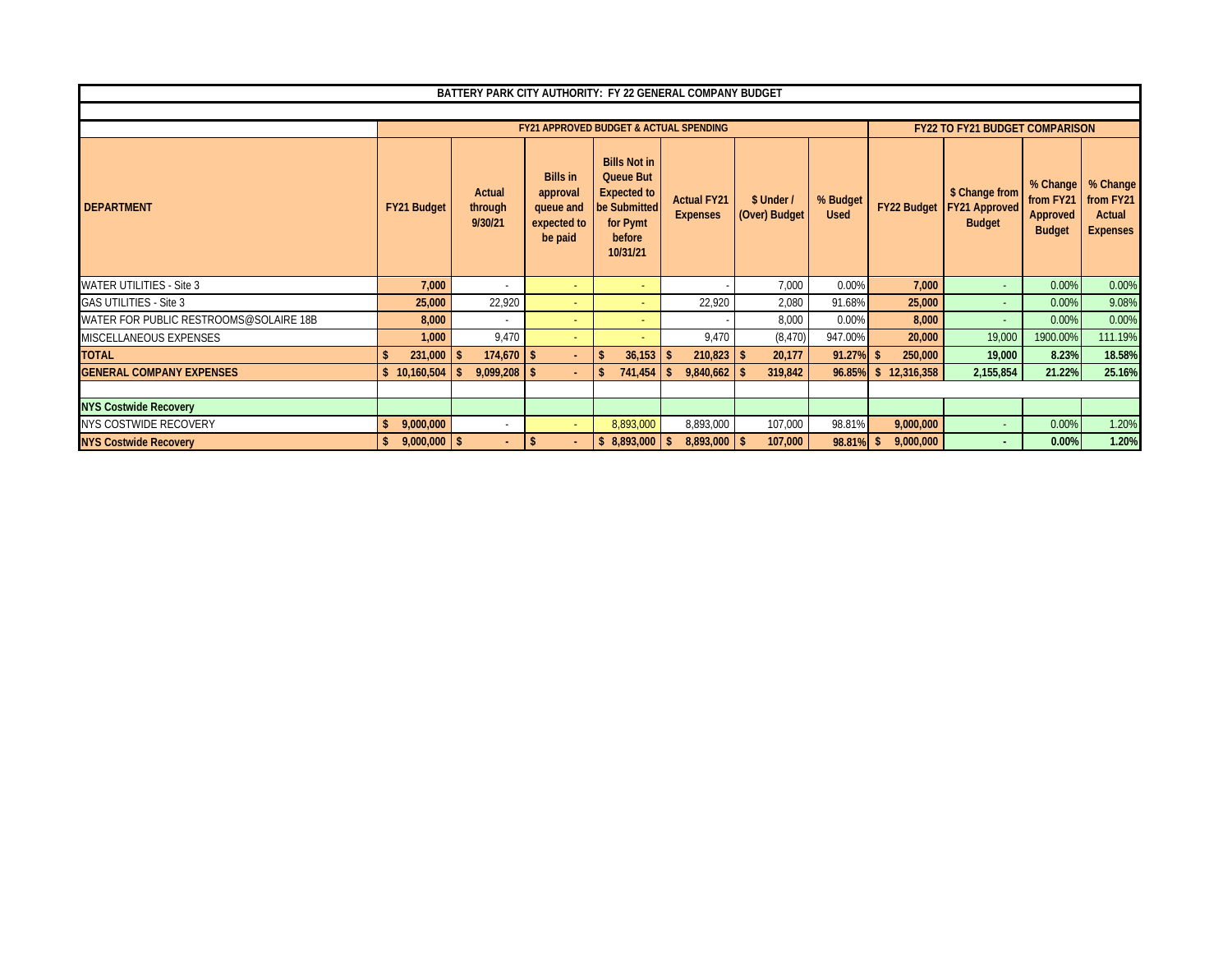|                                |                      |                                  | BATTERY PARK CITY AUTHORITY: FY 22 HORTICULTURE BUDGET          |                                                                                                                     |                                       |                                    |                         |                            |                                                     |                                                    |                                                    |
|--------------------------------|----------------------|----------------------------------|-----------------------------------------------------------------|---------------------------------------------------------------------------------------------------------------------|---------------------------------------|------------------------------------|-------------------------|----------------------------|-----------------------------------------------------|----------------------------------------------------|----------------------------------------------------|
|                                |                      |                                  |                                                                 |                                                                                                                     |                                       |                                    |                         |                            |                                                     |                                                    |                                                    |
|                                |                      |                                  |                                                                 | <b>FY21 APPROVED BUDGET &amp; ACTUAL SPENDING</b>                                                                   |                                       |                                    |                         |                            |                                                     | <b>FY22 TO FY21 BUDGET COMPARISON</b>              |                                                    |
| <b>DEPARTMENT</b>              | FY21 Budget          | <b>Actual through</b><br>9/30/21 | <b>Bills in approval</b><br>queue and<br>expected to be<br>paid | <b>Bills Not in</b><br><b>Queue But</b><br><b>Expected to be</b><br><b>Submitted for</b><br>Pymt before<br>10/31/21 | <b>Actual FY21</b><br><b>Expenses</b> | \$ Under / (Over)<br><b>Budget</b> | % Budget<br><b>Used</b> | <b>FY22 Budget</b>         | \$ Change<br>from FY21<br>Approved<br><b>Budget</b> | % Change<br>from FY21<br>Approved<br><b>Budget</b> | % Change<br>from FY21<br>Actual<br><b>Expenses</b> |
| <b>HORTICULTURE</b>            |                      |                                  |                                                                 |                                                                                                                     |                                       |                                    |                         |                            |                                                     |                                                    |                                                    |
| PAYROLL-FULLTIME               | $1.238.258$ \$<br>\$ | 959.412                          | $\sqrt{3}$                                                      | $\mathsf{\$}$<br>91.886                                                                                             | \$<br>1.051.298                       | $\mathcal{S}$<br>186.960           | 84.90%                  | 1.282.242<br><sup>\$</sup> | 43.984                                              | 3.55%                                              | 21.97%                                             |
| PAYROLL-HOURLY                 | 131,912              | 46,079                           |                                                                 | 8,405                                                                                                               | 54,484                                | 77,429                             | 41.30%                  | 131,912                    |                                                     | 0.00%                                              | 142.11%                                            |
| <b>ANNUALS</b>                 | 10,000               | 7,056                            | 1,725                                                           | 336                                                                                                                 | 9,117                                 | 883                                | 91.17%                  | 10,000                     | $\sim$                                              | 0.00%                                              | 9.69%                                              |
| <b>BIKES &amp; BIKE REPAIR</b> | 1.000                |                                  |                                                                 | $\blacksquare$                                                                                                      |                                       | 1.000                              | 0.00%                   | 1.000                      | $\omega$                                            | 0.00%                                              | 0.00%                                              |
| <b>BULBS</b>                   | 20,000               | 12,145                           | 10,542                                                          | ÷.                                                                                                                  | 22,687                                | (2,687)                            | 113.44%                 | 20,000                     |                                                     | 0.00%                                              | $-11.84%$                                          |
| <b>EARTHBIN MAINTENANCE</b>    | 5,000                |                                  |                                                                 | 3,000                                                                                                               | 3,000                                 | 2,000                              | 60.00%                  | 5,000                      | $\blacksquare$                                      | 0.00%                                              | 0.00%                                              |
| <b>FENCING REPAIR</b>          | 14,000               | 10.001                           | 929                                                             | 2,071                                                                                                               | 13,001                                | 999                                | 92.86%                  | 14,000                     | $\sim$                                              | 0.00%                                              | 7.68%                                              |
| <b>HORTICULTURAL SERVICES</b>  | 80,000               | 48                               |                                                                 | 79,952                                                                                                              | 80,000                                |                                    | 100.00%                 | 86,000                     | 6,000                                               | 7.50%                                              | 7.50%                                              |
| <b>HORTICULTURAL SUPPLIES</b>  | 26,000               | 13,970                           | 6,546                                                           |                                                                                                                     | 20,516                                | 5,484                              | 78.91%                  | 26,000                     |                                                     | 0.00%                                              | 26.73%                                             |
| <b>PERENNIALS</b>              | 25,000               | 17.177                           | 4,665                                                           | 4,072                                                                                                               | 25,914                                | (914)                              | 103.66%                 | 25,000                     |                                                     | 0.00%                                              | $-3.53%$                                           |
| PEST CONTROL SUPPLIES/LICENSE  | 7,500                | 4,863                            | 1,340                                                           | ÷                                                                                                                   | 6,203                                 | 1,297                              | 82.71%                  | 29,000                     | 21,500                                              | 286.67%                                            | 367.52%                                            |
| <b>SEEDS</b>                   | 10,000               | 5,937                            | 12                                                              |                                                                                                                     | 5,949                                 | 4,051                              | 59.49%                  | 10,000                     | $\sim$                                              | 0.00%                                              | 68.10%                                             |
| <b>SHRUB REPLACEMENTS</b>      | 12,000               | 9.184                            | 2,810                                                           | 6,939                                                                                                               | 18,933                                | (6,933)                            | 157.78%                 | 12,000                     | $\sim$                                              | 0.00%                                              | $-36.62%$                                          |
| <b>SOIL AMENDMENTS</b>         | 25,000               | 9,509                            | 5,907                                                           | 2,441                                                                                                               | 17,857                                | 7,143                              | 71.43%                  | 25,000                     | $\omega$                                            | 0.00%                                              | 40.00%                                             |
| <b>TRAVEL &amp; MEETINGS</b>   | 1,000                | 198                              |                                                                 | ÷                                                                                                                   | 198                                   | 802                                | 19.80%                  | 1,000                      |                                                     | 0.00%                                              | 405.05%                                            |
| <b>TREE REPLACEMENTS</b>       | 10,000               | 10,375                           |                                                                 | ÷                                                                                                                   | 10,375                                | (375)                              | 103.75%                 | 10,000                     | $\sim$                                              | 0.00%                                              | $-3.61%$                                           |
| <b>UNIFORMS</b>                | 8,500                | 5,368                            | 2,091                                                           | ÷                                                                                                                   | 7,459                                 | 1,041                              | 87.75%                  | 8,500                      |                                                     | 0.00%                                              | 13.96%                                             |
| <b>WATER GARDEN</b>            | 1,500                | 873                              | 142                                                             |                                                                                                                     | 1,015                                 | 485                                | 67.67%                  | 1,500                      |                                                     | 0.00%                                              | 47.78%                                             |
| <b>HORTICULTURE</b>            | 1,626,670<br>\$.     | $1,112,195$ \$<br>s.             | 36,709                                                          | 199,101<br>$\mathbf{\hat{S}}$                                                                                       | 1,348,005<br><sup>\$</sup>            | $\mathbf{\hat{S}}$<br>278,665      | 82.87% \$               | 1.698.154                  | 71,484                                              | 4.39%                                              | 25.98%                                             |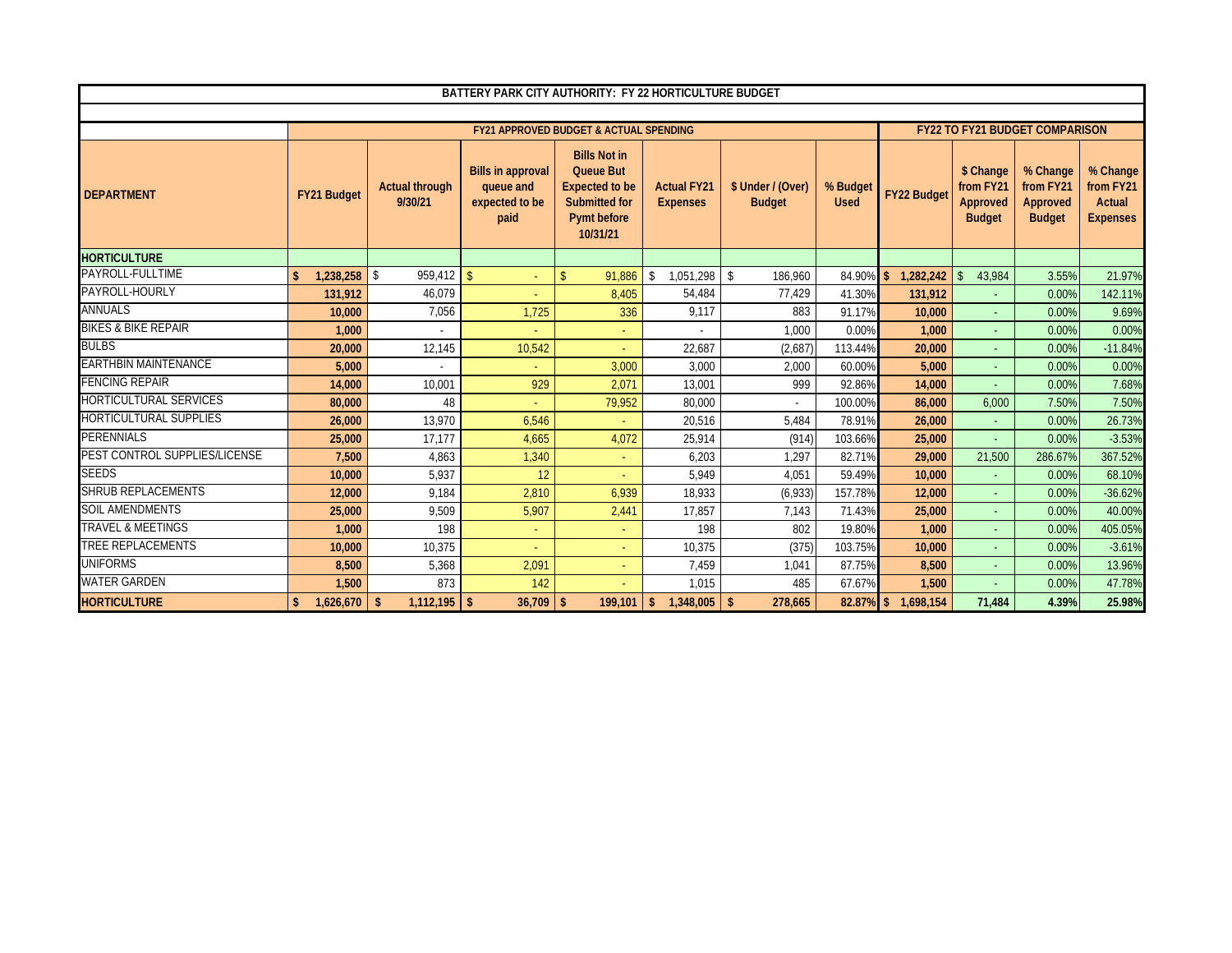|                                         |                    |                    |                    |                              | BATTERY PARK CITY AUTHORITY: FY 22 HUMAN RESOURCES BUDGET          |                    |                                                                                                                 |                    |                                       |                    |                                       |                         |                    |                              |                                                     |                                                    |                                                    |
|-----------------------------------------|--------------------|--------------------|--------------------|------------------------------|--------------------------------------------------------------------|--------------------|-----------------------------------------------------------------------------------------------------------------|--------------------|---------------------------------------|--------------------|---------------------------------------|-------------------------|--------------------|------------------------------|-----------------------------------------------------|----------------------------------------------------|----------------------------------------------------|
|                                         |                    |                    |                    |                              |                                                                    |                    |                                                                                                                 |                    |                                       |                    |                                       |                         |                    |                              |                                                     |                                                    |                                                    |
|                                         |                    |                    |                    |                              | FY21 APPROVED BUDGET & ACTUAL SPENDING                             |                    |                                                                                                                 |                    |                                       |                    |                                       |                         |                    |                              |                                                     | <b>FY22 TO FY21 BUDGET COMPARISON</b>              |                                                    |
| <b>DEPARTMENT</b>                       |                    | <b>FY21 Budget</b> |                    | Actual<br>through<br>9/30/21 | <b>Bills in</b><br>approval<br>queue and<br>expected to<br>be paid |                    | <b>Bills Not in</b><br><b>Queue But</b><br><b>Expected to</b><br>be Submitted<br>for Pymt<br>before<br>10/31/21 |                    | <b>Actual FY21</b><br><b>Expenses</b> |                    | \$ Under /<br>(Over)<br><b>Budget</b> | % Budget<br><b>Used</b> |                    | <b>FY22</b><br><b>Budget</b> | \$ Change<br>from FY21<br>Approved<br><b>Budget</b> | % Change<br>from FY21<br>Approved<br><b>Budget</b> | % Change<br>from FY21<br>Actual<br><b>Expenses</b> |
| <b>HUMAN RESOURCES</b>                  |                    |                    |                    |                              |                                                                    |                    |                                                                                                                 |                    |                                       |                    |                                       |                         |                    |                              |                                                     |                                                    |                                                    |
| <b>ADVERTISING</b>                      | $\mathbf{\hat{S}}$ | 5.000              | Ŝ.                 | 1,204                        | $\mathbf{\hat{S}}$                                                 | $\mathbf{\hat{S}}$ |                                                                                                                 | $\mathbb{S}$       | 1,204                                 | \$                 | 3,796                                 | 24.08%                  | \$                 | 5,000                        | $\mathsf{\$}$                                       | 0.00%                                              | 315.28%                                            |
| <b>BOOKS, PRINT &amp; ONLINE MEDIA</b>  |                    | 250                |                    |                              |                                                                    |                    |                                                                                                                 |                    |                                       |                    | 250                                   | 0.00%                   |                    | 250                          |                                                     | 0.00%                                              | 0.00%                                              |
| <b>MANAGEMENT CONSULTANTS</b>           |                    | 36,000             |                    | 26,188                       |                                                                    |                    |                                                                                                                 |                    | 26,188                                |                    | 9,812                                 | 72.74%                  |                    | 36,000                       |                                                     | 0.00%                                              | 37.47%                                             |
| <b>MISCELLANEOUS EXPENSES</b>           |                    | 1,500              |                    | 728                          | $\blacksquare$                                                     |                    |                                                                                                                 |                    | 728                                   |                    | 772                                   | 48.53%                  |                    | 1,500                        |                                                     | 0.00%                                              | 106.04%                                            |
| <b>PAYROLL</b>                          |                    | 424,264            |                    | 301,881                      |                                                                    |                    | 41.415                                                                                                          |                    | 343,296                               |                    | 80,968                                | 80.92%                  |                    | 457,292                      | 33,028                                              | 7.78%                                              | 33.21%                                             |
| PROFESSIONAL DUES & FEES                |                    | 3,090              |                    | $\mathbf{r}$                 |                                                                    |                    | $\sim$                                                                                                          |                    |                                       |                    | 3,090                                 | 0.00%                   |                    | 3,090                        |                                                     | 0.00%                                              | 0.00%                                              |
| <b>TRAVEL &amp; MEETINGS</b>            |                    | 1,000              |                    |                              |                                                                    |                    |                                                                                                                 |                    |                                       |                    | 1,000                                 | 0.00%                   |                    | 1.000                        |                                                     | 0.00%                                              | 0.00%                                              |
| TOTAL DEPARTMENT SPECIFIC COSTS         | \$                 | 471,104            | \$                 | 330,001                      | \$                                                                 | \$                 | 41,415                                                                                                          | \$                 | 371,416                               | -\$                | 99,688                                | 78.84%                  |                    | \$504,132                    | 33,028                                              | 7.01%                                              | 35.73%                                             |
| <b>FIRMWIDE EXPENSES</b>                |                    |                    |                    |                              |                                                                    |                    |                                                                                                                 |                    |                                       |                    |                                       |                         |                    |                              |                                                     |                                                    |                                                    |
| ADMINISTRATIVE/SUPPORT SERVICES         |                    |                    |                    |                              |                                                                    |                    |                                                                                                                 |                    |                                       |                    |                                       |                         |                    |                              |                                                     |                                                    |                                                    |
| <b>EMPLOYMENT VERIFICATION SERVICES</b> |                    | 10,000             |                    | 1,137                        |                                                                    |                    | 500                                                                                                             |                    | 1,637                                 |                    | 8,363                                 | 16.37%                  |                    | 10,000                       |                                                     | 0.00%                                              | 510.87%                                            |
| ADP- ADMINISTRATION COSTS               |                    | 132,000            |                    | 94,590                       |                                                                    |                    | 8,957                                                                                                           |                    | 103,547                               |                    | 28,453                                | 78.44%                  |                    | 132,000                      |                                                     | 0.00%                                              | 27.48%                                             |
| SUBTOTAL \$                             |                    | 142,000            | $\mathbf{\hat{S}}$ | 95,727                       | $\mathbf{\hat{S}}$                                                 | \$                 | 9.457                                                                                                           | \$                 | 105,184                               | $\mathbf{\hat{S}}$ | 36,816                                | 94.81%                  |                    | \$142,000                    |                                                     | 0.00%                                              | 35.00%                                             |
| <b>STAFFING &amp; TRAINING</b>          |                    |                    |                    |                              |                                                                    |                    |                                                                                                                 |                    |                                       |                    |                                       |                         |                    |                              |                                                     |                                                    |                                                    |
| FIRMWIDE TRAINING & SEMINARS            |                    | 80,000             |                    | 25,555                       | 1,452                                                              |                    | 2,500                                                                                                           |                    | 29,507                                |                    | 50,493                                | 36.88%                  |                    | 65,000                       | (15,000)                                            | $-18.75%$                                          | 120.29%                                            |
| SUBTOTAL: \$                            |                    | 80,000             | $\mathbf{\hat{S}}$ | 25,555                       | 1.452                                                              | $\mathbf{s}$       | 2,500                                                                                                           | $\mathbf{\hat{s}}$ | 29,507                                | $\mathbf{\hat{S}}$ | 50.493                                | 36.88%                  | \$                 | 65,000                       | (15,000)                                            | $-18.75%$                                          | 120.29%                                            |
| OTHER FIRMWIDE EXPENSES                 |                    |                    |                    |                              |                                                                    |                    |                                                                                                                 |                    |                                       |                    |                                       |                         |                    |                              |                                                     |                                                    |                                                    |
| <b>FIRMWIDE STAFF SERVICES</b>          |                    | 2,000              |                    | 1.120                        |                                                                    |                    | 1,760                                                                                                           |                    | 2,880                                 |                    | (880)                                 | 144.00%                 |                    | 5,000                        | 3,000                                               | 150.00%                                            | 73.61%                                             |
| SUBTOTAL: \$                            |                    | 2,000              | $\mathbf{\hat{s}}$ | $1,120$ \$                   |                                                                    | \$                 | 1,760                                                                                                           | $\mathbf{\hat{S}}$ | 2,880                                 | $\mathbf{s}$       | (880)                                 | 144.00%                 | $\mathbf{\hat{S}}$ | 5,000                        | 3,000                                               | 150.00%                                            | 73.61%                                             |
| *TOTAL FIRMWIDE EXPENSES                | \$                 | 224,000            | $\mathbf{\hat{S}}$ | 122,402                      | 1,452<br>$\mathbf{\hat{S}}$                                        | \$                 | 13,717                                                                                                          | $\mathsf{\$}$      | 137,571                               | $\mathsf{\$}$      | 86,429                                | 61.42%                  |                    | \$212,000                    | (12,000)                                            | $-5.36%$                                           | 54.10%                                             |
| <b>HUMAN RESOURCES</b>                  | $\mathbf{\hat{S}}$ | 695,104            | $\mathbf{\hat{s}}$ | 452,403                      | $\sqrt{2}$<br>1,452                                                | $\mathbf{s}$       | 55,132                                                                                                          | $\mathsf{\$}$      | 508,987                               | $\sqrt{2}$         | 186,117                               | 73.22%                  |                    | \$716,132                    | 21,028                                              | 3.03%                                              | 40.70%                                             |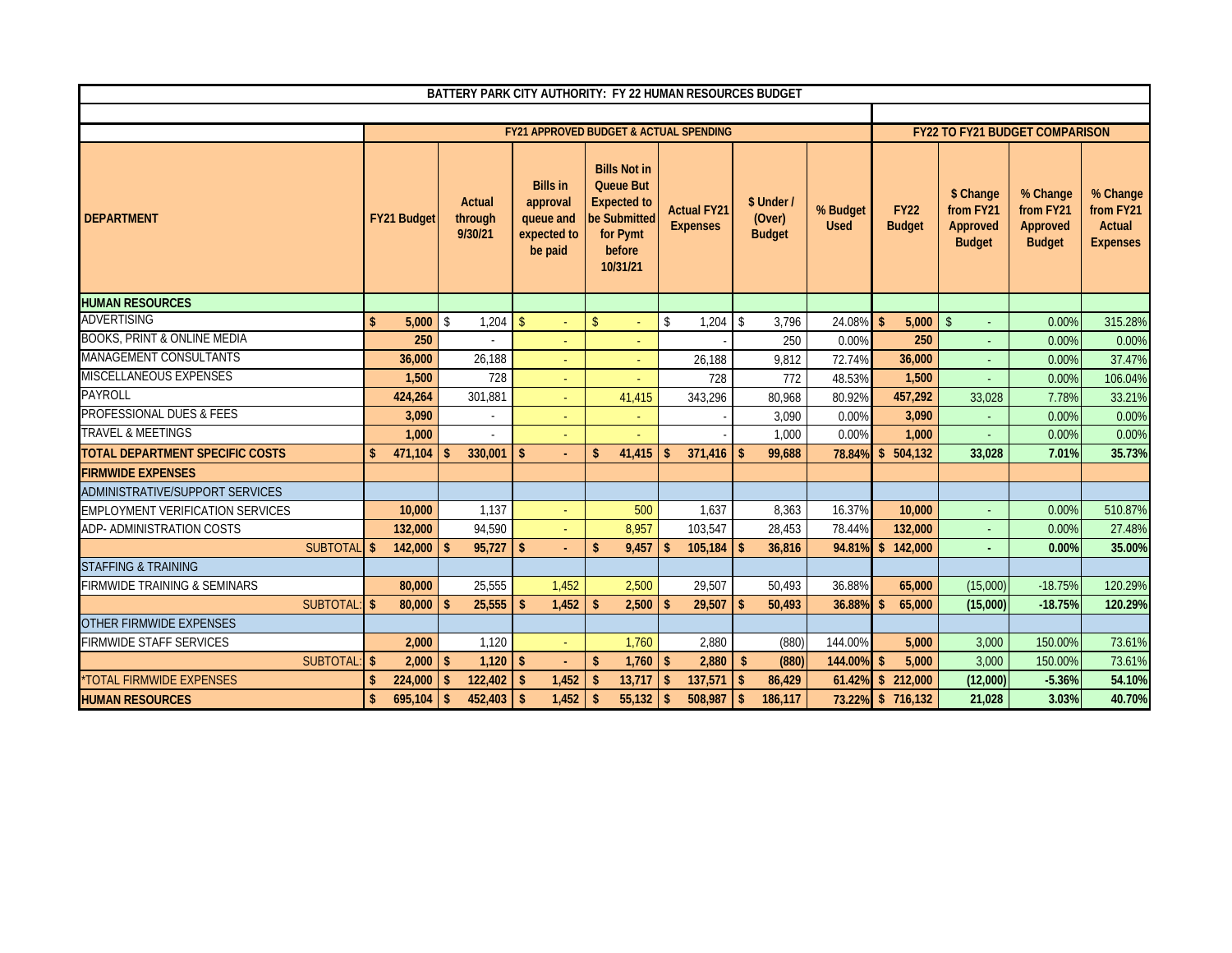|                              |                    |                              |                                                                    | BATTERY PARK CITY AUTHORITY: FY 22 INTERNAL AUDIT BUDGET                                                     |                                       |                                       |                         |                              |                                                     |                                                    |                                                    |
|------------------------------|--------------------|------------------------------|--------------------------------------------------------------------|--------------------------------------------------------------------------------------------------------------|---------------------------------------|---------------------------------------|-------------------------|------------------------------|-----------------------------------------------------|----------------------------------------------------|----------------------------------------------------|
|                              |                    |                              |                                                                    |                                                                                                              |                                       |                                       |                         |                              |                                                     |                                                    |                                                    |
|                              |                    |                              |                                                                    | <b>FY21 APPROVED BUDGET &amp; ACTUAL SPENDING</b>                                                            |                                       |                                       |                         |                              | <b>FY22 TO FY21 BUDGET COMPARISON</b>               |                                                    |                                                    |
| <b>DEPARTMENT</b>            | <b>FY21 Budget</b> | Actual<br>through<br>9/30/21 | <b>Bills in</b><br>approval<br>queue and<br>expected to<br>be paid | <b>Bills Not in</b><br><b>Queue But</b><br>Expected to be<br>Submitted for<br><b>Pymt before</b><br>10/31/21 | <b>Actual FY21</b><br><b>Expenses</b> | \$ Under /<br>(Over)<br><b>Budget</b> | % Budget<br><b>Used</b> | <b>FY22</b><br><b>Budget</b> | \$ Change<br>from FY21<br>Approved<br><b>Budget</b> | % Change<br>from FY21<br>Approved<br><b>Budget</b> | % Change<br>from FY21<br>Actual<br><b>Expenses</b> |
| <b>INTERNAL AUDIT</b>        |                    |                              |                                                                    |                                                                                                              |                                       |                                       |                         |                              |                                                     |                                                    |                                                    |
| <b>MANAGEMENT CONSULTANT</b> | 300,000            | 277.907                      | 7.198                                                              | 15,000                                                                                                       | 300,105                               | (105)                                 | 100.04%                 | 300,000                      |                                                     | $0.00\%$                                           | $-0.03%$                                           |
| <b>INTERNAL AUDIT</b>        | 300,000            | 277.907                      | $7.198$   \$                                                       | 15,000                                                                                                       | 300,105                               | (105)                                 | 100.04%                 | 300.000<br>s.                |                                                     | $0.00\%$                                           | $-0.03%$                                           |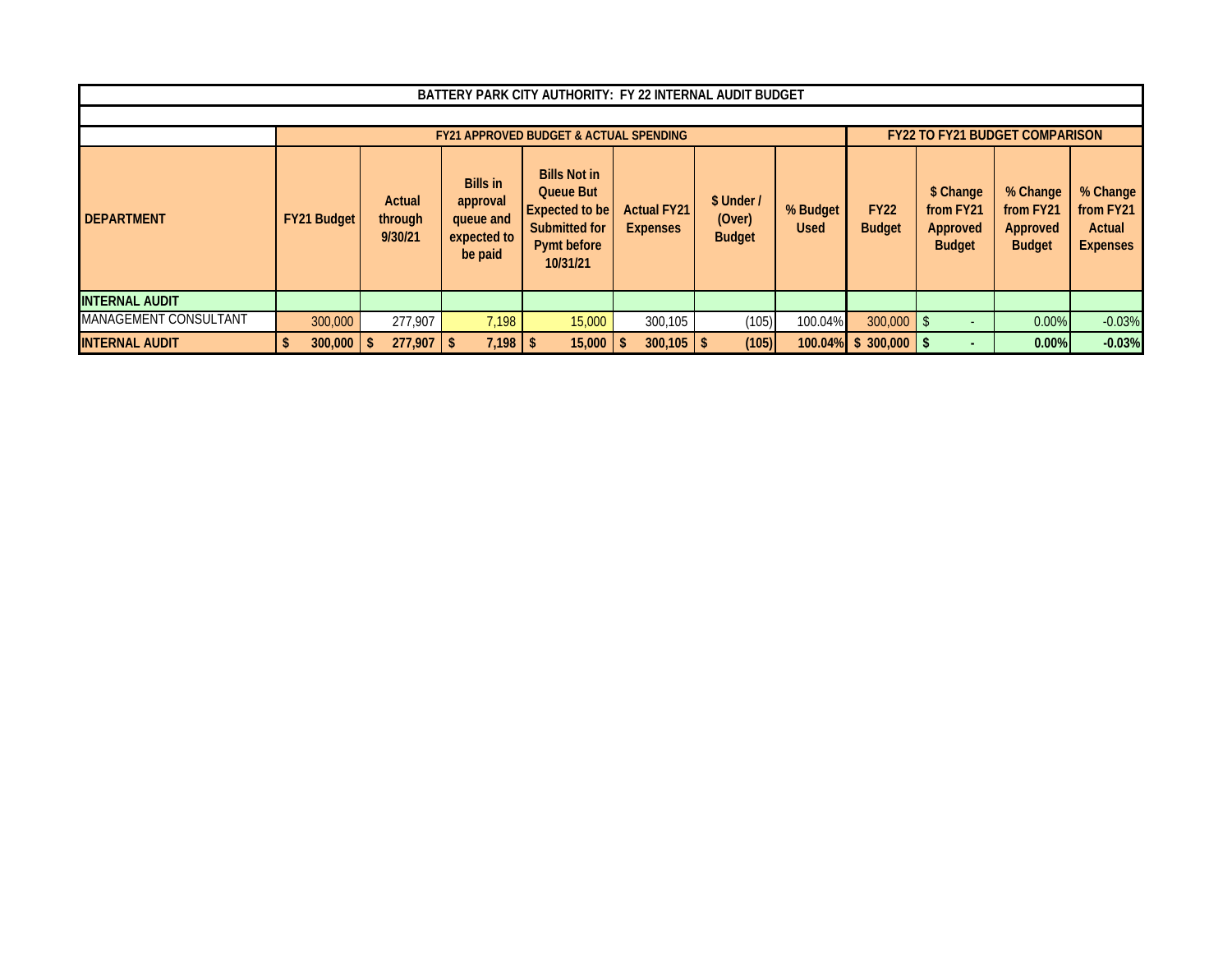|                                             |                    |                                     |                                                                    | BATTERY PARK CITY AUTHORITY: FY 22 LEGAL BUDGET                                                                     |                                       |                                       |                         |                              |                                                     |                                                    |                                                           |
|---------------------------------------------|--------------------|-------------------------------------|--------------------------------------------------------------------|---------------------------------------------------------------------------------------------------------------------|---------------------------------------|---------------------------------------|-------------------------|------------------------------|-----------------------------------------------------|----------------------------------------------------|-----------------------------------------------------------|
|                                             |                    |                                     |                                                                    |                                                                                                                     |                                       |                                       |                         |                              |                                                     |                                                    |                                                           |
|                                             |                    |                                     |                                                                    | <b>FY21 APPROVED BUDGET &amp; ACTUAL SPENDING</b>                                                                   |                                       |                                       |                         |                              |                                                     | <b>FY22 TO FY21 BUDGET COMPARISON</b>              |                                                           |
| <b>DEPARTMENT</b>                           | <b>FY21 Budget</b> | <b>Actual</b><br>through<br>9/30/21 | <b>Bills in</b><br>approval<br>queue and<br>expected to<br>be paid | <b>Bills Not in</b><br><b>Queue But</b><br><b>Expected to be</b><br><b>Submitted for</b><br>Pymt before<br>10/31/21 | <b>Actual FY21</b><br><b>Expenses</b> | \$ Under /<br>(Over)<br><b>Budget</b> | % Budget<br><b>Used</b> | <b>FY22 Budget</b>           | \$ Change<br>from FY21<br>Approved<br><b>Budget</b> | % Change<br>from FY21<br>Approved<br><b>Budget</b> | % Change<br>from FY21<br><b>Actual</b><br><b>Expenses</b> |
| LEGAL                                       |                    |                                     |                                                                    |                                                                                                                     |                                       |                                       |                         |                              |                                                     |                                                    |                                                           |
| <b>BOOKS, PRINT &amp; ONLINE MEDIA</b>      | \$<br>20,000       | 21,508<br>-\$                       | $\mathbf{\hat{S}}$                                                 | $\mathbb{S}$<br>÷                                                                                                   | \$<br>21,508                          | (1,508)<br>$\mathbf{\hat{S}}$         | 107.54%                 | $\mathbf{\hat{S}}$<br>20,000 | $\mathbf{\hat{S}}$                                  | 0.00%                                              | $-7.01%$                                                  |
| CONTINUING EDUCATION - LEGAL                | 500                |                                     | ٠                                                                  | $\sim$                                                                                                              |                                       | 500                                   | 0.00%                   | 500                          |                                                     | 0.00%                                              | 0.00%                                                     |
| <b>DUES &amp; FEES - LEGAL</b>              | 3.000              | $\overline{\phantom{a}}$            | ÷                                                                  | ÷                                                                                                                   |                                       | 3,000                                 | 0.00%                   | 3,000                        |                                                     | 0.00%                                              | 0.00%                                                     |
| VESSENGER                                   | 500                | $\overline{\phantom{a}}$            |                                                                    | ÷                                                                                                                   |                                       | 500                                   | 0.00%                   | 500                          |                                                     | 0.00%                                              | 0.00%                                                     |
| MISC-LEGAL                                  | 300                |                                     | 827                                                                | ÷                                                                                                                   | 827                                   | (527)                                 | 275.67%                 | 300                          |                                                     | 0.00%                                              | $-63.72%$                                                 |
| PAYROLL- LEGAL                              | 1,212,020          | 969,804                             |                                                                    | 98,240                                                                                                              | 1,068,044                             | 143,976                               | 88.12%                  | 1,299,637                    | 87.617                                              | 7.23%                                              | 21.68%                                                    |
| <b>TRAVEL &amp; MEETING EXPENSES- LEGAL</b> | 1.000              |                                     |                                                                    |                                                                                                                     |                                       | 1,000                                 | 0.00%                   | 1.000                        |                                                     | 0.00%                                              | 0.00%                                                     |
| SUBTOTAL: LEGAL OPERATING EXPENSES          | \$1,237,320        | $991,312$ \$<br>$\mathbf{\hat{S}}$  | 827                                                                | 98,240<br>$\mathbf{\hat{S}}$                                                                                        | 1,090,379<br>$\mathbf{s}$             | 146,941<br>- \$                       | 88.12%                  | \$1,324,937                  | 87.617                                              | 7.08%                                              | 21.51%                                                    |
| <b>EXTERNAL LAW FIRMS</b>                   |                    |                                     |                                                                    |                                                                                                                     |                                       |                                       |                         |                              |                                                     |                                                    |                                                           |
| EXTERNAL LAW FIRMS                          | 1,700,000          | 217,877                             | $\sim$                                                             | 781.314                                                                                                             | 999,191                               | 700,809                               | 58.78%                  | 1,300,000                    | (400,000)                                           | $-23.53%$                                          | 30.11%                                                    |
| <b>REAL ESTATE CONSULTANTS</b>              | 1.014.000          | 225,329                             | ÷                                                                  | 238,119                                                                                                             | 463,448                               | 550,552                               | 45.70%                  | 700,000                      | (314,000)                                           | $-30.97%$                                          | 51.04%                                                    |
| SUBTOTAL: EXTERNAL LAW FIRM EXPENSE         | \$2,714,000        | -\$                                 |                                                                    | 1,019,433<br>-S                                                                                                     | 1,462,639<br>\$                       | 1,251,361<br>\$                       | 53.89%                  | \$2,000,000                  | (714,000)                                           | $-26.31%$                                          | 36.74%                                                    |
| <b>LEGAL</b>                                | \$3,951,320        |                                     | 827                                                                |                                                                                                                     | $1,117,673$ \$ 2,553,018 \$ 1,398,302 |                                       |                         | 64.61% \$3,324,937           | (626, 383)                                          | $-15.85%$                                          | 30.24%                                                    |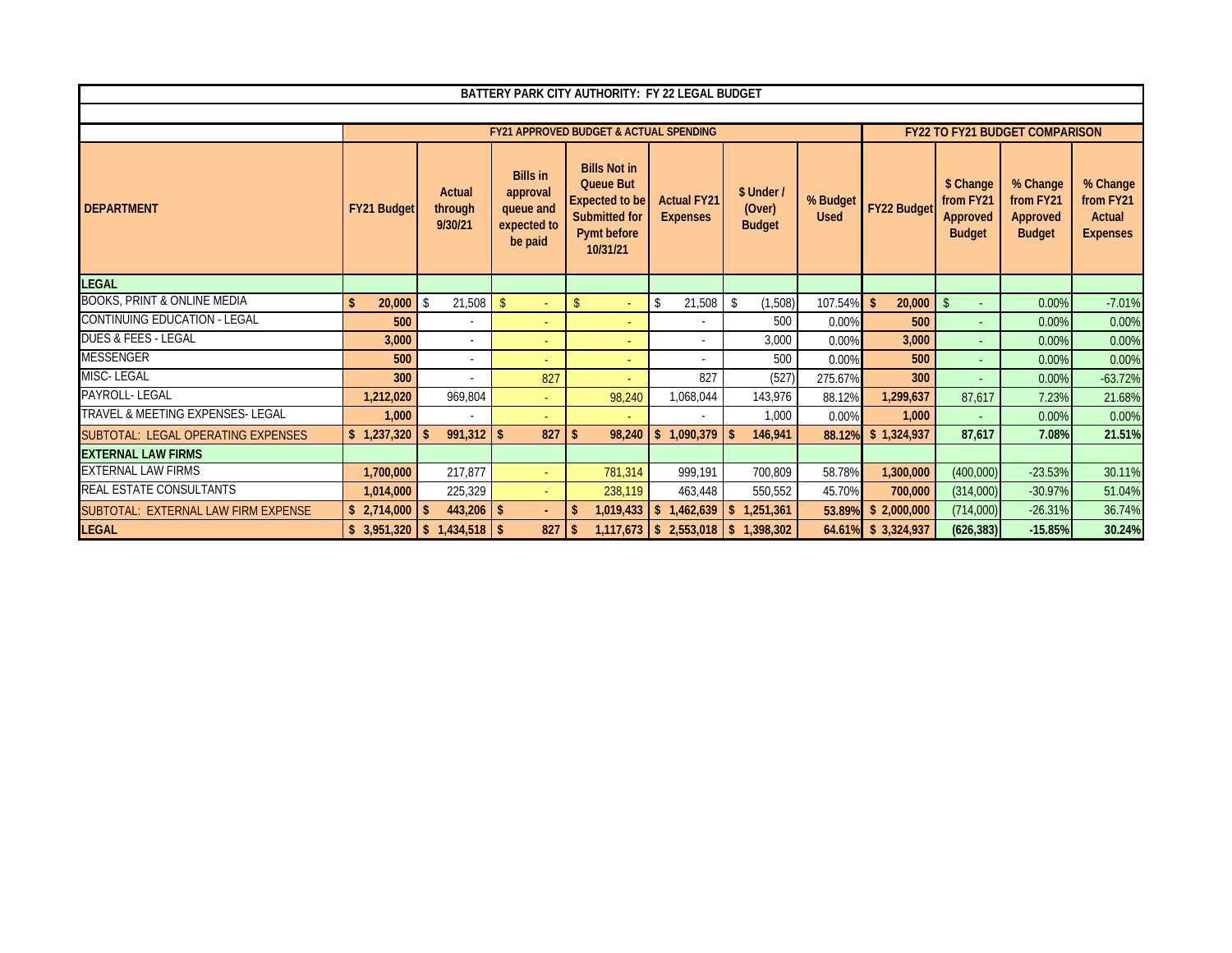| BATTERY PARK CITY AUTHORITY: FY 22 MAINTENANCE BUDGET |                    |                              |                                                                    |                                                                                                                 |                                       |                                       |                         |                            |                                                     |                                                    |                                                    |
|-------------------------------------------------------|--------------------|------------------------------|--------------------------------------------------------------------|-----------------------------------------------------------------------------------------------------------------|---------------------------------------|---------------------------------------|-------------------------|----------------------------|-----------------------------------------------------|----------------------------------------------------|----------------------------------------------------|
|                                                       |                    |                              |                                                                    |                                                                                                                 |                                       |                                       |                         |                            |                                                     |                                                    |                                                    |
|                                                       |                    |                              |                                                                    | <b>FY21 APPROVED BUDGET &amp; ACTUAL SPENDING</b>                                                               |                                       |                                       |                         |                            | <b>FY22 TO FY21 BUDGET COMPARISON</b>               |                                                    |                                                    |
| <b>DEPARTMENT</b>                                     | <b>FY21 Budget</b> | Actual<br>through<br>9/30/21 | <b>Bills in</b><br>approval<br>queue and<br>expected to<br>be paid | <b>Bills Not in</b><br><b>Queue But</b><br><b>Expected to</b><br>be Submitted<br>for Pymt<br>before<br>10/31/21 | <b>Actual FY21</b><br><b>Expenses</b> | \$ Under /<br>(Over)<br><b>Budget</b> | % Budget<br><b>Used</b> | <b>FY22 Budget</b>         | \$ Change<br>from FY21<br>Approved<br><b>Budget</b> | % Change<br>from FY21<br>Approved<br><b>Budget</b> | % Change<br>from FY21<br>Actual<br><b>Expenses</b> |
| <b>MAINTENANCE</b>                                    |                    |                              |                                                                    |                                                                                                                 |                                       |                                       |                         |                            |                                                     |                                                    |                                                    |
| PAYROLL-FULLTIME                                      | 2,432,061<br>\$    | \$2,135,170                  | $\mathbf{\hat{s}}$                                                 | $\sqrt{2}$<br>230,082                                                                                           | \$2,365,252                           | \$<br>66,809                          | 97.25%                  | 2,505,210<br>$\mathsf{\$}$ | 73,149<br>$\mathsf{\$}$                             | 3.01%                                              | 5.92%                                              |
| PAYROLL-HOURLY                                        | 216,565            | 30,759                       | ÷                                                                  | 6,800                                                                                                           | 37,559                                | 179,006                               | 17.34%                  | 216,565                    |                                                     | 0.00%                                              | 476.60%                                            |
| <b>ELECTRIC UTILITIES</b>                             | 125,000            | 145,822                      | $\sim$                                                             |                                                                                                                 | 145,822                               | (20, 822)                             | 116.66%                 | 125,000                    | ÷.                                                  | 0.00%                                              | $-14.28%$                                          |
| <b>WATER UTILITIES</b>                                | 275,000            | 458,326                      |                                                                    | 75,000                                                                                                          | 533,326                               | (258, 326)                            | 193.94%                 | 450,000                    | 175,000                                             | 63.64%                                             | $-15.62%$                                          |
| <b>GAS UTILITIES</b>                                  | 1,500              | 420                          |                                                                    |                                                                                                                 | 420                                   | 1,080                                 | 28.00%                  | 1,500                      |                                                     | 0.00%                                              | 257.14%                                            |
| <b>CLEANING SUPPLIES</b>                              | 61,000             | 43,802                       | 17,230                                                             |                                                                                                                 | 61,032                                | (32)                                  | 100.05%                 | 68,000                     | 7,000                                               | 11.48%                                             | 11.42%                                             |
| <b>ELECTRICAL SUPPLIES</b>                            | 43,500             | 38,686                       | 3,983                                                              | 11,934                                                                                                          | 54,603                                | (11, 103)                             | 125.52%                 | 43,500                     | ä,                                                  | 0.00%                                              | $-20.33%$                                          |
| <b>EQUIPMENT MAINT/REPAIRS</b>                        | 25,000             | 8,687                        |                                                                    |                                                                                                                 | 8,688                                 | 16,312                                | 34.75%                  | 25,000                     | ω,                                                  | 0.00%                                              | 187.75%                                            |
| <b>EQUIPMENT MAINT/SUPPLIES</b>                       | 15,000             | 10,173                       | 1,612                                                              | 329                                                                                                             | 12,114                                | 2,886                                 | 80.76%                  | 15,000                     | ä,                                                  | 0.00%                                              | 23.82%                                             |
| <b>FUEL</b>                                           | 15,000             | 12,150                       | $\omega_{\rm c}$                                                   | 1,300                                                                                                           | 13,450                                | 1,550                                 | 89.67%                  | 15,000                     | ä,                                                  | 0.00%                                              | 11.52%                                             |
| <b>GARAGE RENTAL EXPENSES</b>                         | 5,000              | 2,458                        | $\omega_{\rm c}$                                                   | 2,542                                                                                                           | 5,000                                 | $\mathbf{r}$                          | 100.00%                 | 5,000                      | $\omega$                                            | 0.00%                                              | 0.00%                                              |
| HQ MAINTENANCE                                        | 80,000             | 65,440                       | 796                                                                | 2,500                                                                                                           | 68,736                                | 11,264                                | 85.92%                  | 80,000                     | $\omega_{\rm c}$                                    | 0.00%                                              | 16.39%                                             |
| <b>LEASE EQUIPMENT</b>                                | 1,000              | 8,897                        | $\omega$                                                           |                                                                                                                 | 8,897                                 | (7, 897)                              | 889.70%                 | 1,000                      | $\omega_{\rm c}$                                    | 0.00%                                              | $-88.76%$                                          |
| <b>MAINTENANCE SUPPLIES</b>                           | 30,000             | 25,310                       | 4,630                                                              | 90                                                                                                              | 30,030                                | (30)                                  | 100.10%                 | 30,000                     | $\omega_{\rm c}$                                    | 0.00%                                              | $-0.10%$                                           |
| <b>PAINT SUPPLIES</b>                                 | 7,000              | 7,047                        | $\sim$                                                             |                                                                                                                 | 7.047                                 | (47)                                  | 100.67%                 | 7,000                      | $\equiv$                                            | 0.00%                                              | $-0.67%$                                           |
| PARK HOUSE BLDG                                       | 15,000             | 2,445                        | 5,813                                                              | 3,800                                                                                                           | 12,058                                | 2,942                                 | 80.39%                  | 15,000                     | $\equiv$                                            | 0.00%                                              | 24.40%                                             |
| PLUMBING SERVICE/REPAIRS                              | 25,000             | 1,750                        |                                                                    |                                                                                                                 | 1,750                                 | 23,250                                | 7.00%                   | 25,000                     | $\omega_{\rm c}$                                    | 0.00%                                              | 1328.57%                                           |
| PLUMBING SUPPLIES                                     | 22,000             | 18,229                       | 3,770                                                              |                                                                                                                 | 21,999                                | $\mathbf{1}$                          | 100.00%                 | 22,000                     | ÷.                                                  | 0.00%                                              | 0.00%                                              |
| SECURITY - EQUIPMENT AND SUPPLIES                     | 15,000             | 11,800                       | 2,951                                                              |                                                                                                                 | 14,751                                | 249                                   | 98.34%                  | 15,000                     |                                                     | 0.00%                                              | 1.69%                                              |
| SITE MATERIALS/SUPPLIES                               | 47,000             | 41,437                       | 5,406                                                              |                                                                                                                 | 46,843                                | 157                                   | 99.67%                  | 47,000                     |                                                     | 0.00%                                              | 0.34%                                              |
| SITE STRUCTURE MAINT/REPAIRS                          | 50,000             | 23,601                       | 13,356                                                             | 2,500                                                                                                           | 39,457                                | 10,543                                | 78.91%                  | 50,000                     | ÷.                                                  | 0.00%                                              | 26.72%                                             |
| <b>TRASH REMOVAL</b>                                  | 7,500              | 23,211                       | $\omega$                                                           | $\sim$                                                                                                          | 23,211                                | (15, 711)                             | 309.48%                 | 25,000                     | 17,500                                              | 233.33%                                            | 7.71%                                              |
| <b>TRAVEL &amp; MEETINGS</b>                          | 3,075              | 1,765                        |                                                                    | $\sim$                                                                                                          | 1,765                                 | 1,310                                 | 57.40%                  | 3,075                      | $\omega$                                            | 0.00%                                              | 74.22%                                             |
| <b>UNIFORMS</b>                                       | 12,000             | 5,677                        | 6,215                                                              |                                                                                                                 | 11,892                                | 108                                   | 99.10%                  | 12,000                     | ÷.                                                  | 0.00%                                              | 0.91%                                              |
| <b>VEHICLE MAINT/REPAIRS</b>                          | 23,000             | 22,764                       |                                                                    | 236                                                                                                             | 23,000                                |                                       | 100.00%                 | 23,000                     |                                                     | 0.00%                                              | 0.00%                                              |
| <b>MAINTENANCE</b>                                    | 3,552,201<br>\$    | \$3,145,826                  | 65,763<br>$\mathbf{\hat{S}}$                                       | $\mathsf{s}$<br>337,113                                                                                         | \$3.548.702                           | 3.499<br>$\mathbf{s}$                 | 99.90%                  | $\mathbf{s}$<br>3,824,850  | 272,649                                             | 7.68%                                              | 7.78%                                              |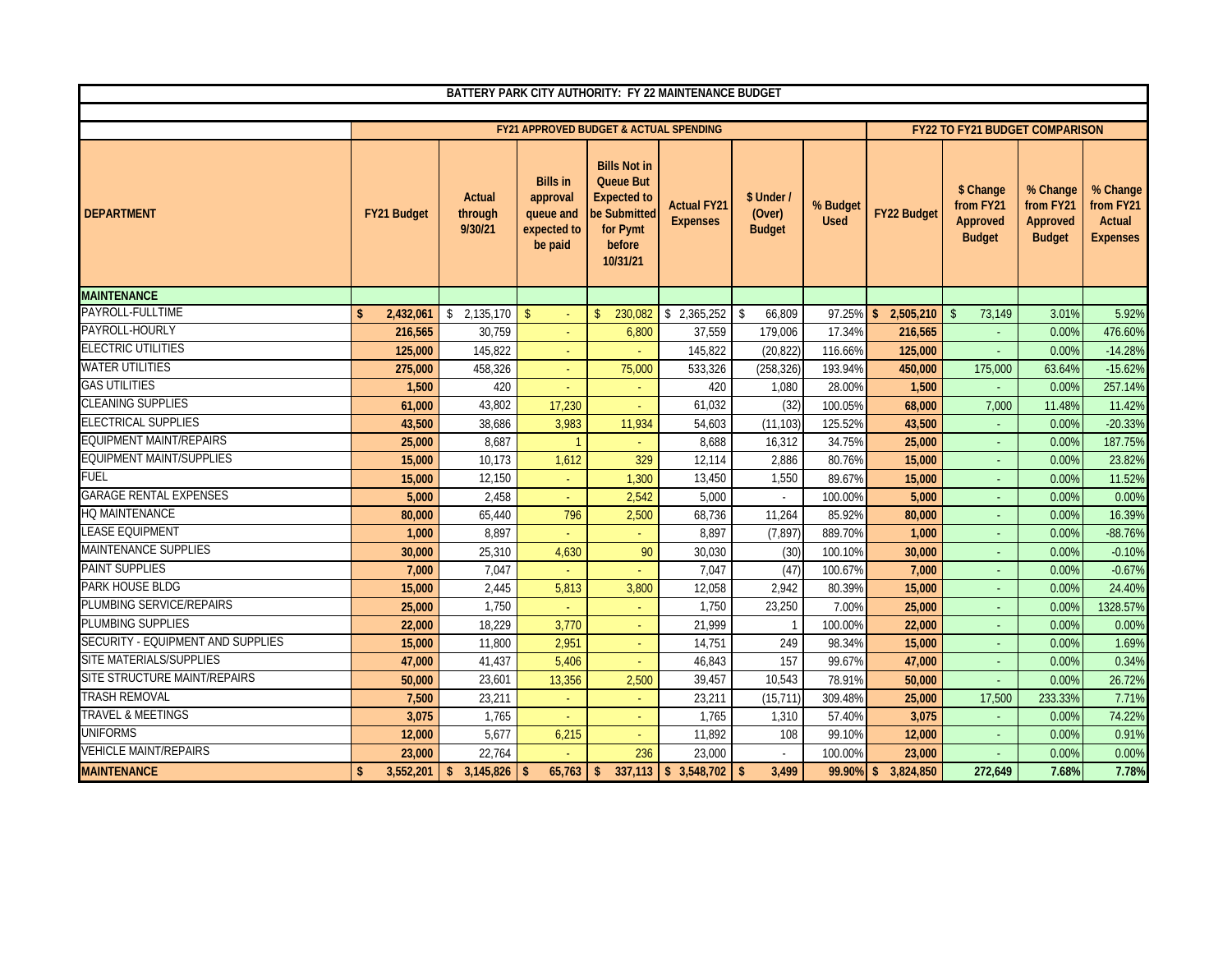|                                          |                               |                                        |                                                                    | BATTERY PARK CITY AUTHORITY: FY 22 MIS BUDGET                                                                       |                                       |                                     |                         |                               |                                                     |                                                    |                                                    |
|------------------------------------------|-------------------------------|----------------------------------------|--------------------------------------------------------------------|---------------------------------------------------------------------------------------------------------------------|---------------------------------------|-------------------------------------|-------------------------|-------------------------------|-----------------------------------------------------|----------------------------------------------------|----------------------------------------------------|
|                                          |                               |                                        |                                                                    |                                                                                                                     |                                       |                                     |                         |                               |                                                     |                                                    |                                                    |
|                                          |                               |                                        |                                                                    | <b>FY21 APPROVED BUDGET &amp; ACTUAL SPENDING</b>                                                                   |                                       |                                     |                         |                               | <b>FY22 TO FY21 BUDGET COMPARISON</b>               |                                                    |                                                    |
| <b>DEPARTMENT</b>                        | <b>FY21 Budget</b>            | Actual<br>through<br>9/30/21           | <b>Bills in</b><br>approval<br>queue and<br>expected to<br>be paid | <b>Bills Not in</b><br><b>Queue But</b><br><b>Expected to be</b><br><b>Submitted for</b><br>Pymt before<br>10/31/21 | <b>Actual FY21</b><br><b>Expenses</b> | \$ Under<br>(Over)<br><b>Budget</b> | % Budget<br><b>Used</b> | <b>FY22 Budget</b>            | \$ Change<br>from FY21<br>Approved<br><b>Budget</b> | % Change<br>from FY21<br>Approved<br><b>Budget</b> | % Change<br>from FY21<br>Actual<br><b>Expenses</b> |
| <b>MIS</b>                               |                               |                                        |                                                                    |                                                                                                                     |                                       |                                     |                         |                               |                                                     |                                                    |                                                    |
| <b>PAYROLL</b>                           | 531,795                       | 443,531                                |                                                                    | 52,591                                                                                                              | 496,122                               | 35,673                              | 93.29%                  | 538,332                       | 6,537                                               | 1.23%                                              | 8.51%                                              |
| <b>OPERATING EXPENSES</b>                | 531,795                       | $\mathbf{\hat{z}}$                     |                                                                    | 52,591<br>\$                                                                                                        | $\mathbf{\hat{S}}$<br>496,122         | 35,673<br>$\overline{\mathbf{S}}$   | 93.29%                  | 538,332<br>\$                 | 6,537                                               | 1.23%                                              | 8.51%                                              |
| <b>IT RELATED EXPENSES</b>               |                               |                                        |                                                                    |                                                                                                                     |                                       |                                     |                         |                               |                                                     |                                                    |                                                    |
| <b>CONSULTANTS IT</b>                    |                               |                                        |                                                                    |                                                                                                                     |                                       |                                     |                         |                               |                                                     |                                                    |                                                    |
| <b>OTHER IT CONSULTANTS</b>              | 50,000                        | 107,560                                |                                                                    | $\omega$                                                                                                            | 107,560                               | (57, 560)                           | 215.12%                 | 442,000                       | 392,000                                             | 784.00%                                            | 310.93%                                            |
| <b>TOTAL CONSULTANTS: \$</b>             | 50,000                        | $107,560$ \ \ \$<br>$\mathbf{\hat{z}}$ |                                                                    | \$                                                                                                                  | 107,560<br>$\mathbf{\hat{s}}$         | (57, 560)<br>$\vert$ s              | 215.12%                 | \$<br>442,000                 | 392,000                                             | 784.00%                                            | 310.93%                                            |
| <b>INTERNET SERVICES</b>                 |                               |                                        |                                                                    |                                                                                                                     |                                       |                                     |                         |                               |                                                     |                                                    |                                                    |
| <b>INTERNET CONNECTIVITY</b>             | 204,570                       | 134,959                                | $\sim$                                                             | $\omega$                                                                                                            | 134,959                               | 69,611                              | 65.97%                  | 210,570                       | 6,000                                               | 2.93%                                              | 56.03%                                             |
| <b>WEB HOSTING &amp; DOMAIN SERVICES</b> | 49,346                        | 63,404                                 |                                                                    | 2,581                                                                                                               | 65.985                                | (16, 639)                           | 133.72%                 | 53,286                        | 3,940                                               | 7.98%                                              | $-19.25%$                                          |
| <b>WIRELESS SERVICES IN BPC PARKS</b>    | 35,000                        | 35,000                                 |                                                                    |                                                                                                                     | 35,000                                |                                     | 100.00%                 | 35,000                        |                                                     | 0.00%                                              | 0.00%                                              |
| <b>TOTAL INTERNET SERVICES:</b>          | 288,916<br>-\$                | 233,363                                | $\mathsf{\$}$                                                      | 2,581<br>$\mathbf{\hat{s}}$                                                                                         | 235,944<br>$\mathbf{\hat{s}}$         | 52,972                              | 81.67%                  | 298.856                       | 9.940                                               | 3.44%                                              | 26.66%                                             |
| <b>SYSTEMS &amp; SOFTWARE</b>            |                               |                                        |                                                                    |                                                                                                                     |                                       |                                     |                         |                               |                                                     |                                                    |                                                    |
| <b>SOFTWARE LICENSES</b>                 | 117,845                       | 114,869                                | 57,334                                                             | $\omega_{\rm c}$                                                                                                    | 172,203                               | (54, 358)                           | 146.13%                 | 233,987                       | 116,142                                             | 98.55%                                             | 35.88%                                             |
| TOTAL SYSTEMS/SOFTWARE: \$               | 117,845                       | 114,869<br>$\mathbf{\hat{S}}$          | 57,334<br>$\mathbf{s}$                                             | $\mathbf{s}$<br>÷.                                                                                                  | $\mathbf{\hat{S}}$<br>172,203         | (54, 358)<br>l \$                   | 146.13%                 | $\mathbf{\hat{S}}$<br>233,987 | 116,142                                             | 98.55%                                             | 35.88%                                             |
| <b>MAINTENANCE ON MISC. EQUIPMENT</b>    |                               |                                        |                                                                    |                                                                                                                     |                                       |                                     |                         |                               |                                                     |                                                    |                                                    |
| MAINTENANCE- IT EQUIPMENT                | 113,168                       | 92.581                                 | 5.491                                                              | ÷                                                                                                                   | 98.072                                | 15.096                              | 86.66%                  | 41,700                        | (71, 468)                                           | $-63.15%$                                          | $-57.48%$                                          |
| <b>TOTAL MISCELLANEOUS EQUIPMENT:</b>    | $\mathbf{\hat{S}}$<br>113,168 | $\vert$ s<br>92,581                    | $\mathbf{s}$<br>5,491                                              | $\mathsf{\$}$<br>÷.                                                                                                 | $\mathbf{\hat{S}}$<br>98,072          | 15,096<br>l \$                      | 86.66%                  | 41,700<br>s.                  | (71, 468)                                           | $-63.15%$                                          | $-57.48%$                                          |
| * TOTAL IT OPERATING EXPENSES:           | 569,929<br>-\$                | $548,373$ \$<br>$\mathbf{\hat{z}}$     | 62,825                                                             | 2,581<br>\$                                                                                                         | 613,779<br>\$                         | (43, 850)<br>l \$                   | 107.69%                 | $\mathsf{s}$<br>1,016,543     | 446,614                                             | 78.36%                                             | 65.62%                                             |
| <b>MISI</b>                              | 1,101,724<br>$\sqrt{3}$       | 991.904<br>-\$                         | $\mathbf{s}$<br>$62,825$ \ \ \$                                    | 55,172                                                                                                              | \$1,109,901                           | $\mathbf{s}$<br>(8, 177)            | 100.74%                 | $\mathbf{s}$<br>1,554,875     | 453,151                                             | 41.13%                                             | 40.09%                                             |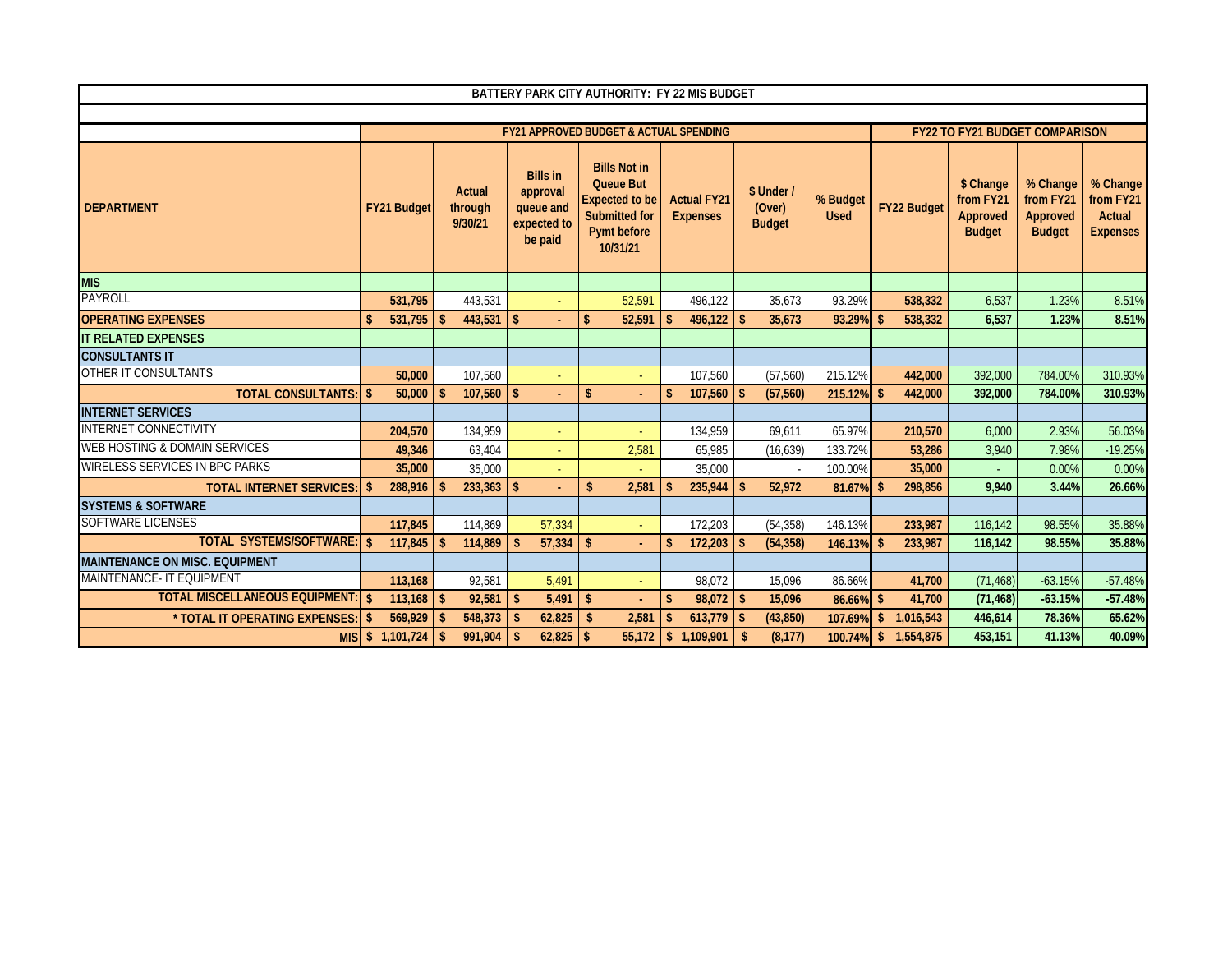|                                        | BATTERY PARK CITY AUTHORITY: FY 22 OFFICE MANAGEMENT BUDGET |                                                                                            |                                                                    |                                                                                                                 |                                       |                                       |                         |                              |                                                     |                                                    |                                                           |  |
|----------------------------------------|-------------------------------------------------------------|--------------------------------------------------------------------------------------------|--------------------------------------------------------------------|-----------------------------------------------------------------------------------------------------------------|---------------------------------------|---------------------------------------|-------------------------|------------------------------|-----------------------------------------------------|----------------------------------------------------|-----------------------------------------------------------|--|
|                                        |                                                             | <b>FY22 TO FY21 BUDGET COMPARISON</b><br><b>FY21 APPROVED BUDGET &amp; ACTUAL SPENDING</b> |                                                                    |                                                                                                                 |                                       |                                       |                         |                              |                                                     |                                                    |                                                           |  |
|                                        |                                                             |                                                                                            |                                                                    |                                                                                                                 |                                       |                                       |                         |                              |                                                     |                                                    |                                                           |  |
| <b>DEPARTMENT</b>                      | <b>FY21 Budget</b>                                          | Actual<br>through<br>9/30/21                                                               | <b>Bills in</b><br>approval<br>queue and<br>expected to<br>be paid | <b>Bills Not in</b><br><b>Queue But</b><br><b>Expected to</b><br>be Submitted<br>for Pymt<br>before<br>10/31/21 | <b>Actual FY21</b><br><b>Expenses</b> | \$ Under /<br>(Over)<br><b>Budget</b> | % Budget<br><b>Used</b> | <b>FY22</b><br><b>Budget</b> | \$ Change<br>from FY21<br>Approved<br><b>Budget</b> | % Change<br>from FY21<br>Approved<br><b>Budget</b> | % Change<br>from FY21<br><b>Actual</b><br><b>Expenses</b> |  |
| <b>OFFICE MANAGEMENT</b>               |                                                             |                                                                                            |                                                                    |                                                                                                                 |                                       |                                       |                         |                              |                                                     |                                                    |                                                           |  |
| <b>PAYROLL</b>                         | 390,822<br>$\mathbf{\hat{s}}$                               | 313,833<br>-S                                                                              | $\mathcal{S}$<br>$\omega$ .                                        | 41,883<br>$\mathbf{\hat{S}}$                                                                                    | $355,716$ \$                          | 35,106                                | 91.02%                  | \$391,217                    | $\mathsf{\$}$<br>395                                | 0.10%                                              | 9.98%                                                     |  |
| MISCELLANEOUS EXPENSES                 | 1,000                                                       | 17,339                                                                                     | 529                                                                |                                                                                                                 | 17,868                                | (16, 868)                             | 1786.80%                | 1,500                        | 500                                                 | 50.00%                                             | $-91.61%$                                                 |  |
| <b>TOTAL DEPARTMENT SPECIFIC COSTS</b> | 391,822                                                     | 331,172                                                                                    | 529                                                                | 41,883                                                                                                          | 373,584                               | 18,238                                | 95.35%                  | 392,717                      | 895                                                 | 0.23%                                              | 5.12%                                                     |  |
| OFFICE SERVICES                        |                                                             |                                                                                            |                                                                    |                                                                                                                 |                                       |                                       |                         |                              |                                                     |                                                    |                                                           |  |
| FIRMWIDE OFFICE CLEANING SERVICE       | 68,000                                                      | 64,524                                                                                     | $\sim$                                                             | 5,954                                                                                                           | 70,478                                | (2, 478)                              | 103.64%                 | 78,000                       | 10,000                                              | 14.71%                                             | 10.67%                                                    |  |
| <b>FIRMWIDE OFFICE STORAGE</b>         | 16,000                                                      | 4,995                                                                                      | $\blacksquare$                                                     | 8,000                                                                                                           | 12,995                                | 3,005                                 | 81.22%                  | 22,000                       | 6,000                                               | 37.50%                                             | 69.30%                                                    |  |
| MAIN OFFICE CABLE TV SERVICE           | 2,000                                                       | 1.820                                                                                      | $\sim$                                                             | 159                                                                                                             | 1,979                                 | 21                                    | 98.95%                  | 2,000                        |                                                     | 0.00%                                              | 1.06%                                                     |  |
| MISC FIRMWIDE OFFICE SERVICES          | 4,000                                                       | 3,794                                                                                      | $\sim$                                                             | 3,300                                                                                                           | 7,094                                 | (3,094)                               | 177.35%                 | 11,600                       | 7,600                                               | 190.00%                                            | 63.52%                                                    |  |
| PHOTOCOPY, SCAN & POSTAGE EQUIP LEASES | 3,300                                                       | 2,451                                                                                      | $\sim$                                                             |                                                                                                                 | 2,451                                 | 849                                   | 74.27%                  | 12,660                       | 9,360                                               | 283.64%                                            | 416.52%                                                   |  |
| <b>TELEPHONE</b>                       | 165,000                                                     | 183,164                                                                                    | $\omega$ .                                                         | 16,000                                                                                                          | 199.164                               | (34, 164)                             | 120.71%                 | 150,000                      | (15,000)                                            | $-9.09%$                                           | $-24.69%$                                                 |  |
| <b>SUBTOTAL</b>                        | 258,300                                                     | 260,748                                                                                    | ÷.                                                                 | 33,413                                                                                                          | 294.161                               | (35, 861)                             | 113.88%                 | 276,260                      | 17.960                                              | 6.95%                                              | $-6.09%$                                                  |  |
| OTHER FIRMWIDE EXPENSES                |                                                             |                                                                                            |                                                                    |                                                                                                                 |                                       |                                       |                         |                              |                                                     |                                                    |                                                           |  |
| <b>FIRMWIDE OFFICE SUPPLIES</b>        | 44,000                                                      | 16,133                                                                                     | 2,972                                                              | 4,228                                                                                                           | 23,333                                | 20,667                                | 53.03%                  | 45,000                       | 1,000                                               | 2.27%                                              | 92.86%                                                    |  |
| FIRMWIDE CREDIT CARD & MEMBERSHIP FEES | 150                                                         | 190                                                                                        | $\sim$                                                             |                                                                                                                 | 190                                   | (40)                                  | 126.67%                 | 150                          |                                                     | 0.00%                                              | $-21.05%$                                                 |  |
| <b>POSTAGE</b>                         | 7,000                                                       | 2,560                                                                                      | u.                                                                 | 1,896                                                                                                           | 4,456                                 | 2,544                                 | 63.66%                  | 8,000                        | 1,000                                               | 14.29%                                             | 79.53%                                                    |  |
| <b>SUBTOTAL</b>                        | 51,150                                                      | 18,883                                                                                     | 2,972                                                              | 6,124                                                                                                           | 27,979                                | 23,171                                | 54.70%                  | 53,150                       | 2,000                                               | 3.91%                                              | 89.96%                                                    |  |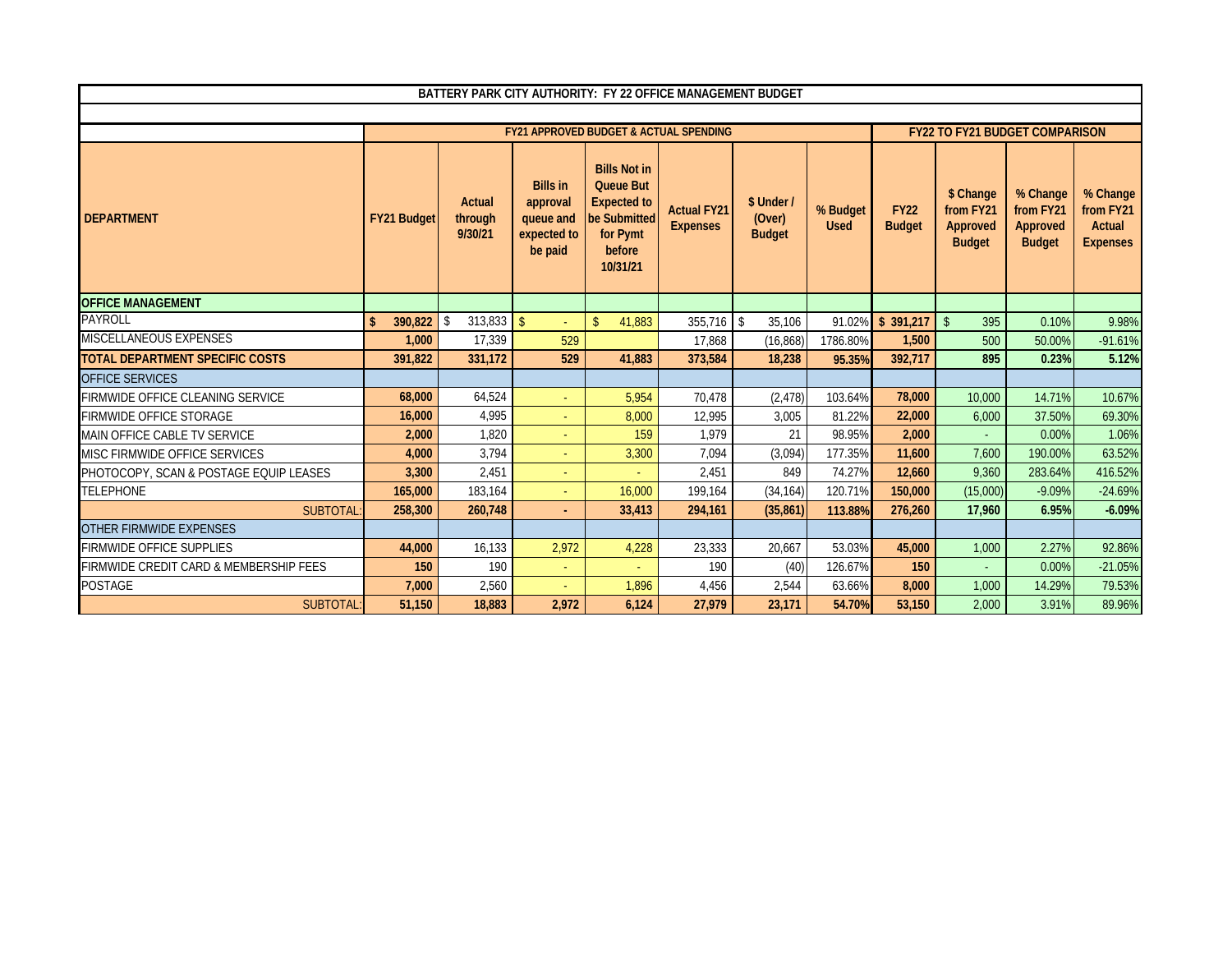|                                                 |                               |                                                                                                                     |                                                                    | BATTERY PARK CITY AUTHORITY: FY 22 OPERATIONS BUDGET                                                            |                                       |                             |                         |                       |                                                     |                                                    |                                                    |
|-------------------------------------------------|-------------------------------|---------------------------------------------------------------------------------------------------------------------|--------------------------------------------------------------------|-----------------------------------------------------------------------------------------------------------------|---------------------------------------|-----------------------------|-------------------------|-----------------------|-----------------------------------------------------|----------------------------------------------------|----------------------------------------------------|
|                                                 |                               |                                                                                                                     |                                                                    |                                                                                                                 |                                       |                             |                         |                       |                                                     |                                                    |                                                    |
|                                                 |                               |                                                                                                                     |                                                                    | <b>FY21 APPROVED BUDGET &amp; ACTUAL SPENDING</b>                                                               |                                       |                             |                         |                       |                                                     | <b>FY22 TO FY21 BUDGET COMPARISON</b>              |                                                    |
| <b>DEPARTMENT</b>                               | <b>FY21 Budget</b>            | <b>Actual</b><br>through<br>9/30/21                                                                                 | <b>Bills in</b><br>approval<br>queue and<br>expected to<br>be paid | <b>Bills Not in</b><br><b>Queue But</b><br><b>Expected to</b><br>be Submitted<br>for Pymt<br>before<br>10/31/21 | <b>Actual FY21</b><br><b>Expenses</b> | \$ Under /<br>(Over) Budget | % Budget<br><b>Used</b> | FY22 Budget           | \$ Change<br>from FY21<br>Approved<br><b>Budget</b> | % Change<br>from FY21<br>Approved<br><b>Budget</b> | % Change<br>from FY21<br>Actual<br><b>Expenses</b> |
| <b>OPERATIONS</b>                               |                               |                                                                                                                     |                                                                    |                                                                                                                 |                                       |                             |                         |                       |                                                     |                                                    |                                                    |
| REVENUE:                                        |                               |                                                                                                                     |                                                                    |                                                                                                                 |                                       |                             |                         |                       |                                                     |                                                    |                                                    |
| PERMIT FEES INCOME                              | 200,000<br>\$.                | 255,245                                                                                                             | ÷                                                                  | $\sim$                                                                                                          | 255,245                               | (55, 245)                   | 127.62%                 | 150,000<br>\$         | \$<br>(50,000)                                      | $-25.00%$                                          | 0.00%                                              |
| PERMIT FESS (REFUNDS)                           |                               |                                                                                                                     | ÷                                                                  | ÷                                                                                                               |                                       |                             | 0.00%                   |                       |                                                     | 0.00%                                              | 0.00%                                              |
| <b>GRANT- ART FOR JUSTICE</b>                   |                               |                                                                                                                     |                                                                    |                                                                                                                 |                                       |                             | 0.00%                   | 350,000               | 350,000                                             | 0.00%                                              | 0.00%                                              |
| <b>TOTAL REVENUE:</b>                           | 200,000<br>$\mathbf{\hat{z}}$ | 255,245                                                                                                             | $\mathbf{\hat{s}}$<br>÷.                                           | $\mathbf{s}$<br>÷.                                                                                              | 255,245<br>\$                         | (55, 245)<br>\$             | 127.62%                 | 500,000               | 300,000                                             | $-25.00%$                                          | 0.00%                                              |
| <b>OPERATING EXPENSES:</b>                      |                               |                                                                                                                     |                                                                    |                                                                                                                 |                                       |                             |                         |                       |                                                     |                                                    |                                                    |
| <b>BALLFIELD SUPPLIES &amp; EQUIPMENT</b>       | 6,000                         | 4,563                                                                                                               | ÷.                                                                 | 1,098                                                                                                           | 5,661                                 | 339                         | 94.35%                  | 4,200                 | (1,800)                                             | $-30.00%$                                          | $-25.81%$                                          |
| PAYROLL                                         | 624.889                       | 553.651                                                                                                             | ÷.                                                                 | 69,254                                                                                                          | 622.905                               | 1.984                       | 99.68%                  | 685.238               | 60.349                                              | 9.66%                                              | 10.01%                                             |
| MISCELLANEOUS - PERMITS AND OTHER               | 150,000                       | 3,057                                                                                                               | $\sim$                                                             | ÷                                                                                                               | 3,057                                 | 146,943                     | 2.04%                   | 170,000               | 20,000                                              | 13.33%                                             | 5461.01%                                           |
| <b>COMMUNITY PARTNERSHIPS &amp; INITIATIVES</b> | 150,000                       | 85,432                                                                                                              | $\omega$                                                           | 52,500                                                                                                          | 137,932                               | 12,068                      | 91.95%                  | 143,100               | (6,900)                                             | $-4.60%$                                           | 3.75%                                              |
| <b>COMMUNITY PROJECTS</b>                       | 216.450                       | 107.875                                                                                                             | $\sim$                                                             | 93.781                                                                                                          | 201.656                               | 14,794                      | 93.17%                  | 483,350               | 266.900                                             | 123.31%                                            | 139.69%                                            |
| <b>TOTAL OPERATING EXPENSES:</b>                | \$1,147,339                   | $754,578$ \$                                                                                                        |                                                                    | 216,633<br>\$                                                                                                   | 971,211                               | 176,128<br>\$               | 84.65%                  | 1,485,888<br>\$.      | 338,549                                             | 29.51%                                             | 52.99%                                             |
|                                                 |                               |                                                                                                                     |                                                                    |                                                                                                                 |                                       |                             |                         |                       |                                                     |                                                    |                                                    |
| <b>SERVICE AGREEMENTS</b>                       |                               |                                                                                                                     |                                                                    |                                                                                                                 |                                       |                             |                         |                       |                                                     |                                                    |                                                    |
| ASPHALT GREEN COMMUNITY CENTER - UTILS.         | 300,000                       | 278,576                                                                                                             |                                                                    | 21,424                                                                                                          | 300,000                               |                             | 100.00%                 | 300,000               |                                                     | 0.00%                                              | 0.00%                                              |
| <b>BPCA DOWNTOWN SERVICES</b>                   | 650,000                       |                                                                                                                     |                                                                    | 632.000                                                                                                         | 632.000                               | 18.000                      | 97.23%                  | 632,000               | (18,000)                                            | $-2.77%$                                           | 0.00%                                              |
| <b>TOTAL SERVICE AGREEMENTS</b>                 | 950,000<br>$\mathbf{\hat{S}}$ | 278,576                                                                                                             | <b>S</b>                                                           | $\mathsf{s}$<br>653,424                                                                                         | 932,000                               | \$<br>18,000                | 98.11%                  | 932,000<br>\$.        | (18,000)                                            | $-1.89%$                                           | 0.00%                                              |
| <b>SITE SECURITY</b>                            |                               |                                                                                                                     |                                                                    |                                                                                                                 |                                       |                             |                         |                       |                                                     |                                                    |                                                    |
| SECURITY - CONTRACTED                           | 2,500,000                     | 1,518,738                                                                                                           |                                                                    | 371,509                                                                                                         | 1,890,247                             | 609,753                     | 75.61%                  | 2,450,000             | (50,000)                                            | $-2.00%$                                           | 29.61%                                             |
| SECURITY- CAMERA AND FEEDS (EQUIP & SVC)        | 25,000                        | 7,984                                                                                                               |                                                                    | 3,320                                                                                                           | 11,304                                | 13,696                      | 45.22%                  | 25,000                |                                                     | 0.00%                                              | 121.16%                                            |
| MISCELLANEOUS EMERGENCY/SAFETY EQUIP.           | 5,000                         | 10,081                                                                                                              | 3,678                                                              |                                                                                                                 | 13,759                                | (8, 759)                    | 275.18%                 | 15,000                | 10,000                                              | 200.00%                                            | 9.02%                                              |
| <b>TOTAL SITE SECURITY EXPENSES</b>             | \$2,530,000                   | 1,536,803<br>$\mathbf{\hat{s}}$                                                                                     | 3,678<br>- \$                                                      | 374,829<br>$\mathsf{s}$                                                                                         | 1,915,310<br>\$                       | 614,690<br>\$               | 75.70%                  | 2,490,000<br>\$       | (40,000)                                            | $-1.58%$                                           | 30.01%                                             |
| <b>TOTAL OPERATIONS EXPENSES</b>                | \$4,627,339                   | $\frac{1}{2}$ 2,569,957                                                                                             | $\mathbf{s}$<br>3,678                                              | $\mathbf{s}$<br>1.244.886                                                                                       | 3,818,521<br>\$                       | 808,818<br>\$               | 82.52%                  | 4,907,888<br>\$       | 280,549                                             | 6.06%                                              | 28.53%                                             |
| <b>TOTAL OPERATIONS (NET)</b>                   |                               | $\left  \frac{1}{2}(4.427,339) \right  \left  \frac{1}{2}(2.314,712) \right  \left  \frac{1}{2}(4.427,339) \right $ |                                                                    | $(3,678)$ \$ $(1,244,886)$ \$                                                                                   | (3,563,276)                           | (864,063)<br><sup>\$</sup>  |                         | 80.48% \$ (4,407,888) | 19,451                                              | $-0.44%$                                           | 23.70%                                             |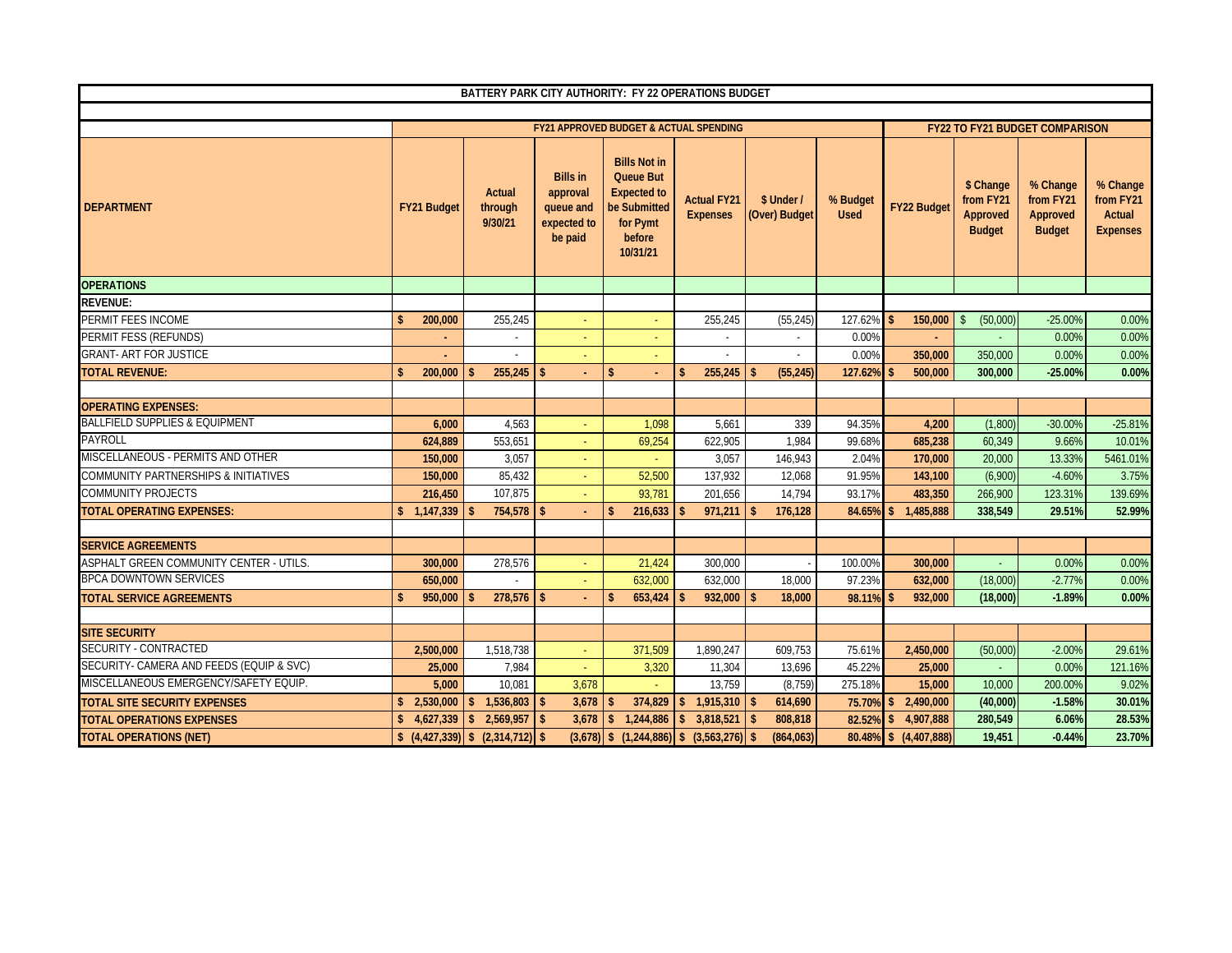| BATTERY PARK CITY AUTHORITY: FY 22 PROCUREMENT BUDGET |                              |                              |                                                                    |                                                                                                          |                                          |                                       |                         |                              |                                                     |                                                    |                                                    |
|-------------------------------------------------------|------------------------------|------------------------------|--------------------------------------------------------------------|----------------------------------------------------------------------------------------------------------|------------------------------------------|---------------------------------------|-------------------------|------------------------------|-----------------------------------------------------|----------------------------------------------------|----------------------------------------------------|
|                                                       |                              |                              |                                                                    |                                                                                                          |                                          |                                       |                         |                              |                                                     |                                                    |                                                    |
|                                                       |                              |                              |                                                                    | <b>FY21 APPROVED BUDGET &amp; ACTUAL SPENDING</b>                                                        |                                          |                                       |                         |                              |                                                     | <b>FY22 TO FY21 BUDGET COMPARISON</b>              |                                                    |
| <b>DEPARTMENT</b>                                     | <b>FY21</b><br><b>Budget</b> | Actual<br>through<br>9/30/21 | <b>Bills in</b><br>approval<br>queue and<br>expected to<br>be paid | <b>Bills Not in</b><br>Queue But<br><b>Expected to</b><br>be Submitted<br>for Pymt<br>before<br>10/31/21 | Actual<br><b>FY21</b><br><b>Expenses</b> | \$ Under /<br>(Over)<br><b>Budget</b> | % Budget<br><b>Used</b> | <b>FY22</b><br><b>Budget</b> | \$ Change<br>from FY21<br>Approved<br><b>Budget</b> | % Change<br>from FY21<br>Approved<br><b>Budget</b> | % Change<br>from FY21<br>Actual<br><b>Expenses</b> |
| <b>PROCUREMENT</b>                                    |                              |                              |                                                                    |                                                                                                          |                                          |                                       |                         |                              |                                                     |                                                    |                                                    |
| <b>BPCA TRANSLATION SERVICES</b>                      | 25,000                       | 3,679                        |                                                                    | <sup>\$</sup>                                                                                            | 3,679<br>-\$                             | 21,321                                | 14.72%                  | $\mathsf{\$}$<br>22,000      | (3,000)                                             | $-12.00%$                                          | 497.99%                                            |
| <b>PAYROLL</b>                                        | 527,773                      | 479,976                      | $\sim$                                                             | 62,650                                                                                                   | 542,626                                  | (14, 853)                             | 102.81%                 | 607,727                      | 79,954                                              | 15.15%                                             | 12.00%                                             |
| <b>TRAVEL &amp; MEETINGS</b>                          | 12,500                       |                              | $\overline{\phantom{a}}$                                           |                                                                                                          |                                          | 12,500                                | 0.00%                   | 10,000                       | (2,500)                                             | $-20.00\%$                                         | 0.00%                                              |
| <b>ADVERTISING</b>                                    | 30,000                       | 6,000                        | $\sim$                                                             | 4,400                                                                                                    | 10,400                                   | 19,600                                | 34.67%                  | 24,000                       | (6,000)                                             | $-20.00\%$                                         | 130.77%                                            |
| BPCA DIVERSITY PROGRAM- COMPETITIVE EDGE              | 20,000                       | 10,000                       | $\sim$                                                             | 10,000                                                                                                   | 20,000                                   | $\sim$                                | 100.00%                 | 20,000                       | $\sim$                                              | 0.00%                                              | 0.00%                                              |
| BPCA DIVERSITY PROGRAM-MWBE WORKSHOPS                 | 79,800                       | 14,242                       | 5,000                                                              | 8,500                                                                                                    | 27,742                                   | 52,058                                | 34.76%                  | 79,800                       |                                                     | 0.00%                                              | 187.65%                                            |
| BACKGROUND AND INVESTIGATIONS                         | 15,000                       |                              |                                                                    | $\sim$                                                                                                   |                                          | 15,000                                | 0.00%                   | 10,000                       | (5,000)                                             | $-33.33%$                                          | 0.00%                                              |
| <b>PROCUREMENT</b>                                    | \$710,073                    | $$513,897$ \ \ \$            | 5,000                                                              | 85,550<br>-\$                                                                                            | \$604,447                                | \$105,626                             | 85.12%                  | \$773,527                    | 63,454                                              | 8.94%                                              | 27.97%                                             |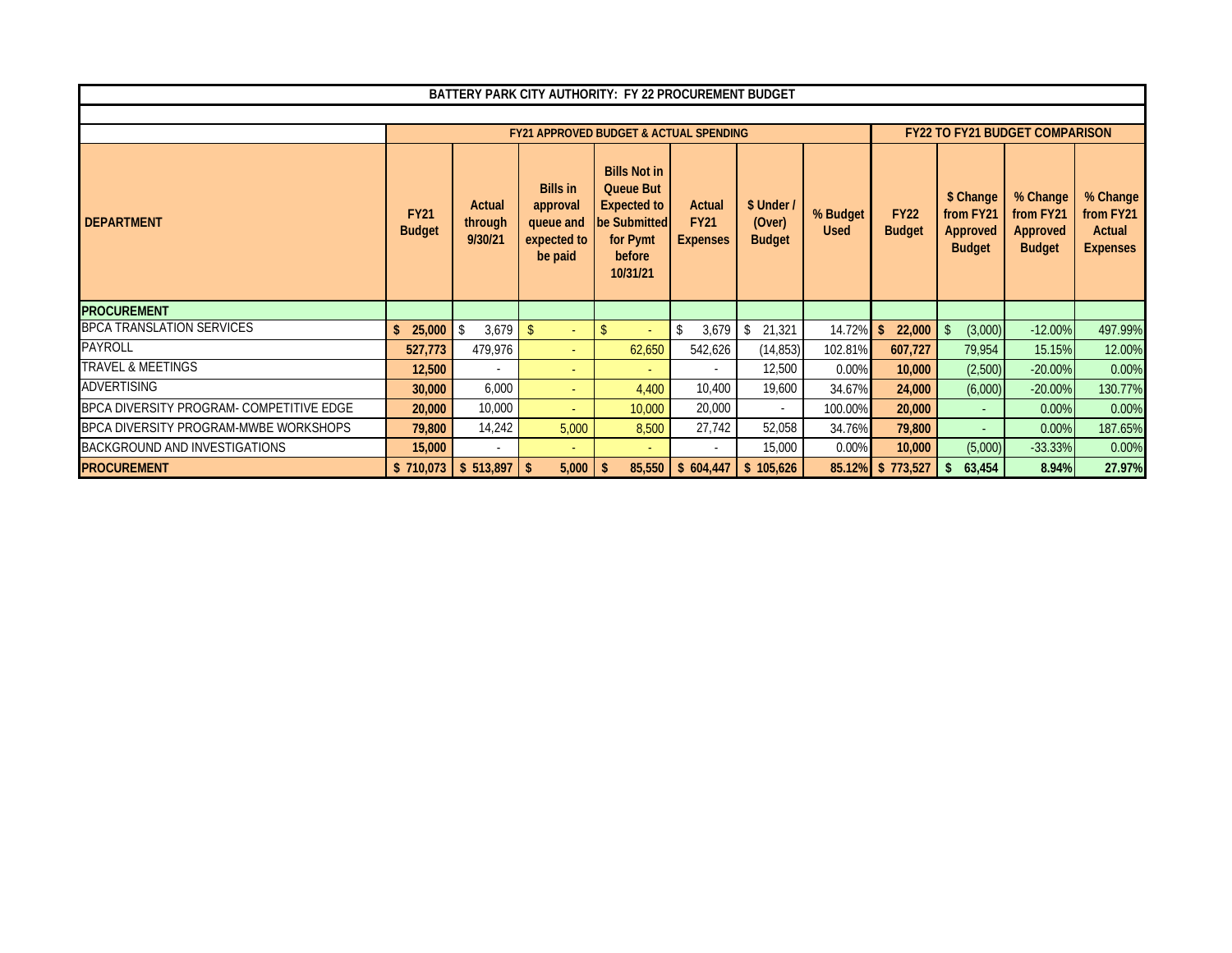|                                           | BATTERY PARK CITY AUTHORITY: FY 22 PROGRAMMING BUDGET |                              |                                                                    |                                                                                                                     |                                       |                                    |                         |                       |                                                     |                                                    |                                                    |
|-------------------------------------------|-------------------------------------------------------|------------------------------|--------------------------------------------------------------------|---------------------------------------------------------------------------------------------------------------------|---------------------------------------|------------------------------------|-------------------------|-----------------------|-----------------------------------------------------|----------------------------------------------------|----------------------------------------------------|
|                                           |                                                       |                              |                                                                    |                                                                                                                     |                                       |                                    |                         |                       |                                                     |                                                    |                                                    |
|                                           |                                                       |                              |                                                                    | <b>FY21 APPROVED BUDGET &amp; ACTUAL SPENDING</b>                                                                   |                                       |                                    |                         |                       |                                                     | <b>FY22 TO FY21 BUDGET COMPARISON</b>              |                                                    |
| <b>DEPARTMENT</b>                         | <b>FY21 Budget</b>                                    | Actual<br>through<br>9/30/21 | <b>Bills in</b><br>approval<br>queue and<br>expected to<br>be paid | <b>Bills Not in</b><br><b>Queue But</b><br><b>Expected to be</b><br><b>Submitted for</b><br>Pymt before<br>10/31/21 | <b>Actual FY21</b><br><b>Expenses</b> | \$ Under / (Over)<br><b>Budget</b> | % Budget<br><b>Used</b> | <b>FY22 Budget</b>    | \$ Change<br>from FY21<br>Approved<br><b>Budget</b> | % Change<br>from FY21<br>Approved<br><b>Budget</b> | % Change<br>from FY21<br>Actual<br><b>Expenses</b> |
| <b>PROGRAMMING</b>                        |                                                       |                              |                                                                    |                                                                                                                     |                                       |                                    |                         |                       |                                                     |                                                    |                                                    |
| REVENUE:                                  |                                                       |                              |                                                                    |                                                                                                                     |                                       |                                    |                         |                       |                                                     |                                                    |                                                    |
| <b>GRANTS - GENERAL</b>                   | 25,000<br>$\mathsf{\$}$                               | 7,000<br>\$                  | $\mathsf{\$}$                                                      | $\mathbf{\hat{S}}$                                                                                                  | $\mathsf{\$}$<br>7,000                | 18,000<br>\$                       | 28.00%                  | 25,000<br>\$.         | $\mathsf{\$}$<br>$\sim$                             | 0.00%                                              | 0.00%                                              |
| <b>CHESS FEES</b>                         | 4,000                                                 | $\omega$                     |                                                                    |                                                                                                                     | $\blacksquare$                        | 4,000                              | 0.009                   | 4,000                 |                                                     | 0.00%                                              | 0.00%                                              |
| ART PORTFOLIO DEVELOPMENT / TEEN PROGRAMS | 6,000                                                 | ÷.                           |                                                                    |                                                                                                                     | $\sim$                                | 6,000                              | 0.00%                   | 6.000                 |                                                     | 0.00%                                              | 0.00%                                              |
| <b>INDOOR PRESCHOOL PLAY</b>              | 5,400                                                 | $\sim$                       |                                                                    |                                                                                                                     |                                       | 5,400                              | 0.00%                   |                       | (5,400)                                             | -100.00%                                           | 0.00%                                              |
| <b>6 RIVER TERRACE RENTAL REVENUE</b>     | 15,000                                                | 400                          |                                                                    | ÷                                                                                                                   | 400                                   | 14,600                             | 2.679                   | 7,500                 | (7,500)                                             | $-50.00%$                                          | 0.00%                                              |
| PERMIT FEES (REFUNDS)                     |                                                       | (600)                        | ÷                                                                  | ÷                                                                                                                   | (600)                                 | 600                                | 0.00%                   | ÷.                    |                                                     | 0.00%                                              | $-100.00%$                                         |
| <b>TOTAL REVENUE:</b>                     | 55,400<br>Ŝ.                                          | 6,800                        | $\mathbf{\hat{S}}$                                                 | $\mathbf{\hat{S}}$                                                                                                  | 6,800<br>\$                           | 48,600                             | 12.27%                  | 42,500                | (12,900)                                            | $-23.29%$                                          | 0.00%                                              |
|                                           |                                                       |                              |                                                                    |                                                                                                                     |                                       |                                    |                         |                       |                                                     |                                                    |                                                    |
| <b>EXPENSES:</b>                          |                                                       |                              |                                                                    |                                                                                                                     |                                       |                                    |                         |                       |                                                     |                                                    |                                                    |
| PAYROLL-FULLTIME                          | 716,882                                               | 660,204                      | ÷.                                                                 | 84,830                                                                                                              | 745,034                               | (28, 152)                          | 103.93%                 | 808,463               | 91,581                                              | 12.77%                                             | 0.00%                                              |
| PAYROLL-PARTTIME                          | 246.231                                               | 81,345                       |                                                                    | 9,909                                                                                                               | 91.254                                | 154.977                            | 37.069                  | 199,306               | (46, 925)                                           | $-19.06%$                                          | 118.41%                                            |
| <b>6 RIVER TERRACE</b>                    | 12,500                                                | 3,341                        | 1,523                                                              | ÷.                                                                                                                  | 4,864                                 | 7,636                              | 38.91%                  | 7,500                 | (5,000)                                             | $-40.00%$                                          | 54.19%                                             |
| <b>ART SUPPLIES</b>                       | 22,500                                                | 5,104                        | 440                                                                |                                                                                                                     | 5,544                                 | 16,956                             | 24.649                  | 19,000                | (3,500)                                             | $-15.56%$                                          | 242.71%                                            |
| <b>CREDIT CARD PROCESSING FEES</b>        | 2,750                                                 | 1,060                        | ÷.                                                                 | ÷.                                                                                                                  | 1,060                                 | 1,690                              | 38.559                  | 2,500                 | (250)                                               | $-9.09%$                                           | 135.85%                                            |
| <b>CLASS DEVELOPMENT SUPPLIES</b>         | 1,500                                                 | $\omega$                     | $\equiv$                                                           | $\sim$                                                                                                              |                                       | 1,500                              | 0.00%                   | 1,500                 |                                                     | 0.00%                                              | 0.00%                                              |
| CONSULTANT OTHER                          | 5,000                                                 | 2,440                        | $\sim$                                                             |                                                                                                                     | 2,440                                 | 2,560                              | 48.80%                  | 3,000                 | (2,000)                                             | $-40.00%$                                          | 22.95%                                             |
| <b>FISHING SUPPLIES</b>                   | 4,500                                                 | $\sim$                       | $\sim$                                                             | 500                                                                                                                 | 500                                   | 4,000                              | 11.11%                  | 4,500                 |                                                     | 0.00%                                              | 0.00%                                              |
| <b>GARDENING SUPPLIES</b>                 | 4,000                                                 | 1,357                        | 834                                                                | 266                                                                                                                 | 2,457                                 | 1,543                              | 61.439                  | 4.000                 |                                                     | 0.00%                                              | 62.80%                                             |
| <b>MUSIC SUPPLIES</b>                     | 5,000                                                 | 1,824                        | G.                                                                 | u.                                                                                                                  | 1,824                                 | 3,176                              | 36.489                  | 4,000                 | (1,000)                                             | $-20.00%$                                          | 119.30%                                            |
| PERFORMANCE FEES                          | 345,500                                               | 133,595                      | 8,200                                                              | 5,300                                                                                                               | 147,095                               | 198,405                            | 42.57%                  | 334,078               | (11, 422)                                           | $-3.31%$                                           | 127.12%                                            |
| PLAY EQUIPMENT SUPPLIES                   | 6,050                                                 | $\mathcal{L}$                |                                                                    |                                                                                                                     | $\sim$                                | 6,050                              | 0.00%                   | 6.050                 |                                                     | 0.00%                                              | 0.00%                                              |
| <b>POSTAGE</b>                            | 16,200                                                | 7.861                        |                                                                    |                                                                                                                     | 7.861                                 | 8.339                              | 48.52%                  | 16,200                |                                                     | 0.00%                                              | 106.08%                                            |
| <b>PRINTING</b>                           | 51,333                                                | 12,256                       | ÷.                                                                 | ÷,                                                                                                                  | 12,256                                | 39,077                             | 23.889                  | 50,000                | (1, 333)                                            | $-2.60%$                                           | 307.96%                                            |
| PROGRAM ASSOCIATED COSTS                  | 11,000                                                | 638                          | $\sim$                                                             | ÷                                                                                                                   | 638                                   | 10,362                             | 5.80%                   | 7,000                 | (4,000)                                             | $-36.36%$                                          | 997.18%                                            |
| <b>SPORTS SUPPLIES</b>                    | 10,000                                                | 2,889                        | $\sim$                                                             |                                                                                                                     | 2,889                                 | 7,111                              | 28.899                  | 10,000                |                                                     | 0.00%                                              | 246.14%                                            |
| SWEDISH MIDSUMMER FESTIVAL                | 23,500                                                | 8,307                        | $\sim$                                                             | ÷                                                                                                                   | 8,307                                 | 15,193                             | 35.359                  | 23,500                |                                                     | 0.00%                                              | 182.89%                                            |
| <b>TRAVEL &amp; MEETINGS</b>              | 1,000                                                 |                              |                                                                    | ÷                                                                                                                   |                                       | 1,000                              | 0.00%                   | 1,000                 |                                                     | 0.00%                                              | 0.00%                                              |
| <b>UNIFORMS</b>                           | 6.000                                                 | 4.094                        | $\sim$                                                             | $\sim$                                                                                                              | 4.094                                 | 1,906                              | 68.23%                  | 6.000                 |                                                     | 0.00%                                              | 46.56%                                             |
| <b>TOTAL EXPENSES:</b>                    | 1,491,446<br>\$                                       | \$926,315                    | 10,997<br>$\sqrt[6]{\frac{1}{2}}$                                  | 100,805                                                                                                             | $\sqrt[6]{\frac{1}{2}}$<br>1,038,117  | 453,329                            | 69.60%                  | \$1,507,597           | 16,151                                              | 1.08%                                              | 45.22%                                             |
| <b>PROGRAMMING NET GAIN (LOSS)</b>        |                                                       |                              | $(10,997)$ \$                                                      |                                                                                                                     | $(100,805)$ \$ $(1,031,317)$ \$       | (404, 729)                         |                         | 71.82% \$ (1,465,097) | (29,051)                                            | 2.02%                                              | 42.06%                                             |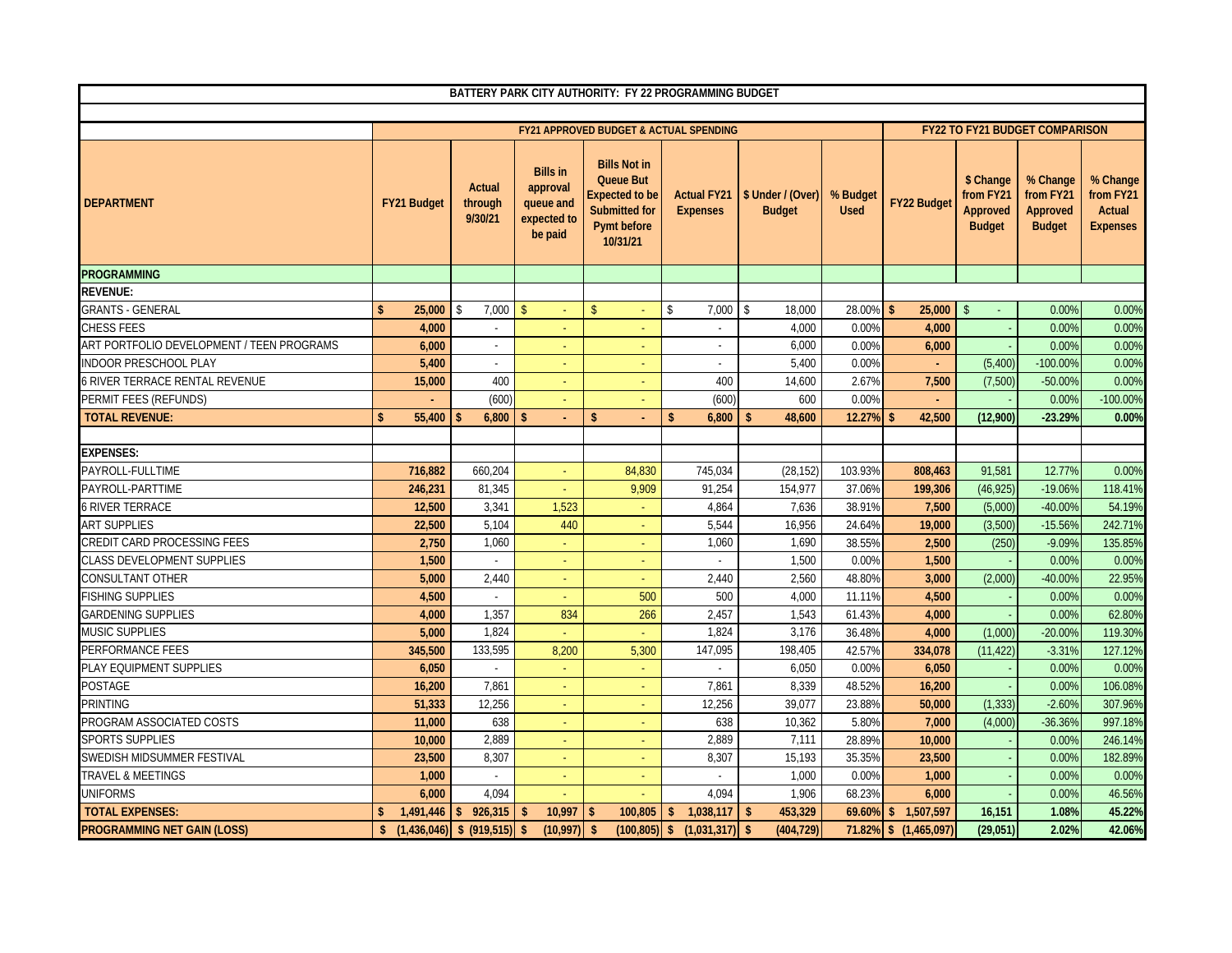| BATTERY PARK CITY AUTHORITY: FY 22 PUBLIC INFORMATION BUDGET |                              |                              |                                                                    |                                                                                                                     |                                          |                                       |                         |                              |                                                     |                                                    |                                                    |
|--------------------------------------------------------------|------------------------------|------------------------------|--------------------------------------------------------------------|---------------------------------------------------------------------------------------------------------------------|------------------------------------------|---------------------------------------|-------------------------|------------------------------|-----------------------------------------------------|----------------------------------------------------|----------------------------------------------------|
|                                                              |                              |                              |                                                                    |                                                                                                                     |                                          |                                       |                         |                              |                                                     |                                                    |                                                    |
|                                                              |                              |                              |                                                                    | <b>FY21 APPROVED BUDGET &amp; ACTUAL SPENDING</b>                                                                   |                                          |                                       |                         |                              |                                                     | <b>FY22 TO FY21 BUDGET COMPARISON</b>              |                                                    |
| <b>DEPARTMENT</b>                                            | <b>FY21</b><br><b>Budget</b> | Actual<br>through<br>9/30/21 | <b>Bills in</b><br>approval<br>queue and<br>expected to<br>be paid | <b>Bills Not in</b><br><b>Queue But</b><br><b>Expected to be</b><br><b>Submitted for</b><br>Pymt before<br>10/31/21 | Actual<br><b>FY21</b><br><b>Expenses</b> | \$ Under /<br>(Over)<br><b>Budget</b> | % Budget<br><b>Used</b> | <b>FY22</b><br><b>Budget</b> | \$ Change<br>from FY21<br>Approved<br><b>Budget</b> | % Change<br>from FY21<br>Approved<br><b>Budget</b> | % Change<br>from FY21<br>Actual<br><b>Expenses</b> |
| <b>PUBLIC INFORMATION</b>                                    |                              |                              |                                                                    |                                                                                                                     |                                          |                                       |                         |                              |                                                     |                                                    |                                                    |
| <b>BOOKS, PRINT &amp; ONLINE MEDIA</b>                       | $\mathbf{s}$<br>10,000       | $\mathbb{S}$<br>6.123        | $\mathbf{\hat{S}}$<br>÷                                            | $\mathsf{\$}$<br>÷.                                                                                                 | $\mathfrak{L}$<br>6,123                  | 3,877<br>\$                           | 61.23%                  | $\mathbf{s}$<br>10,000       | $\mathsf{\$}$                                       | 0.00%                                              | 63.32%                                             |
| <b>MISCELLANEOUS EXPS</b>                                    | 2,000                        |                              | $\sim$                                                             |                                                                                                                     |                                          | 2.000                                 | 0.00%                   | 2,000                        |                                                     | 0.00%                                              | 0.00%                                              |
| <b>PAYROLL</b>                                               | 184,368                      | 145,131                      | ÷.                                                                 | 24,705                                                                                                              | 169.836                                  | 14,532                                | 92.12%                  | 187,575                      | 3.207                                               | 1.74%                                              | 10.45%                                             |
| <b>TRAVEL &amp; MEETINGS</b>                                 | 1,000                        | 35                           | ÷                                                                  | ٠                                                                                                                   | 35                                       | 965                                   | 3.50%                   | 1,000                        | $\sim$                                              | 0.00%                                              | 2757.14%                                           |
| PHOTOGRAPHY (PERMITS/OTHER)                                  | 9,000                        | 1,934                        | 4,009                                                              |                                                                                                                     | 5,943                                    | 3,057                                 | 66.03%                  | 9,000                        |                                                     | 0.00%                                              | 51.44%                                             |
| <b>PRINTING</b>                                              | 2,500                        | ٠                            |                                                                    |                                                                                                                     | ٠                                        | 2,500                                 | 0.00%                   | 2,500                        |                                                     | 0.00%                                              | 0.00%                                              |
| <b>ADVERTISING</b>                                           | 90,000                       | 85,832                       | 9,550                                                              | ÷                                                                                                                   | 95,382                                   | (5, 382)                              | 105.98%                 | 190,000                      | 100,000                                             | 111.11%                                            | 99.20%                                             |
| <b>SPECIAL PROJECTS</b>                                      | 1,500                        | 372                          |                                                                    |                                                                                                                     | 372                                      | 1,128                                 | 24.80%                  | 1,500                        |                                                     | 0.00%                                              | 303.23%                                            |
| COMMUNITY PROJECTS/SPECIAL EVENTS                            | 20,000                       | 4,275                        | 101                                                                | ÷                                                                                                                   | 4.376                                    | 15.624                                | 21.88%                  | 20,000                       |                                                     | 0.00%                                              | 357.04%                                            |
| DOWNTOWN COMMUNITY/NETWORKING                                | 8,000                        | ÷                            | ÷                                                                  | ٠                                                                                                                   | ÷.                                       | 8.000                                 | 0.00%                   | 8,000                        |                                                     | 0.00%                                              | 0.00%                                              |
| <b>WEBCASTING SERVICES</b>                                   | 65,000                       | 14.693                       | ÷.                                                                 | ÷                                                                                                                   | 14.693                                   | 50,307                                | 22.60%                  | 65,000                       | $\sim$                                              | 0.00%                                              | 342.39%                                            |
| WEB HOSTING & DOMAIN SERVICES                                | 25,000                       | 18,632                       | ÷                                                                  | ÷                                                                                                                   | 18.632                                   | 6,368                                 | 74.53%                  | 25,000                       |                                                     | 0.00%                                              | 34.18%                                             |
| <b>PUBLIC INFORMATION</b>                                    | \$418.368                    | \$277.027                    | 13,660<br>\$                                                       | 24.705<br>-\$                                                                                                       | \$315.392                                | \$102.976                             | 75.39%                  | \$521,575                    | 103,207<br>$\vert$ s                                | 24.67%                                             | 65.37%                                             |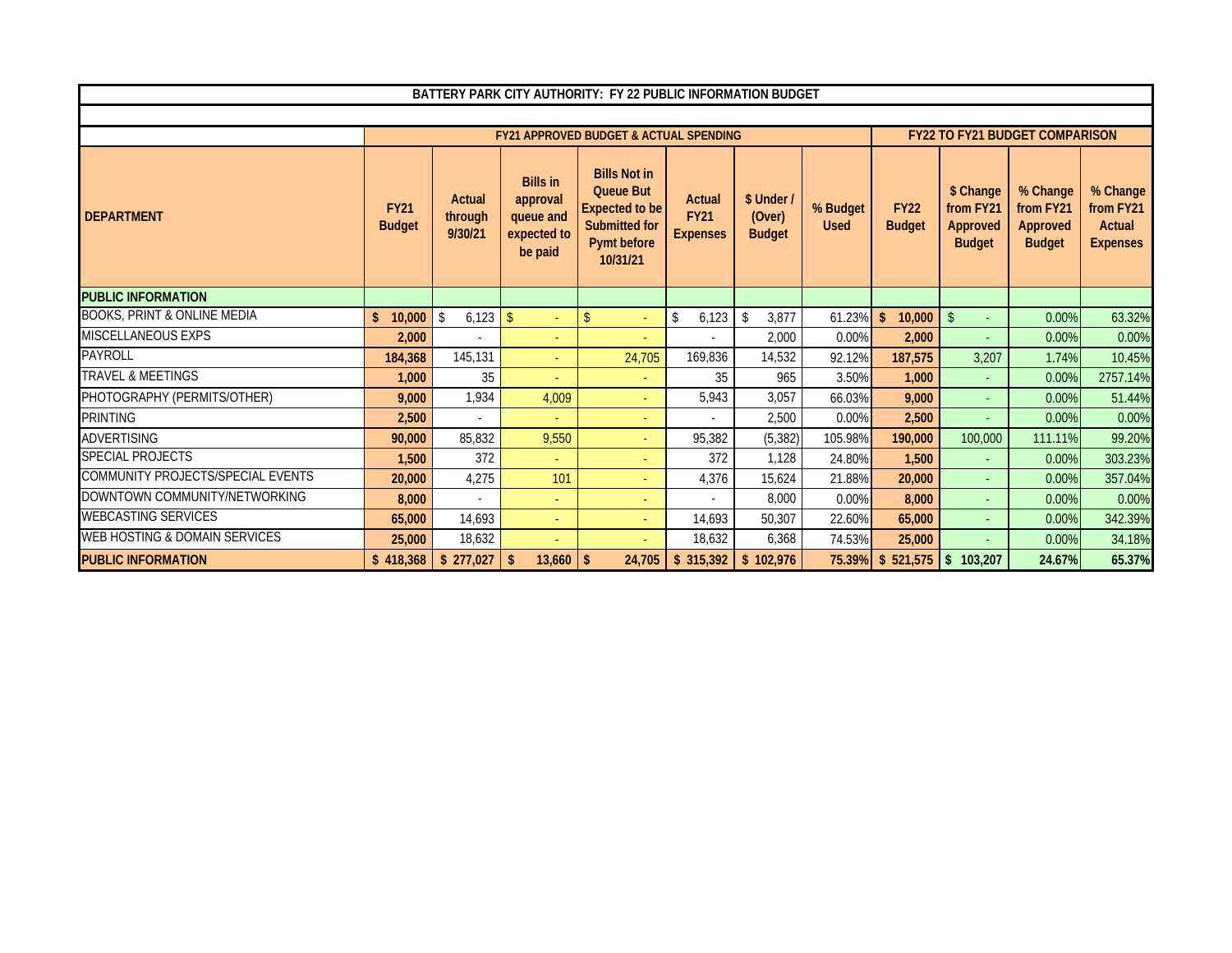|                                               |                          |                                     |                                                                    | FY21 APPROVED BUDGET & ACTUAL SPENDING                                                                          |                                       |                                       |                         |                               |                                                     | <b>FY22 TO FY21 BUDGET COMPARISON</b>              |                                                           |
|-----------------------------------------------|--------------------------|-------------------------------------|--------------------------------------------------------------------|-----------------------------------------------------------------------------------------------------------------|---------------------------------------|---------------------------------------|-------------------------|-------------------------------|-----------------------------------------------------|----------------------------------------------------|-----------------------------------------------------------|
| <b>DEPARTMENT</b>                             | <b>FY21 Budget</b>       | <b>Actual</b><br>through<br>9/30/21 | <b>Bills in</b><br>approval<br>queue and<br>expected to<br>be paid | <b>Bills Not in</b><br><b>Queue But</b><br><b>Expected to</b><br>be Submitted<br>for Pymt<br>before<br>10/31/21 | <b>Actual FY21</b><br><b>Expenses</b> | \$ Under /<br>(Over)<br><b>Budget</b> | % Budget<br><b>Used</b> | <b>FY22 Budget</b>            | \$ Change<br>from FY21<br>Approved<br><b>Budget</b> | % Change<br>from FY21<br>Approved<br><b>Budget</b> | % Change<br>from FY21<br><b>Actual</b><br><b>Expenses</b> |
| <b>REAL PROPERTY</b>                          |                          |                                     |                                                                    |                                                                                                                 |                                       |                                       |                         |                               |                                                     |                                                    |                                                           |
| <b>GENERAL EXPENSES</b>                       |                          |                                     |                                                                    |                                                                                                                 |                                       |                                       |                         |                               |                                                     |                                                    |                                                           |
| <b>ONLINE MEDIA/SOFTWARE</b>                  | 20,000<br>\$             | \$                                  | $\mathsf{\$}$                                                      | $\mathbf{\hat{S}}$                                                                                              | $\mathsf{\$}$                         | 20,000<br>$\mathcal{S}$               | 0.00%                   | -\$                           | \$ (20,000)                                         | $-100.00\%$                                        | 0.00%                                                     |
| MISCELLANEOUS EXPENSES                        | 2,000                    | -1                                  | $\sim$                                                             |                                                                                                                 | $\mathbf{1}$                          | 1.999                                 | 0.05%                   | 2,000                         |                                                     | 0.00%                                              | 199900.00%                                                |
| <b>PAYROLL</b>                                | 1,550,782                | 1,153,838                           |                                                                    | 151.409                                                                                                         | 1.305.247                             | 245,535                               | 84.17%                  | 1,837,195                     | 286,413                                             | 18.47%                                             | 40.75%                                                    |
| PLAN DOCUMENT/DRAWING CONTROL                 | 30,000                   |                                     |                                                                    |                                                                                                                 |                                       | 30,000                                | 0.00%                   | 60,000                        | 30,000                                              | 100.00%                                            | 0.00%                                                     |
| <b>CONTINUING EDUCATION</b>                   | 10,000                   |                                     |                                                                    |                                                                                                                 |                                       | 10,000                                | 0.00%                   |                               | (10,000)                                            | $-100.00\%$                                        | 0.00%                                                     |
| <b>TRAVEL AND MEETINGS</b>                    | 5,500                    | 20                                  | $\sim$                                                             |                                                                                                                 | 20                                    | 5,480                                 | 0.36%                   | 8,000                         | 2,500                                               | 45.45%                                             | 39900.00%                                                 |
| SUBTOTAL GENERAL EXPENSES                     | \$1,618,282              | \$1,153,859                         | $\mathbf{\hat{s}}$                                                 | 151,409<br>\$                                                                                                   | \$1,305,268                           | 313,014                               | 80.66%                  | \$1,907,195                   | 288,913                                             | 17.85%                                             | 46.12%                                                    |
| <b>DESIGN EXPENSES</b>                        |                          |                                     |                                                                    |                                                                                                                 |                                       |                                       |                         |                               |                                                     |                                                    |                                                           |
| <b>GENERAL PLANNING &amp; CONSULTING</b>      | 700.000                  | 144.172                             | 109.714                                                            |                                                                                                                 | 253,886                               | 446.114                               | 36.27%                  | 550.000                       | (150,000)                                           | $-21.43%$                                          | 116.63%                                                   |
| SUBTOTAL DESIGN EXPENSES                      | 700,000<br><sup>\$</sup> | $\mathsf{s}$<br>144,172             | 109,714<br>$\mathbf{\hat{S}}$                                      | $\mathbf{s}$                                                                                                    | 253,886<br>\$.                        | 446,114<br>-S                         | 36.27%                  | $\mathsf{\$}$<br>550,000      | (150.000)                                           | $-21.43%$                                          | 116.63%                                                   |
| PROPERTY/SITE MAINTENANCE                     |                          |                                     |                                                                    |                                                                                                                 |                                       |                                       |                         |                               |                                                     |                                                    |                                                           |
| <b>BALLFIELD MAINTENANCE 23/24</b>            | 30,000                   | 22,800                              | $\sim$                                                             |                                                                                                                 | 22.800                                | 7.200                                 | 76.00%                  | 30,000                        |                                                     | 0.00%                                              | 31.58%                                                    |
| PROPERTY MANAGEMENT                           | 175,000                  | 1.924                               |                                                                    |                                                                                                                 | 1.924                                 | 173.076                               | 1.10%                   | 100,000                       | (75,000)                                            | $-42.86%$                                          | 5097.51%                                                  |
| <b>BUILDING MAINTENANCE/SERVICE CONTRACTS</b> | 200,000                  | 33,897                              | $\sim$                                                             | 15,000                                                                                                          | 48,897                                | 151.103                               | 24.45%                  | 310,000                       | 110,000                                             | 55.00%                                             | 533.99%                                                   |
| REGULATORY/PERMIT/CERTIFICATION FEES          | 5,000                    | 586                                 |                                                                    |                                                                                                                 | 586                                   | 4,414                                 | 11.72%                  | 2,000                         | (3,000)                                             | $-60.00%$                                          | 241.30%                                                   |
| <b>INSPECTIONS/TESTING</b>                    | 40,000                   | 5,107                               |                                                                    |                                                                                                                 | 5.107                                 | 34,893                                | 12.77%                  | 15,000                        | (25,000)                                            | $-62.50%$                                          | 193.71%                                                   |
| STORAGE COSTS BPCA/BPCPC                      | 62,000                   | 36,000                              | 4,944                                                              |                                                                                                                 | 40,944                                | 21.056                                | 66.04%                  | 44,944                        | (17,056)                                            | $-27.51%$                                          | 9.77%                                                     |
| SUBTOTAL SITE MANAGEMENT                      | 512,000<br>\$            | $\mathsf{s}$<br>100,314             | 4,944<br>\$.                                                       | 15,000<br>\$.                                                                                                   | 120,258<br>\$                         | 391,742<br>$\mathbf{\hat{S}}$         | 23.49%                  | 501,944<br>$\mathbf{\hat{S}}$ | (10,056)                                            | $-1.96%$                                           | 317.39%                                                   |
| <b>REAL PROPERTY</b>                          | \$2,830,282              | \$1,398,345                         | 114,658<br><b>¢</b>                                                | 166.409<br>-S.                                                                                                  | \$1.679.412                           | \$1.150.870                           | 59.34%                  | \$2,959,139                   | 128.857                                             | 4.55%                                              | 76.20%                                                    |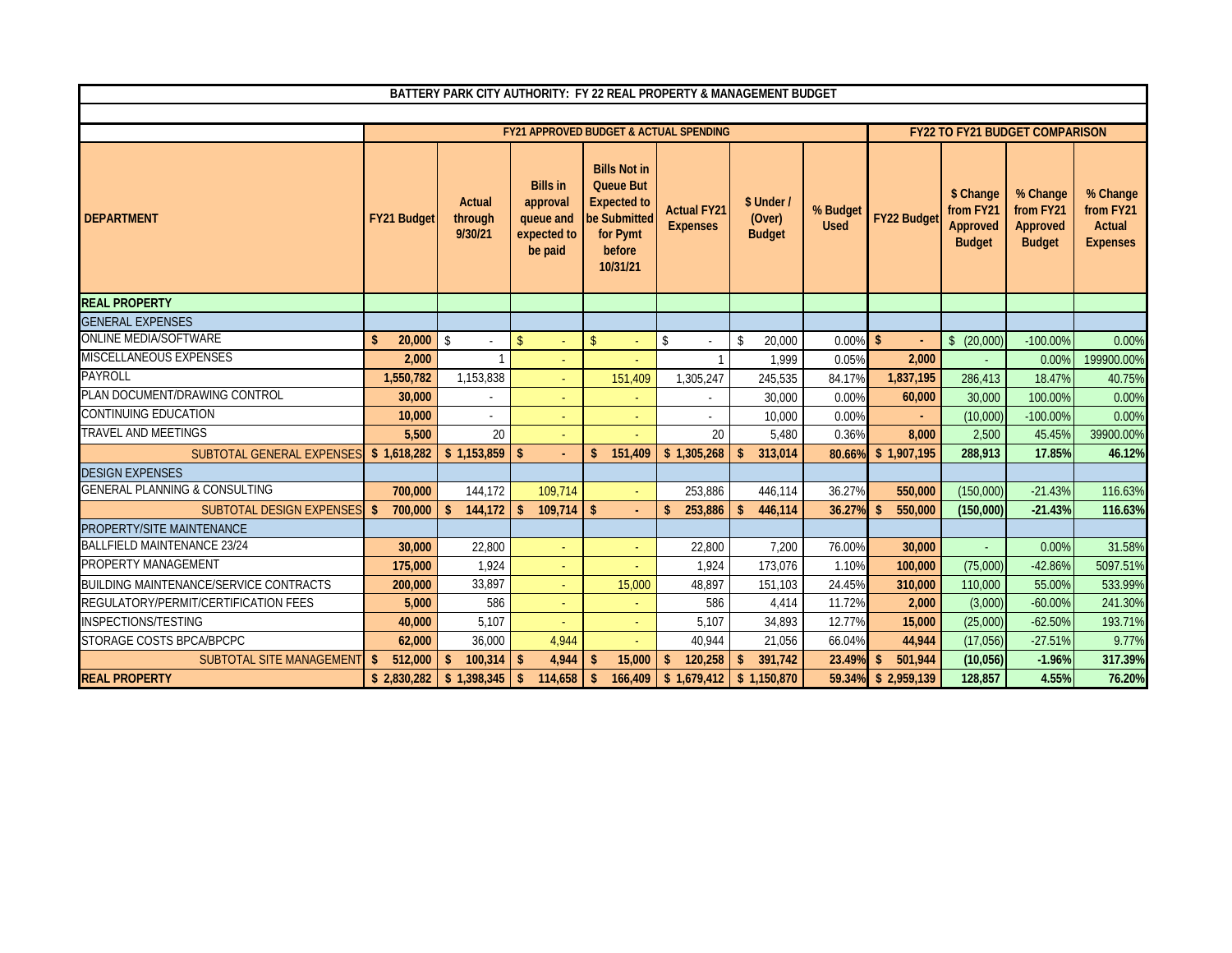| BATTERY PARK CITY AUTHORITY: FY 22 EASTERN BORDER BUDGET |                    |                              |                                                                    |                                                                                                                           |                                                   |                                       |                         |                                    |                                                     |                                                    |                                                           |
|----------------------------------------------------------|--------------------|------------------------------|--------------------------------------------------------------------|---------------------------------------------------------------------------------------------------------------------------|---------------------------------------------------|---------------------------------------|-------------------------|------------------------------------|-----------------------------------------------------|----------------------------------------------------|-----------------------------------------------------------|
|                                                          |                    |                              |                                                                    |                                                                                                                           |                                                   |                                       |                         |                                    |                                                     |                                                    |                                                           |
|                                                          |                    |                              |                                                                    |                                                                                                                           | <b>FY21 APPROVED BUDGET &amp; ACTUAL SPENDING</b> |                                       |                         |                                    |                                                     | <b>FY22 TO FY21 BUDGET COMPARISON</b>              |                                                           |
| <b>DEPARTMENT</b>                                        | <b>FY21 Budget</b> | Actual<br>through<br>9/30/21 | <b>Bills in</b><br>approval<br>queue and<br>expected to<br>be paid | <b>Bills Not in</b><br><b>Queue But</b><br><b>Expected to</b><br>be<br><b>Submitted</b><br>for Pymt<br>before<br>10/31/21 | <b>Actual FY21</b><br><b>Expenses</b>             | \$ Under /<br>(Over)<br><b>Budget</b> | % Budget<br><b>Used</b> | <b>FY22 Budget</b>                 | \$ Change<br>from FY21<br>Approved<br><b>Budget</b> | % Change<br>from FY21<br>Approved<br><b>Budget</b> | % Change<br>from FY21<br><b>Actual</b><br><b>Expenses</b> |
| <b>EASTERN BORDER</b>                                    |                    |                              |                                                                    |                                                                                                                           |                                                   |                                       |                         |                                    |                                                     |                                                    |                                                           |
| Payroll - Fulltime                                       | \$<br>215,648      | \$112,222                    | $\mathsf{\$}$                                                      | 13,322<br>$\mathsf{\$}$                                                                                                   | \$<br>125,544                                     | \$<br>90,104                          | 58.22%                  | $\sqrt[6]{\frac{1}{2}}$<br>219,104 | $\mathbb{S}$<br>3,456                               | 1.60%                                              | 74.52%                                                    |
| Payroll - Hourly                                         | 118,843            | 14,046                       |                                                                    | 1,504                                                                                                                     | 15,550                                            | 103,293                               | 13.08%                  | 118,843                            |                                                     | 0.00%                                              | 664.26%                                                   |
| <b>Allocated Benefits</b>                                | 36,960             |                              |                                                                    |                                                                                                                           |                                                   | 36,960                                | 0.00%                   | 33,504                             | (3, 456)                                            | $-9.35%$                                           | 0.00%                                                     |
| Median Cleaning                                          | 500,000            | 235,440                      |                                                                    | 187,888                                                                                                                   | 423,328                                           | 76,672                                | 84.67%                  | 500,000                            |                                                     | 0.00%                                              | 18.11%                                                    |
| Landscaping (Trees & Shrubs)                             | 42,000             | 21,374                       | 11,121                                                             |                                                                                                                           | 32,495                                            | 9,505                                 | 77.37%                  | 42,000                             |                                                     | 0.00%                                              | 29.25%                                                    |
| Cleaning Supplies                                        | 1,000              |                              | 1,002                                                              |                                                                                                                           | 1,002                                             | (2)                                   | 100.20%                 | 1,000                              |                                                     | 0.00%                                              | $-0.20%$                                                  |
| Electrical Maint/Repair                                  | 5,000              |                              |                                                                    |                                                                                                                           |                                                   | 5,000                                 | 0.00%                   | 5,000                              |                                                     | 0.00%                                              | 0.00%                                                     |
| <b>Electrical Supplies</b>                               | 2,500              | 1,945                        |                                                                    |                                                                                                                           | 1,945                                             | 555                                   | 77.80%                  | 2,500                              |                                                     | 0.00%                                              | 28.53%                                                    |
| <b>Electric Utilities</b>                                | 2,000              |                              |                                                                    |                                                                                                                           |                                                   | 2,000                                 | 0.00%                   | 2,000                              |                                                     | 0.00%                                              | 0.00%                                                     |
| Fuel                                                     | 275                |                              |                                                                    |                                                                                                                           |                                                   | 275                                   | 0.00%                   | 275                                |                                                     | 0.00%                                              | 0.00%                                                     |
| Maintenance Supplies                                     | 800                | 846                          |                                                                    |                                                                                                                           | 846                                               | (46)                                  | 105.75%                 | 800                                |                                                     | 0.00%                                              | $-5.44%$                                                  |
| <b>Plumbing Service/Repairs</b>                          | 6,750              |                              | ٠                                                                  | 4,700                                                                                                                     | 4,700                                             | 2,050                                 | 69.63%                  | 6,750                              |                                                     | 0.00%                                              | 0.00%                                                     |
| <b>Plumbing Supplies</b>                                 | 1,000              | 327                          |                                                                    |                                                                                                                           | 327                                               | 673                                   | 32.70%                  | 1,000                              |                                                     | 0.00%                                              | 205.81%                                                   |
| Safety/Security Supplies                                 | 500                | 845                          |                                                                    |                                                                                                                           | 845                                               | (345)                                 | 169.00%                 | 500                                |                                                     | 0.00%                                              | $-40.83%$                                                 |
| Site Materials/Supplies                                  | 5,000              | 6,380                        |                                                                    |                                                                                                                           | 6,380                                             | (1, 380)                              | 127.60%                 | 5,000                              |                                                     | 0.00%                                              | $-21.63%$                                                 |
| Travel & Meetings                                        | 600                | $\sim$                       |                                                                    | Ξ                                                                                                                         |                                                   | 600                                   | 0.00%                   | 600                                | Ξ                                                   | 0.00%                                              | 0.00%                                                     |
| <b>Trash Removal</b>                                     | 1,000              | $\sim$                       | 500                                                                |                                                                                                                           | 500                                               | 500                                   | 50.00%                  | 1,000                              |                                                     | 0.00%                                              | 100.00%                                                   |
| Uniforms                                                 | 475                |                              |                                                                    |                                                                                                                           |                                                   | 475                                   | 0.00%                   | 475                                |                                                     | 0.00%                                              | 0.00%                                                     |
| Vehicle Maint/Repair                                     | 1,200              | 1,152                        |                                                                    |                                                                                                                           | 1,152                                             | 48                                    | 96.00%                  | 1,200                              |                                                     | 0.00%                                              | 4.17%                                                     |
| <b>Water Utilities</b>                                   | 32,383             | 16,422                       | $\blacksquare$                                                     |                                                                                                                           | 16,422                                            | 15,961                                | 50.71%                  | 32,383                             | ٠                                                   | 0.00%                                              | 97.19%                                                    |
| Classico (basic trash removal cost)                      | 276,066            | 246,485                      |                                                                    |                                                                                                                           | 246,485                                           | 29,581                                | 89.28%                  | 276,066                            | ÷                                                   | 0.00%                                              | 12.00%                                                    |
| <b>EASTERN BORDER</b>                                    | \$1,250,000        | \$657,484                    | \$<br>12,623                                                       | \$207,414                                                                                                                 | 877,521<br>\$                                     | \$372,479                             | 70.20%                  | \$1,250,000                        |                                                     | 0.00%                                              | 42.45%                                                    |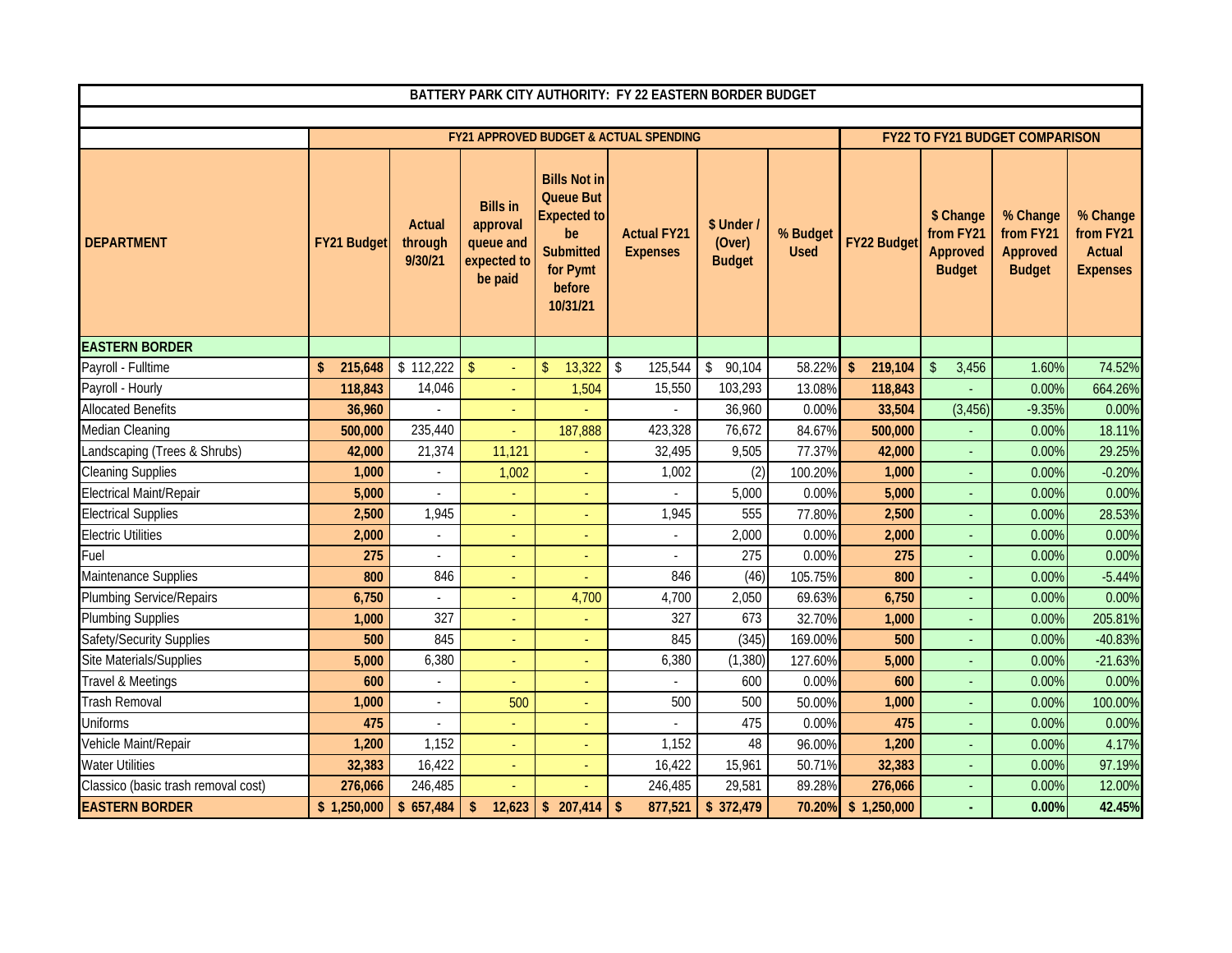|                                | BATTERY PARK CITY AUTHORITY: FY 22 TRIBECA BRIDGE BUDGET |                              |                                                                    |                                                                                                                           |                                                   |                                     |                         |                              |                                                     |                                                    |                                                           |
|--------------------------------|----------------------------------------------------------|------------------------------|--------------------------------------------------------------------|---------------------------------------------------------------------------------------------------------------------------|---------------------------------------------------|-------------------------------------|-------------------------|------------------------------|-----------------------------------------------------|----------------------------------------------------|-----------------------------------------------------------|
|                                |                                                          |                              |                                                                    |                                                                                                                           |                                                   |                                     |                         |                              |                                                     |                                                    |                                                           |
|                                |                                                          |                              |                                                                    |                                                                                                                           | <b>FY21 APPROVED BUDGET &amp; ACTUAL SPENDING</b> |                                     |                         |                              |                                                     | <b>FY22 TO FY21 BUDGET COMPARISON</b>              |                                                           |
| <b>DEPARTMENT</b>              | <b>FY21</b><br><b>Budget</b>                             | Actual<br>through<br>9/30/21 | <b>Bills in</b><br>approval<br>queue and<br>expected to<br>be paid | <b>Bills Not in</b><br><b>Queue But</b><br><b>Expected to</b><br>be<br><b>Submitted</b><br>for Pymt<br>before<br>10/31/21 | <b>Actual FY21</b><br><b>Expenses</b>             | \$ Under<br>(Over)<br><b>Budget</b> | % Budget<br><b>Used</b> | <b>FY22</b><br><b>Budget</b> | \$ Change<br>from FY21<br>Approved<br><b>Budget</b> | % Change<br>from FY21<br>Approved<br><b>Budget</b> | % Change<br>from FY21<br><b>Actual</b><br><b>Expenses</b> |
| <b>TRIBECA BRIDGE</b>          |                                                          |                              |                                                                    |                                                                                                                           |                                                   |                                     |                         |                              |                                                     |                                                    |                                                           |
| <b>PAYROLL</b>                 | $\mathbf{\hat{S}}$<br>59,615                             |                              | $\omega$ .                                                         | 2,873<br>$\mathsf{\$}$                                                                                                    | \$<br>35,319                                      | \$24,296                            | 59.25% \$               | $59,615$ \$                  | $\omega$                                            | 0.00%                                              | 68.79%                                                    |
| <b>ALLOCATED BENEFITS</b>      | 24,000                                                   |                              |                                                                    |                                                                                                                           |                                                   | 24,000                              | 0.00%                   | 24,000                       | $\overline{\phantom{a}}$                            | 0.00%                                              | 0.00%                                                     |
| <b>CLEANING SUPPLIES</b>       | 1,500                                                    | 1,438                        |                                                                    |                                                                                                                           | 1,438                                             | 62                                  | 95.87%                  | 1,500                        | $\overline{\phantom{a}}$                            | 0.00%                                              | 4.31%                                                     |
| <b>ELECTRIC UTILITIES</b>      | 5,500                                                    | 2,837                        |                                                                    |                                                                                                                           | 2,837                                             | 2,663                               | 51.58%                  | 5,500                        | $\omega$                                            | 0.00%                                              | 93.87%                                                    |
| <b>ELECTRICAL SUPPLIES</b>     | 2.000                                                    |                              | 1,480                                                              |                                                                                                                           | 1,480                                             | 520                                 | 74.00%                  | 2,000                        | $\mathbf{r}$                                        | 0.00%                                              | 35.14%                                                    |
| <b>EQUIPMENT MAINT/REPAIRS</b> | 500                                                      | 276                          |                                                                    |                                                                                                                           | 276                                               | 224                                 | 55.20%                  | 500                          | $\blacksquare$                                      | 0.00%                                              | 81.16%                                                    |
| <b>MAINTENANCE SUPPLIES</b>    | 1,000                                                    | 996                          |                                                                    |                                                                                                                           | 996                                               | 4                                   | 99.60%                  | 1,000                        | $\overline{\phantom{a}}$                            | 0.00%                                              | 0.40%                                                     |
| <b>PAINT SUPPLIES</b>          | 1,000                                                    | 873                          |                                                                    |                                                                                                                           | 873                                               | 127                                 | 87.30%                  | 1,000                        | $\overline{\phantom{a}}$                            | 0.00%                                              | 14.55%                                                    |
| PLUMBING SERVICE/REPAIRS       | 500                                                      |                              |                                                                    |                                                                                                                           | $\overline{a}$                                    | 500                                 | 0.00%                   | 500                          |                                                     | 0.00%                                              | 0.00%                                                     |
| SAFETY/SECURITY SUPPLIES       | 500                                                      | 686                          |                                                                    |                                                                                                                           | 686                                               | (186)                               | 137.20%                 | 500                          | $\overline{\phantom{a}}$                            | 0.00%                                              | $-27.11%$                                                 |
| SITE STRUCTURE MAINT/REPAIR    | 5,000                                                    |                              |                                                                    | $\blacksquare$                                                                                                            | $\blacksquare$                                    | 5,000                               | 0.00%                   | 5,000                        | $\omega$                                            | 0.00%                                              | 0.00%                                                     |
| <b>WATER UTILITIES</b>         | 450                                                      |                              |                                                                    |                                                                                                                           | $\blacksquare$                                    | 450                                 | 0.00%                   | 450                          | $\sim$                                              | 0.00%                                              | 0.00%                                                     |
| <b>TRIBECA BRIDGE</b>          | \$101,565                                                | \$39,552                     | $\sqrt{2}$<br>1,480                                                | \$<br>2,873                                                                                                               | $\mathbf{\hat{S}}$<br>43,905                      | \$57,660                            |                         | 43.23% \$ 101,565            |                                                     | 0.00%                                              | 131.33%                                                   |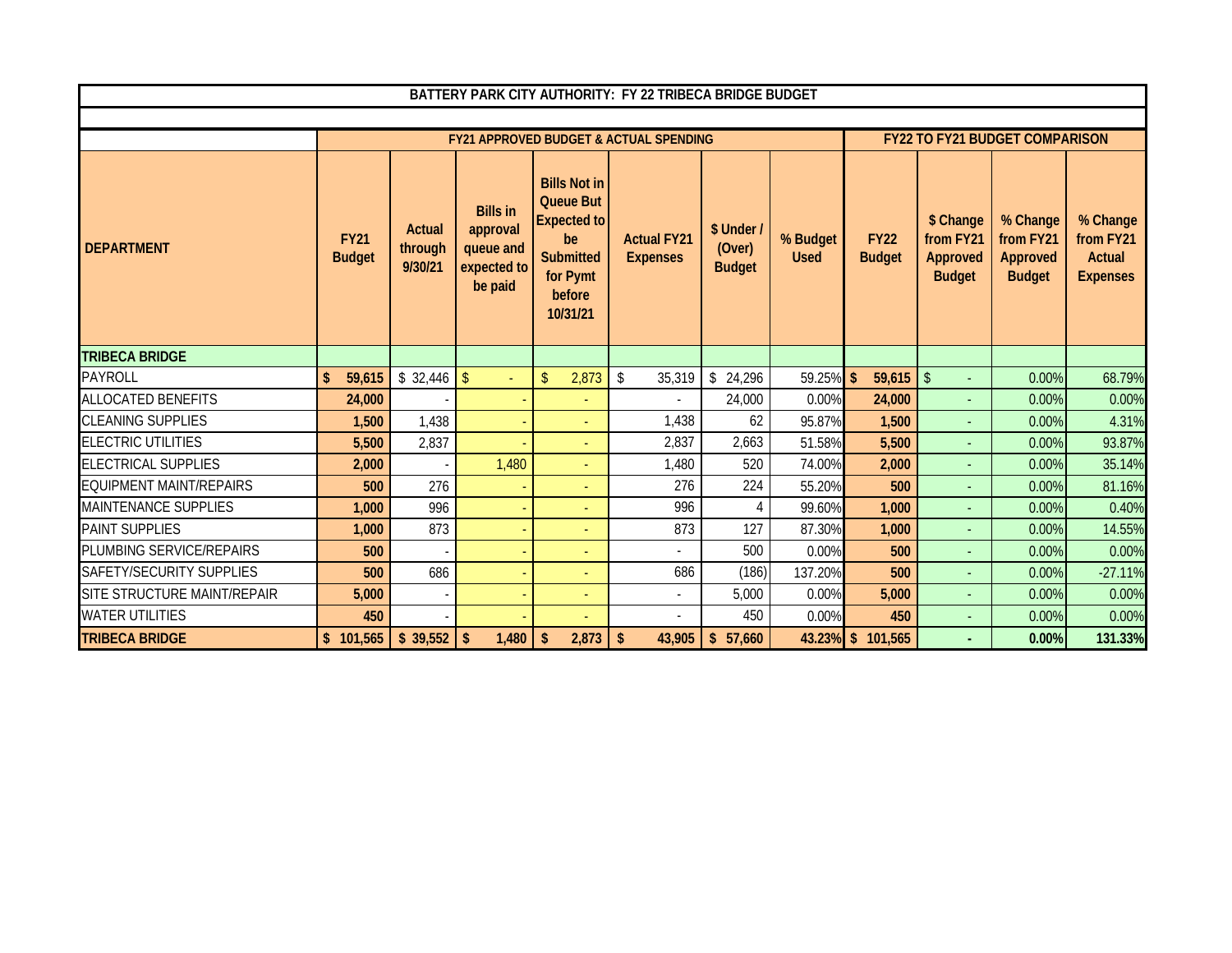| BATTERY PARK CITY AUTHORITY: FY 22 WEST THAMES BRIDGE BUDGET |                              |                              |                                                                    |                                                                                                                    |                                          |                                       |                         |                              |                                                     |                                                           |                                                    |
|--------------------------------------------------------------|------------------------------|------------------------------|--------------------------------------------------------------------|--------------------------------------------------------------------------------------------------------------------|------------------------------------------|---------------------------------------|-------------------------|------------------------------|-----------------------------------------------------|-----------------------------------------------------------|----------------------------------------------------|
|                                                              |                              |                              |                                                                    |                                                                                                                    |                                          |                                       |                         |                              |                                                     |                                                           |                                                    |
|                                                              |                              |                              | <b>FY21 APPROVED BUDGET &amp; ACTUAL SPENDING</b>                  |                                                                                                                    |                                          |                                       |                         |                              | <b>FY22 TO FY21 BUDGET COMPARISON</b>               |                                                           |                                                    |
| <b>DEPARTMENT</b>                                            | <b>FY21</b><br><b>Budget</b> | Actual<br>through<br>9/30/21 | <b>Bills in</b><br>approval<br>queue and<br>expected to<br>be paid | <b>Bills Not in</b><br><b>Queue But</b><br>Expected to<br>be<br><b>Submitted</b><br>for Pymt<br>before<br>10/31/21 | Actual<br><b>FY21</b><br><b>Expenses</b> | \$ Under /<br>(Over)<br><b>Budget</b> | % Budget<br><b>Used</b> | <b>FY22</b><br><b>Budget</b> | \$ Change<br>from FY21<br>Approved<br><b>Budget</b> | % Change<br>from FY21<br><b>Approved</b><br><b>Budget</b> | % Change<br>from FY21<br>Actual<br><b>Expenses</b> |
| <b>WEST THAMES BRIDGE</b>                                    |                              |                              |                                                                    |                                                                                                                    |                                          |                                       |                         |                              |                                                     |                                                           |                                                    |
| PAYROLL                                                      | $\mathsf{\$}$<br>47,173      | \$<br>41,520                 | $\mathsf{\$}$                                                      | 4,787<br>$\mathbf{\hat{S}}$                                                                                        | $\sqrt[6]{\frac{1}{2}}$<br>46,307        | 866<br>\$                             | 98.16%                  | $\mathbf{\hat{S}}$<br>49,060 | $\mathcal{S}$<br>1,887                              | 4.00%                                                     | 5.95%                                              |
| <b>ALLOCATED BENEFITS</b>                                    |                              |                              | ٠                                                                  |                                                                                                                    |                                          |                                       | 0.00%                   | ÷                            | $\blacksquare$                                      | 0.00%                                                     | 0.00%                                              |
| <b>CLEANING SUPPLIES</b>                                     | 1,000                        | 971                          | $\sim$                                                             |                                                                                                                    | 971                                      | 29                                    | 97.10%                  | 1,000                        | $\overline{a}$                                      | 0.00%                                                     | 2.99%                                              |
| <b>ELECTRICAL SUPPLIES</b>                                   | 750                          | 303                          |                                                                    |                                                                                                                    | 303                                      | 447                                   | 40.40%                  | 750                          |                                                     | 0.00%                                                     | 147.52%                                            |
| <b>MAINTENANCE SUPPLIES</b>                                  | 1,500                        | 1,338                        | 456                                                                |                                                                                                                    | 1,794                                    | (294)                                 | 119.60%                 | 1,500                        | $\overline{a}$                                      | 0.00%                                                     | $-16.39%$                                          |
| <b>PAINT SUPPLIES</b>                                        | 300                          | 263                          | $\sim$                                                             |                                                                                                                    | 263                                      | 37                                    | 87.67%                  | 1,000                        | 700                                                 | 233.33%                                                   | 280.23%                                            |
| PLUMBING SUPPLIES                                            | 1,500                        | 1,500                        | $\overline{\phantom{a}}$                                           |                                                                                                                    | 1,500                                    | $\overline{\phantom{a}}$              | 100.00%                 | 1,500                        | $\overline{\phantom{a}}$                            | 0.00%                                                     | 0.00%                                              |
| SAFETY/SECURITY SUPPLIES                                     | 100                          | $\overline{\phantom{a}}$     |                                                                    |                                                                                                                    | $\blacksquare$                           | 100                                   | 0.00%                   | 100                          | $\blacksquare$                                      | 0.00%                                                     | 0.00%                                              |
| <b>WEST THAMES BRIDGE</b>                                    | 52,323<br>\$                 | 45,895<br>\$                 | 456<br>\$                                                          | 4,787<br>\$                                                                                                        | 51,138                                   | 1,185                                 | 97.73%                  | 54,910                       | 2,587                                               | 4.94%                                                     | 7.38%                                              |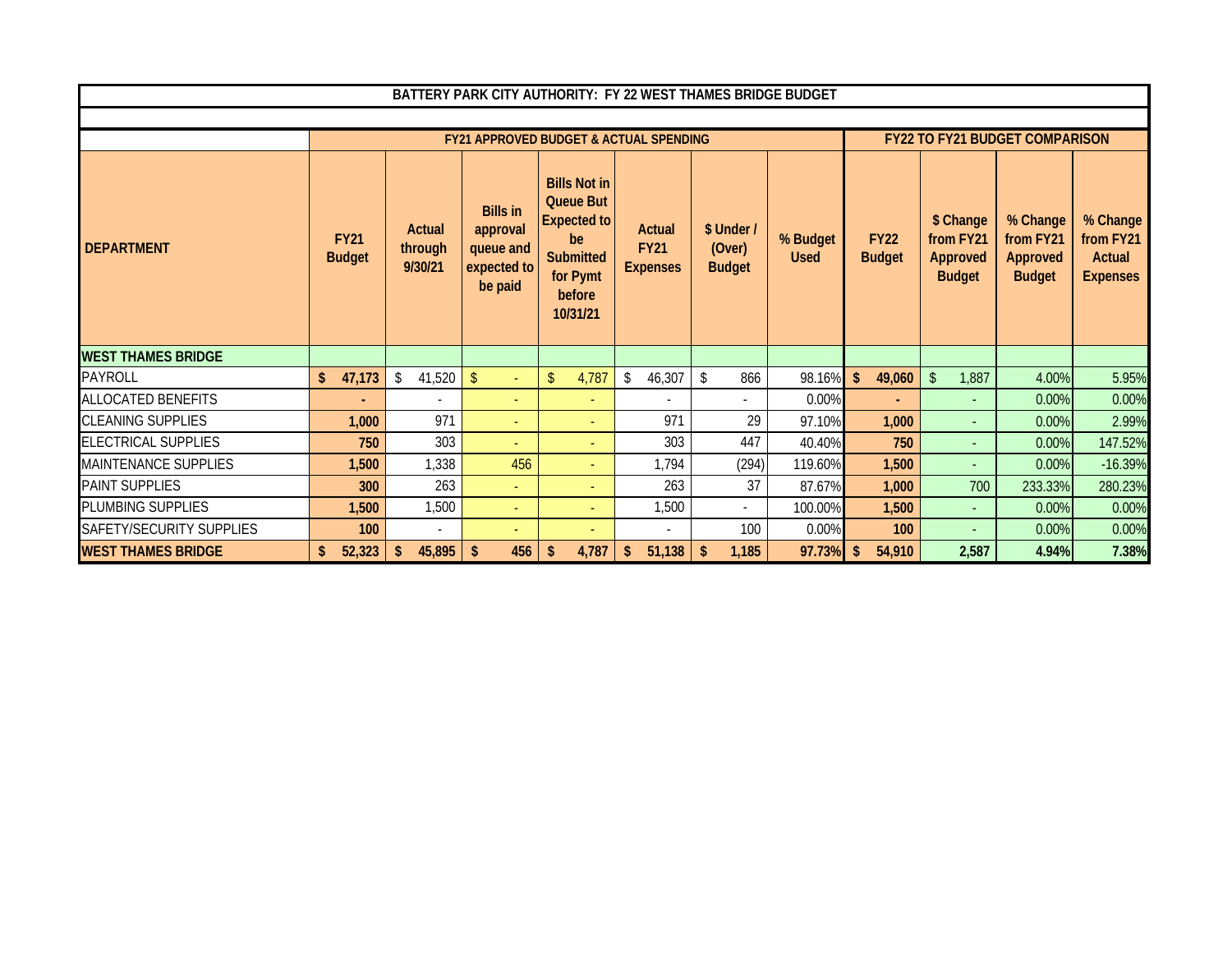**Exhibit - 3a**

| Summary of Fiscal Year 2022 and 2021 Budget by Category |              |                          |           |                                                  |  |  |  |  |  |  |  |  |
|---------------------------------------------------------|--------------|--------------------------|-----------|--------------------------------------------------|--|--|--|--|--|--|--|--|
| <b>Change Budget Year over Year</b>                     |              |                          |           |                                                  |  |  |  |  |  |  |  |  |
| Category                                                | <b>FY 22</b> | <b>FY 21</b>             |           | \$ Increase/ (Decrease)   % Increase/ (Decrease) |  |  |  |  |  |  |  |  |
| Salaries + Wages                                        | 13,621,576   | 12,864,258               | 757,318   | 5.89%                                            |  |  |  |  |  |  |  |  |
| Corporate Liability Insurance                           | 5,161,016    | 4,714,700                | 446,316   | 9.47%                                            |  |  |  |  |  |  |  |  |
| <b>Employee Benefits</b>                                | 4,696,000    | 4,580,837                | 115,163   | 2.51%                                            |  |  |  |  |  |  |  |  |
| <b>Site Security Costs</b>                              | 2,475,000    | 2,525,000                | (50,000)  | $-1.98%$                                         |  |  |  |  |  |  |  |  |
| Legal Professional Fees                                 | 2,000,000    | 2,714,000                | (714,000) | $-26.31%$                                        |  |  |  |  |  |  |  |  |
| Office Rent                                             | 1,565,000    | $\overline{\phantom{a}}$ | 1,565,000 | 100.00%                                          |  |  |  |  |  |  |  |  |
| <b>Other Operating Expenses</b>                         | 1,562,466    | 1,468,173                | 94,293    | 6.42%                                            |  |  |  |  |  |  |  |  |
| <b>Other Professional Fees</b>                          | 1,042,000    | 1,042,000                |           | 0.00%                                            |  |  |  |  |  |  |  |  |
| <b>IT Professional Fees</b>                             | 1,016,543    | 569,929                  | 446,614   | 78.36%                                           |  |  |  |  |  |  |  |  |
| Real Property Professional Fees                         | 960,000      | 1,075,000                | (115,000) | $-10.70%$                                        |  |  |  |  |  |  |  |  |
| Downtown Alliance / Asphalt Green                       | 932,000      | 950,000                  | (18,000)  | $-1.89%$                                         |  |  |  |  |  |  |  |  |
| <b>Utilities</b>                                        | 823,000      | 648,000                  | 175,000   | 27.01%                                           |  |  |  |  |  |  |  |  |
| Park Operations                                         | 809,075      | 757,075                  | 52,000    | 6.87%                                            |  |  |  |  |  |  |  |  |
| <b>Finance Professional Services</b>                    | 792,000      | 782,000                  | 10,000    | 1.28%                                            |  |  |  |  |  |  |  |  |
| <b>Community Projects</b>                               | 654,450      | 394,450                  | 260,000   | 65.91%                                           |  |  |  |  |  |  |  |  |
| 200 Rector Security Office & Community Space Rent       | 200,467      | 200,467                  |           | 0.00%                                            |  |  |  |  |  |  |  |  |
| <b>Firmwide Training</b>                                | 70,000       | 82,000                   | (12,000)  | $-14.63%$                                        |  |  |  |  |  |  |  |  |
| <b>Online Software</b>                                  | 64,250       | 84,250                   | (20,000)  | $-23.74%$                                        |  |  |  |  |  |  |  |  |
| Total                                                   | 38,444,843   | 35,452,139               | 2,992,704 | 8.44%                                            |  |  |  |  |  |  |  |  |

### **FY 22 Notes:**

The proposed FY22 departmental operating budget reflects an increase in operating expenses above the FY21 budget of approximately \$3.0 million (8.4%). However, \$2.0 million of this increase is related to BPCA office rent which is now included as part of our operating budget (it was previously netted against revenues) to more accurately reflect expenses, and public art expenditures that will be covered fully by a grant. Excluding these items the departmental operating budget increase would be 3.0%.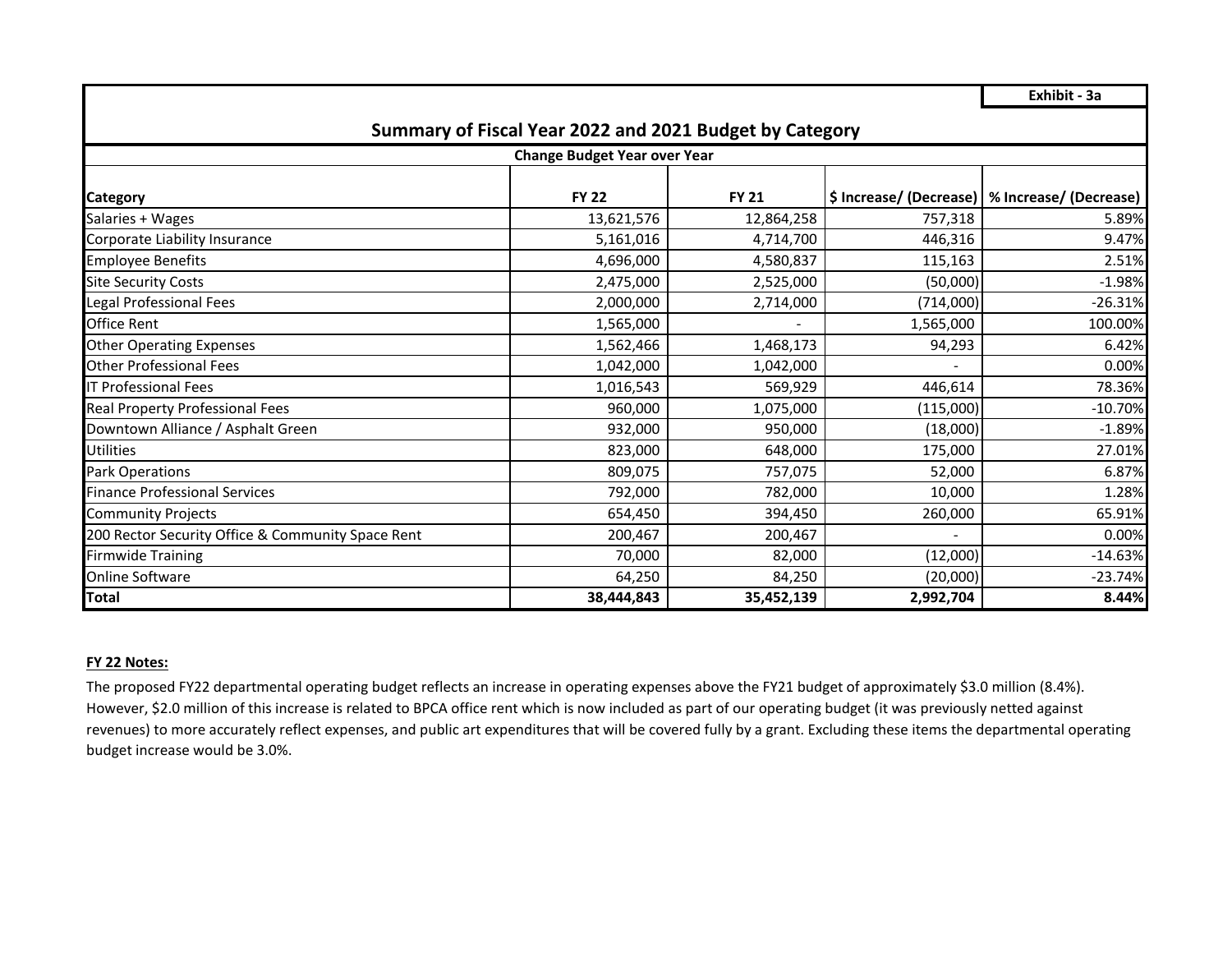| <b>FY-22 PIER-A OPERATING BUDGET</b>                                                    |                           |                 |                           |              |  |  |
|-----------------------------------------------------------------------------------------|---------------------------|-----------------|---------------------------|--------------|--|--|
|                                                                                         |                           |                 |                           |              |  |  |
|                                                                                         |                           | FY-22 BUDGET**  |                           | FY-21 BUDGET |  |  |
| <b>OPERATING REVENUE *</b>                                                              | \$                        |                 | \$                        |              |  |  |
|                                                                                         |                           |                 |                           |              |  |  |
| <b>OPERATING EXPENSES:</b>                                                              |                           |                 |                           |              |  |  |
| PIER A - PROPERTY INSURANCE                                                             |                           | 186,022         |                           | 167,277      |  |  |
| <b>BUILDING MAINTENANCE/SERVICE CONTRACTS</b>                                           |                           | 302,100         |                           | 2,750,000    |  |  |
| <b>TOTAL EXPENSES</b>                                                                   | $\boldsymbol{\mathsf{S}}$ | 488,122         | $\boldsymbol{\mathsf{S}}$ | 2,917,277    |  |  |
| <b>NET OPERATING GAIN (LOSS)</b>                                                        | $\boldsymbol{\mathsf{s}}$ | $(488, 122)$ \$ |                           | (2,917,277)  |  |  |
|                                                                                         |                           |                 |                           |              |  |  |
| * Fiscal Year 2022 budget reflects the Authority having sole responsibility for Pier-A. |                           |                 |                           |              |  |  |

\*\* Fiscal Year is from November 1, 2021 to October 31, 2022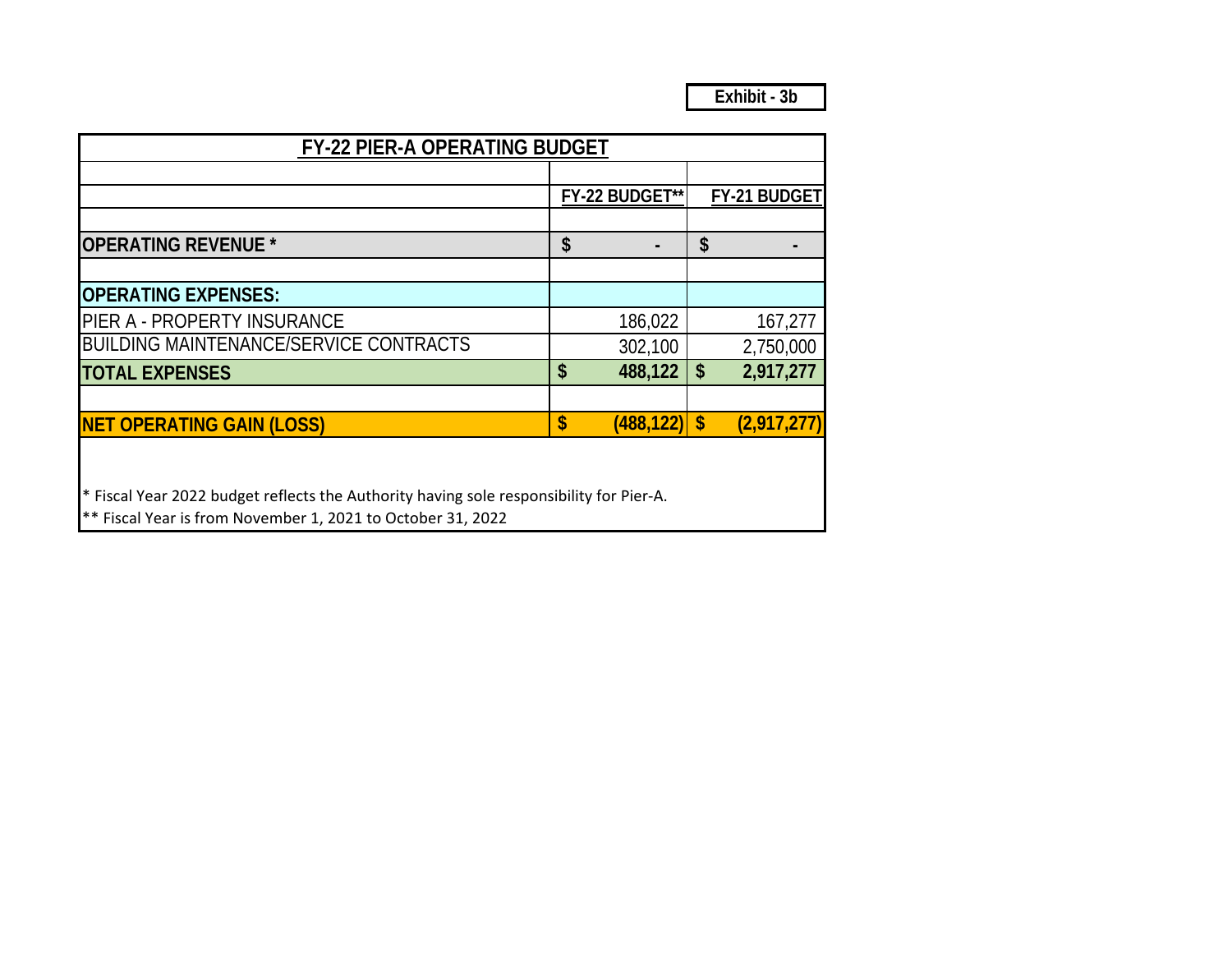# **2021 Capital Activity**

The Authority utilized its 2021 Capital Budget to fund a variety of planning and infrastructure projects aimed at preserving and enhancing the Authority's physical assets. Projects that were not completed or delayed will be carried over to the 2022 Capital Budget.

- I. Completed/Substantially Completed Projects
	- a. Pylon/Glass Bench Restoration Construction
	- b. Hurricane Maria Memorial Construction
	- c. Empire Trail Gateway Construction
	- d. Phase 7 Pile Remediation, Part 1 Construction
	- e. West Thames Bridge Western Site Restoration Construction;  $\frac{1}{1}$  $\frac{1}{1}$  $\frac{1}{1}$  and
	- f. Metals Restoration Assessment South Neighborhood Assessment.
- II. In-Progress Projects
	- a. Phase 7 Pile Remediation, Part 2 Construction;
	- b. Ballfield/Community Center Resiliency Construction;
	- c. Police Memorial Expansion Construction;
	- d. Ballfield Terrace Waterproofing Construction;
	- e. Wayfinding Signage Construction;
	- f. South Battery Park City Resiliency Design and Engineering;
	- g. North/West Battery Park City Resiliency Project Definition & EIS; and
	- h. Pier A Structural Repair Design.
- III. Commenced Projects/Projects in Procurement
	- a. Physical Site Security Design;
	- b. Pier A Piping Replacement Construction;

## **2022 Capital Activity**

In 2022, the Real Property Department proposes to continue and/or complete the in-progress and commenced projects/projects in procurement and to begin certain new projects. Significant expected milestones are expected to include the completion of the Ballfield/Community Center Resiliency Project, the commencement of construction on the South BPC Resiliency Project, and the selection a progressive design-build contractor for and commencement of design on the North/West BPC Resiliency Project. Other capital expenditures will continue with the Authority's emphasis on protection and enhancement of Battery Park City's assets and infrastructure, as well as planning for the current and future needs of the neighborhood. New 2021 capital projects would be funded from allocated 2013 and 2019 bond proceeds and other sources to be determined. Planned projects include:

- I. Phase 7 Pile Remediation, Part 2 Completion of Construction;
- II. North/West BPCA Resiliency Project Definition, Selection of Contractor, Commencement of Design;
- III. South Battery Park City Resiliency EIS Completion and Commencement of Construction;
- <span id="page-27-0"></span>IV. Ball Field/Community Center Resiliency – Completion of Construction;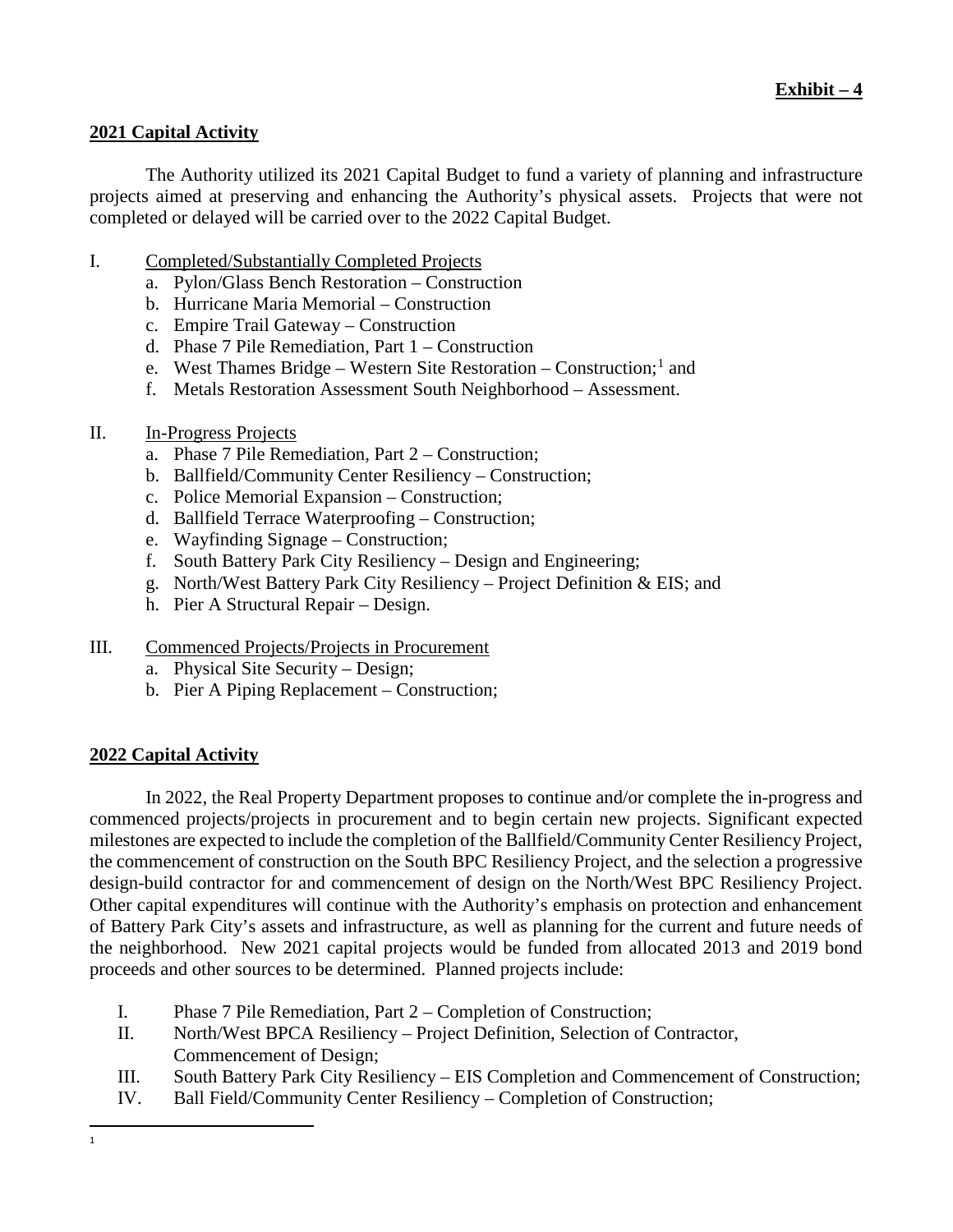- V. Police Memorial Expansion Completion of Construction;
- VI. Wayfinding Signage Completion of Construction;
- VII. South End Avenue Streetscape Design Commencement of Design and Engineering;
- VIII. North Grid Electrical Upgrade Performance of Design and Commencement of Construction;
- IX. Streetscape Security Performance of Design and Commencement of Construction;<br>X. Street Light Conversion/Smart Technology Performance of Design and Commence
- Street Light Conversion/Smart Technology Performance of Design and Commencement of Construction;
- XI. Pier A
	- a. Structural Repair (Commencement/Completion of Construction),
	- b. Piping Replacement (Commencement/Completion of Construction), and
	- c. Window and Rail Restoration (Commencement of Construction);
- XII. Parks Irrigation Upgrade Performance of Design/Commencement of Construction;
- XIII. Minor Facilities Upgrades Performance of Design and Construction;
- XIV. Environmental Education Center Commencement of Design;
- XV. South Cove Quay and Electrical Restoration Performance of Construction;
- XVI. Murray Street Triangle Performance of Assessment and Commencement of Design; and
- XVII. Esplanade Granite/Asphalt Paver Restoration Performance of Design and Commencement of Construction; and
- XVIII. Metals Restoration (South) Performance of Design and Commencement of Construction.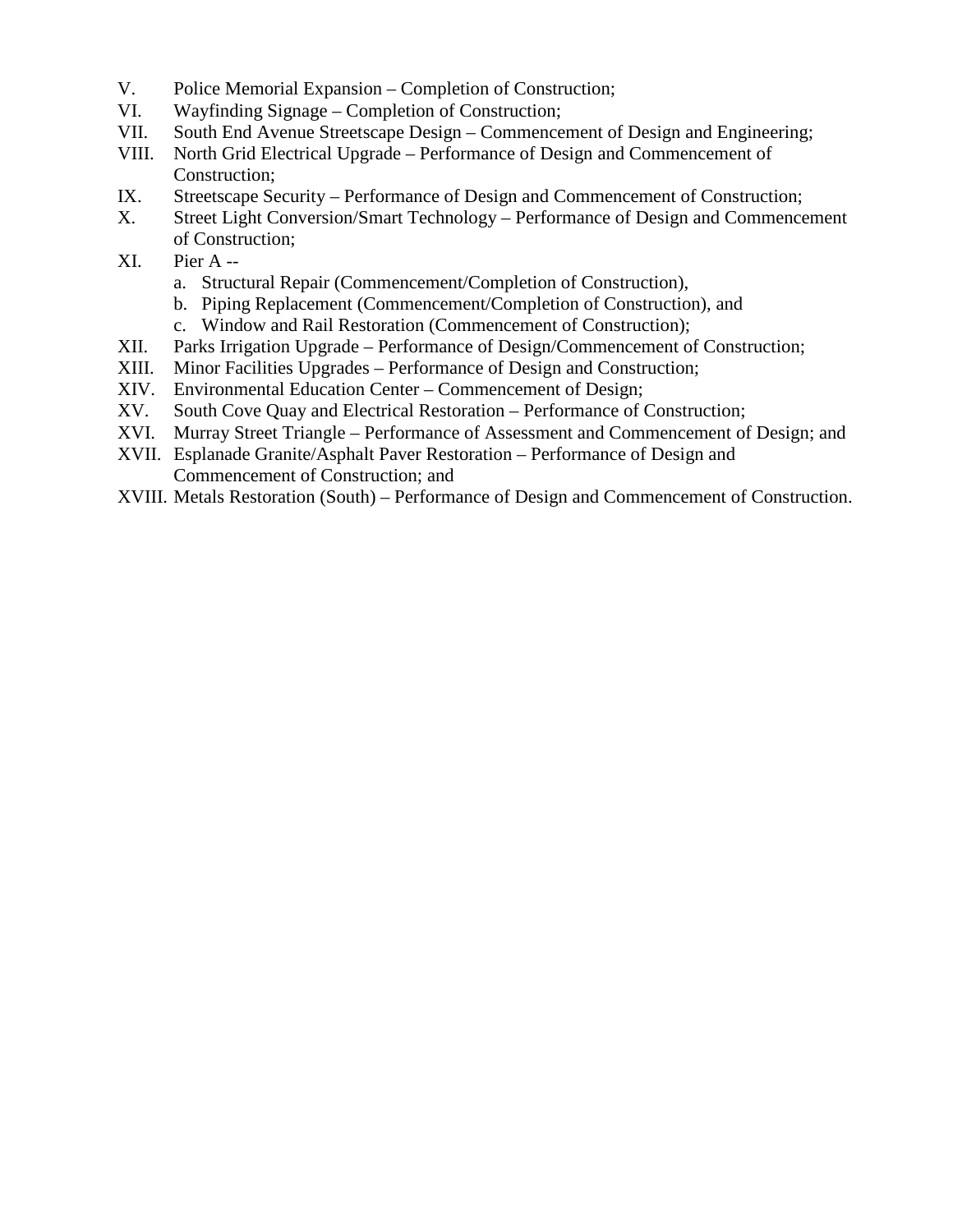**\*** \$1.5M in legal fees for the projects listed above in FY22.

A - Requires additional bond proceeds

### B | - Needs OMB capital and bond approval

C | - Ballfield funding to complete the project was re-allocated from the North/West/South Resiliency projects

|                |                                                                                                                                     |                       | <b>Source of Funding</b> |                   |                          |              |
|----------------|-------------------------------------------------------------------------------------------------------------------------------------|-----------------------|--------------------------|-------------------|--------------------------|--------------|
|                |                                                                                                                                     |                       | <b>Pier A</b>            |                   | <b>To Be</b>             |              |
|                | # Capital Project *                                                                                                                 | <b>FY-22 Amount</b>   | <b>Reserves</b>          | <b>Bond Funds</b> | <b>Determined</b>        | <b>Notes</b> |
|                | <b>Resiliency Program</b>                                                                                                           |                       |                          |                   |                          |              |
| $\mathbf{1}$   | North and West Resiliency (Progressive Design Build)                                                                                | 19,000,000            |                          | 9,049,429         | 9,950,571                | Α            |
|                | South BPC Resiliency                                                                                                                | 18,000,000            |                          | 18,000,000        |                          |              |
|                | 3 Ball Field Resiliency                                                                                                             | 2,200,000             |                          | 2,200,000         |                          |              |
| $\overline{4}$ | <b>Wagner Park Env Education Ctr</b>                                                                                                | 100,000               |                          | 100,000           |                          |              |
|                | <b>Resiliency Program Subtotal</b>                                                                                                  | 39,300,000            | ÷,                       | 29,349,429        | 9,950,571                |              |
|                | <b>Infrastructure Program</b>                                                                                                       |                       |                          |                   |                          |              |
|                | 5 Pile Remediation - Phase 7                                                                                                        | 4,000,000             |                          | 2,865,278         | 1,134,722                | A            |
|                | 6 Esplanade Granite Restoration                                                                                                     | 1,200,000             |                          | 1,200,000         |                          |              |
|                | <b>Ball Field Terrace Waterproofing</b>                                                                                             | 1,500,000             |                          | 1,091,000         | 409,000                  | B            |
|                | 8 BPC Community Center Interior Restoration                                                                                         | 1,500,000             |                          |                   | 1,500,000                | B            |
| 9              | Parks Irrigation Upgrade                                                                                                            | 1,500,000             |                          |                   | 1,500,000                | B            |
|                | 10 North Grid Electric                                                                                                              | 1,500,000             |                          |                   | 1,500,000                | B            |
|                | 11 Facilities - Capital Repair/Upgrade                                                                                              | 1,800,000             |                          |                   | 1,800,000                | B            |
|                | 12 Metals Restoration                                                                                                               | 1,200,000             |                          |                   | 1,200,000                | B            |
|                | 13 Police Memorial Expansion                                                                                                        | 900,000               |                          | 900,000           |                          |              |
|                | 14 General Infrastructure                                                                                                           | 5,010,000             |                          | 875,998           | 4,134,002                | B            |
|                | 15 Streetscape Security                                                                                                             | 850,000               |                          | 850,000           |                          |              |
|                | 16 Upper Room - Assessment and Preliminary Repair                                                                                   | 500,000               |                          | 500,000           |                          |              |
|                | 17 South End Avenue Streetscape Design                                                                                              | 375,000               |                          | 375,000           |                          |              |
|                | 18 Rockefeller Park Playground Restoration                                                                                          | 312,664               |                          | 312,664           | $\overline{\phantom{a}}$ |              |
|                | 19 West Thames Bridge                                                                                                               | 245,000               |                          | 245,000           | $\overline{\phantom{a}}$ |              |
|                | 20 Wayfinding Signage                                                                                                               | 750,000               |                          | 750,000           |                          |              |
|                | 21 Street Light Conversion                                                                                                          | 750,000               |                          | 750,000           | $\overline{\phantom{a}}$ |              |
|                | 22 Murray Street Triangle Design                                                                                                    | 150,000               |                          | 150,000           |                          |              |
|                | <b>Infrastructure Program Subtotal</b>                                                                                              | 24,042,664            |                          | 10,864,940        | 13,177,724               |              |
|                | <b>Pier A Capital Program</b>                                                                                                       |                       |                          |                   |                          |              |
|                | 23 Pier A Structural Repairs                                                                                                        | 2,500,000             |                          | 2,500,000         |                          |              |
|                | 24 Pier A Railing Restoration                                                                                                       | 500,000               |                          | 500,000           | $\qquad \qquad -$        |              |
|                | 25 Pier A Piping Replacement                                                                                                        | 450,000               |                          | 450,000           |                          |              |
|                | 26 Pier A Windows & Doors                                                                                                           | 400,000               | 350,000                  | 50,000            | $\overline{\phantom{a}}$ |              |
|                | 27 Pier A Boiler Flue                                                                                                               | 40,000                | 40,000                   |                   | $\overline{\phantom{0}}$ |              |
|                | 28 Pier A Other                                                                                                                     | 300,000               | 300,000                  |                   |                          |              |
|                | <b>Pier A Capital Program Subtotal</b>                                                                                              | 4,190,000             | 690,000                  | 3,500,000         | ٠                        |              |
|                | <b>Information Technology Capital Program</b>                                                                                       |                       |                          |                   |                          |              |
|                | 29 Data Center Security Upgrades                                                                                                    | 610,000               |                          |                   | 610,000                  | B            |
|                | 30 Cyber Security Network Upgrades                                                                                                  | 270,317               |                          | 94,562            | 175,755                  | B            |
|                | 31 Great Plains Upgrade                                                                                                             | 30,000                |                          |                   | 30,000                   | B            |
|                | 32 Asset Management System Additional Functionality                                                                                 |                       |                          |                   |                          |              |
|                | 33 Open Text Export to SharePoint                                                                                                   | 300,000<br>70,000     |                          | 70,000            | 300,000                  | B            |
|                | <b>Information Technology Capital Program Subtotal</b>                                                                              | 1,280,317             | $\blacksquare$           | 164,562           | 1,115,755                |              |
|                |                                                                                                                                     |                       |                          |                   |                          |              |
|                | <b>Total</b>                                                                                                                        | 68,812,981            | 690,000                  | 43,878,931        | 24,244,050               |              |
|                | <b>Parks Capital Program- (From Parks Reserves)</b><br><b>Grand Total</b>                                                           | 584,500<br>69,397,481 |                          |                   |                          |              |
|                |                                                                                                                                     |                       |                          |                   |                          |              |
|                | Notes:                                                                                                                              |                       |                          |                   |                          |              |
|                | Consistent with the Authority's Capital Policy, legal costs directly related to a capital project will be capitalized and funded as |                       |                          |                   |                          |              |

**Exhibit 4**

# **FY-22 Capital Budget**

part of the capital project's respective approved annual capital budget. The Authority anticipates spending approximately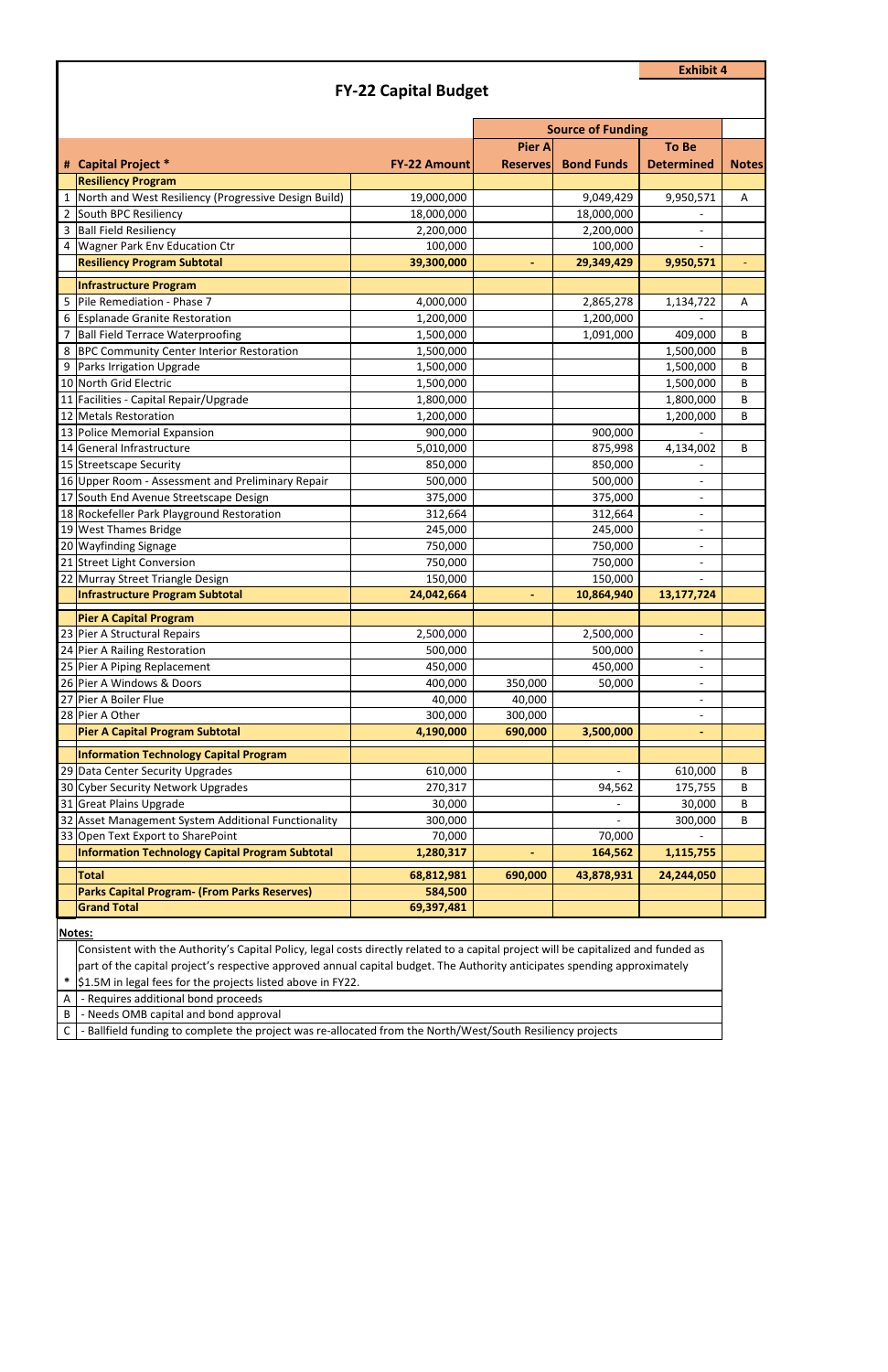|                                                       | BATTERY PARK CITY AUTHORITY: OPERATING & CAPITAL BUDGET SUMMARY* |                     |                     |                     |                     |
|-------------------------------------------------------|------------------------------------------------------------------|---------------------|---------------------|---------------------|---------------------|
|                                                       | For the Fiscal Years Ending October 31, 2021 thru 2025           |                     |                     |                     |                     |
| (in 000s)                                             |                                                                  |                     |                     |                     |                     |
|                                                       |                                                                  |                     |                     |                     | Exhibit - 5         |
|                                                       | Estimated<br>FY 2021                                             | Proposed<br>FY 2022 | Proposed<br>FY 2023 | Proposed<br>FY 2024 | Proposed<br>FY 2025 |
| <b>OPERATING BUDGET</b>                               |                                                                  |                     |                     |                     |                     |
| <b>REVENUES</b>                                       |                                                                  |                     |                     |                     |                     |
| <b>Operating Revenues</b>                             |                                                                  |                     |                     |                     |                     |
| Sublease rentals                                      | \$336,641                                                        | \$324,338           | \$344,890           | \$353,373           | \$359,628           |
| Non Recurring                                         | 624                                                              | 250                 |                     |                     |                     |
| <b>Subtotal Operating Revenues</b>                    | 337,265                                                          | 324,588             | 344,890             | 353,373             | 359,628             |
| <b>Non-Operating Revenues</b>                         |                                                                  |                     |                     |                     |                     |
| <b>Investment Earnings</b>                            |                                                                  |                     |                     |                     |                     |
| Interest earned                                       | 2,800                                                            | 1,000               | 2,000               | 2,500               | 3,000               |
| <b>Subtotal Non-Operating Revenues</b>                | \$2,800                                                          | \$1,000             | \$2,000             | \$2,500             | \$3,000             |
| <b>Total Revenues:</b>                                | \$340,065                                                        | \$325,588           | \$346,890           | \$355,873           | \$362,628           |
| <b>EXPENDITURES</b>                                   |                                                                  |                     |                     |                     |                     |
| <b>Operating Expenditures</b>                         |                                                                  |                     |                     |                     |                     |
| Total operating expenses (Includes Pier A/Bridges/EB) | \$38,842                                                         | \$42,339            | \$45,609            | \$48,977            | \$52,447            |
| Other (NYS Cost Recovery Fee)                         | 8,893                                                            | 9,000               | 9,000               | 9,000               | 9,000               |
| <b>Subtotal Operating Expenditures</b>                | \$47,735                                                         | \$51,339            | \$54,609            | \$57,977            | \$61,447            |
| <b>Non-Operating Expenditures</b>                     |                                                                  |                     |                     |                     |                     |
| Interest and Other Financing Charges                  | 71,575                                                           | 73,799              | 79,728              | 85,118              | 90,056              |
| Subtotal Interest and Other Financing Charges         | \$71,575                                                         | \$73,799            | \$79,728            | \$85,118            | \$90,056            |
| <b>Total Expenditures:</b>                            | \$119,310                                                        | \$125,138           | \$134,337           | \$143,095           | \$151,503           |
| <b>Excess Funds Subject to Settlement Agreement:</b>  | \$220,755                                                        | \$200,450           | \$212,553           | \$212,778           | \$211,125           |
| <b>CAPITAL BUDGET</b>                                 |                                                                  |                     |                     |                     |                     |
| Proceeds from Debt Issuance (beginning of yr balance) | 92,688                                                           | 66,979              | 97,581              | 97,581              | 47,581              |
| Capital expenditures                                  | 25,709                                                           | 69,398              | 150,000             | 150,000             | 100,000             |
| Proceeds from Debt Issuance                           | $\overline{a}$                                                   | 100,000             | 150,000             | 100,000             | 100,000             |
| Capital funds remaining                               | \$66,979                                                         | \$97,581            | \$97,581            | \$47,581            | \$47,581            |
|                                                       |                                                                  |                     |                     |                     |                     |

**NOTE** - The approved Fiscal Year 2022 Budget and Projections for Fiscal Years 2023 to 2025 are subject to change based on several factors many of which are not within BPCA's management control. Such factors include: the NYC real estate tax policy, additional bond proceeds required to finance infrastructure, and market conditions effecting cost of capital. Additionally - BPCA plans on funding reserves in the \$5M in FY21 and \$2M in subsequent fiscal years (included in the operating expense line)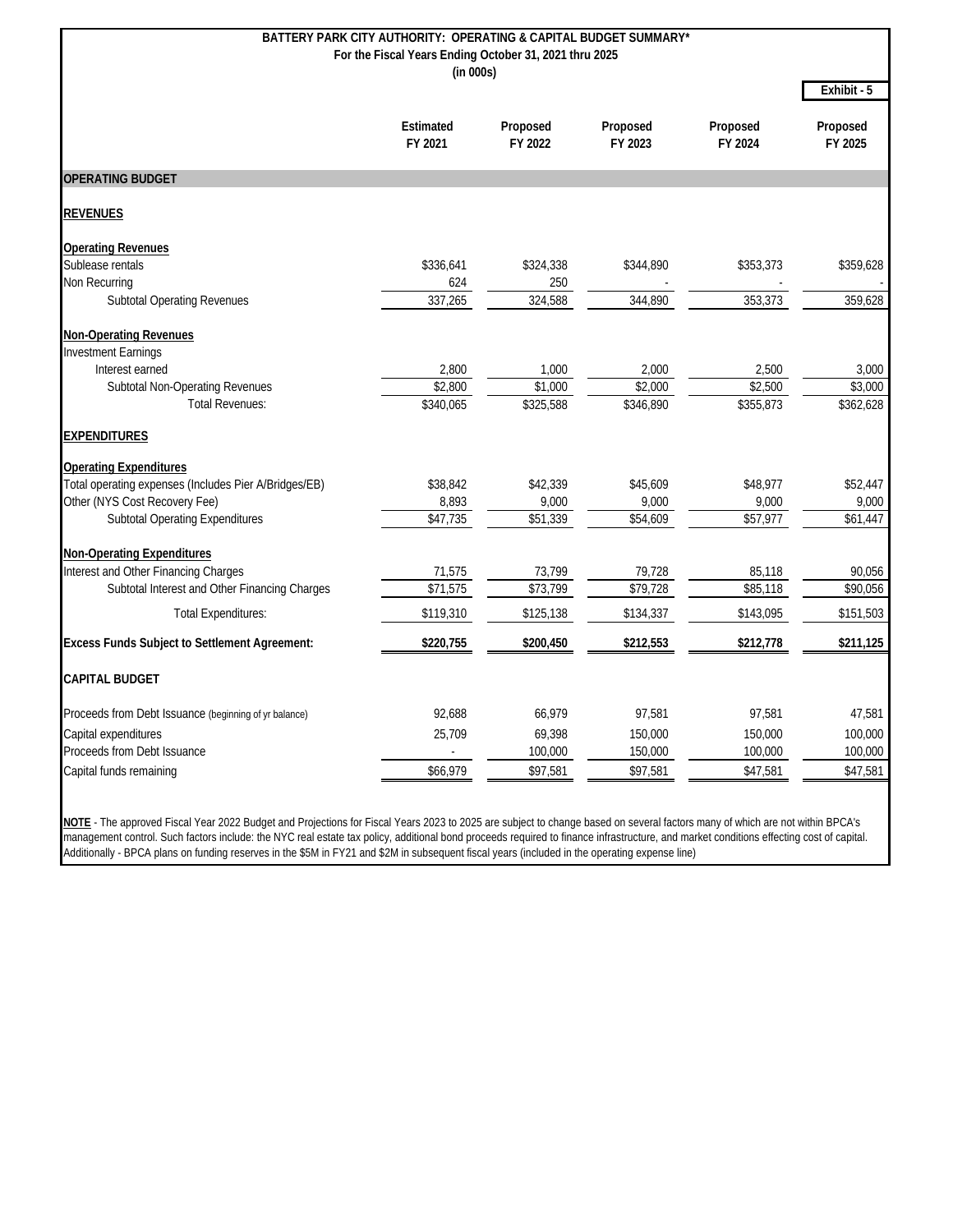# **AUTHORIZATION TO AMEND THE AGREEMENT WITH THORNTON TOMASETTI, INC. TO PROVIDE SOUTH BATTEY PARK CITY RESILIENCY PROJECT DESIGN SUPPORT SERVICES AND MOVABLE SECURITY BARRIER DESIGN SERVICES**

BE IT RESOLVED that in accordance with the materials presented to this meeting, the President and Chief Executive Officer of the Hugh L. Carey Battery Park City Authority (the "President") or her/his designee(s) be, and each of them hereby is, authorized and empowered to amend the Agreement to add the Additional Services as referenced in the attached memorandum to the Agreement's Scope of Work, to increase the value of the Agreement by an additional amount of \$263,181.05, from the not-to-exceed amount of \$276,126.54 to the not-to-exceed amount of \$539,307.59, and to extend the duration of the Agreement from October 4, 2020 to August 31, 2022; and be it further,

RESOLVED, that the President or her/his designee(s) be, and each of them hereby is, authorized and empowered to execute and deliver the Agreement on behalf of the Hugh L. Carey Battery Park City Authority, subject to such changes as the officer or officers shall, with the advice of counsel, approve as necessary and appropriate and in the best interests of the Authority, such approval to be conclusively evidenced by the execution and delivery of the Agreement; and be it further,

RESOLVED, that the President or her/his designee(s) be, and each of them hereby is, authorized and empowered to execute all such other and further documents and to take all such other and further actions as may be necessary, desirable or appropriate in connection with the transactions contemplated in the foregoing resolutions, and any such execution of documents and any other further actions heretofore taken are hereby ratified and any actions hereafter taken are confirmed and approved.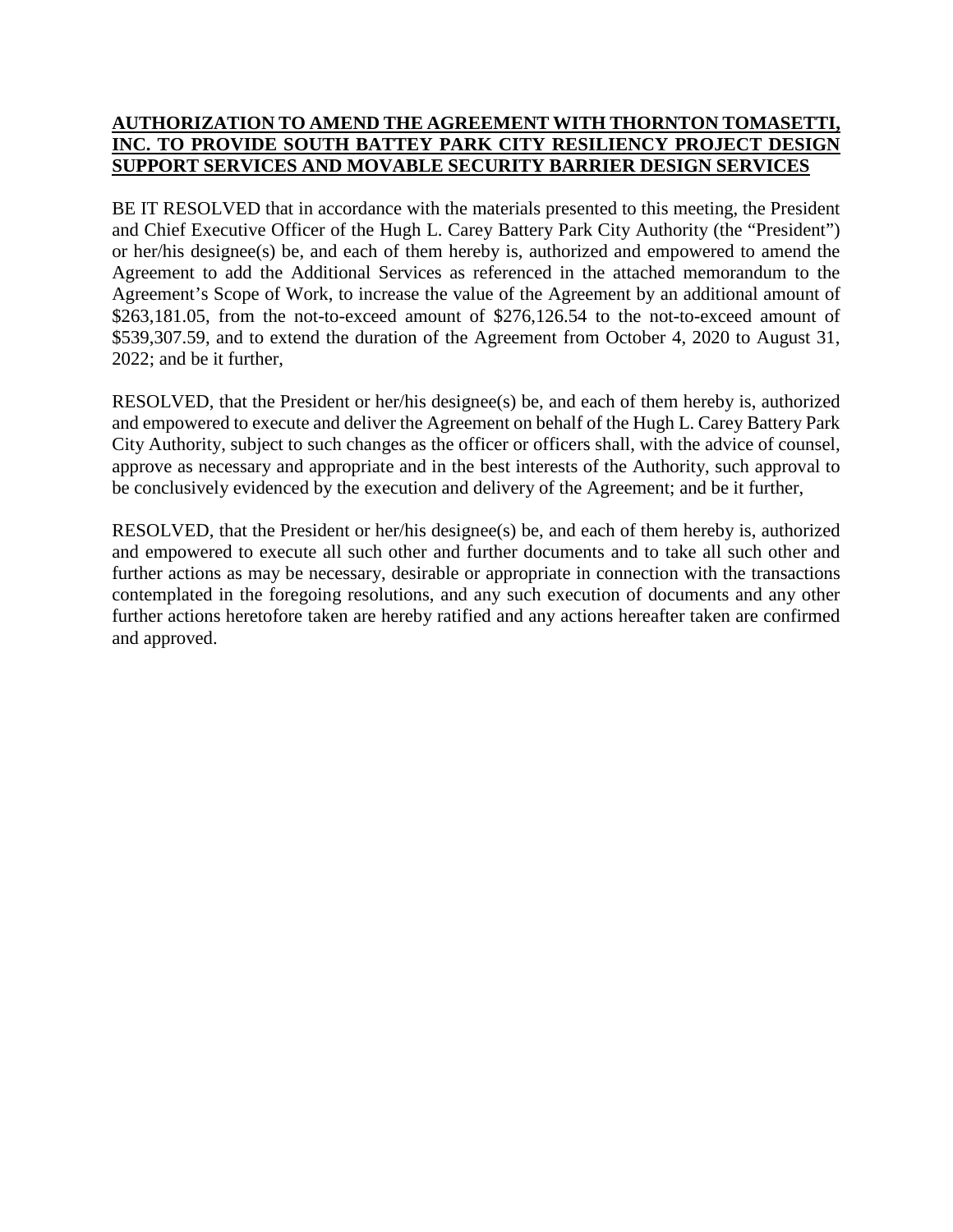# **APPROVAL OF FISCAL YEAR 2022 ON-CALL SPENDING AUTHORITY**

BE IT RESOLVED, the Fiscal Year 2022 annual spending maximums for the following On-Call Expenditures, are hereby established:

| - On-Call General Contractor Expenditures: |  | \$3,100,000; |  |
|--------------------------------------------|--|--------------|--|
|                                            |  | $A + A$      |  |

- On-Call Engineering Expenditures: \$1,200,000; and,

- On-Call Construction Management Expenditures: \$1,100,000; and be it further,

RESOLVED, that the President of the Authority or her/his designee(s) be, and each of them hereby is, authorized and empowered to execute any documents, file said budgeted and related information with all parties as required pursuant to all outstanding bond resolutions, agreements and requirements of law and to take all such other and further actions as may be necessary, desirable or appropriate in connection with the transactions contemplated in the foregoing resolution, and any such execution of documents and any other and further actions heretofore taken are hereby ratified and any actions hereafter taken are confirmed and approved.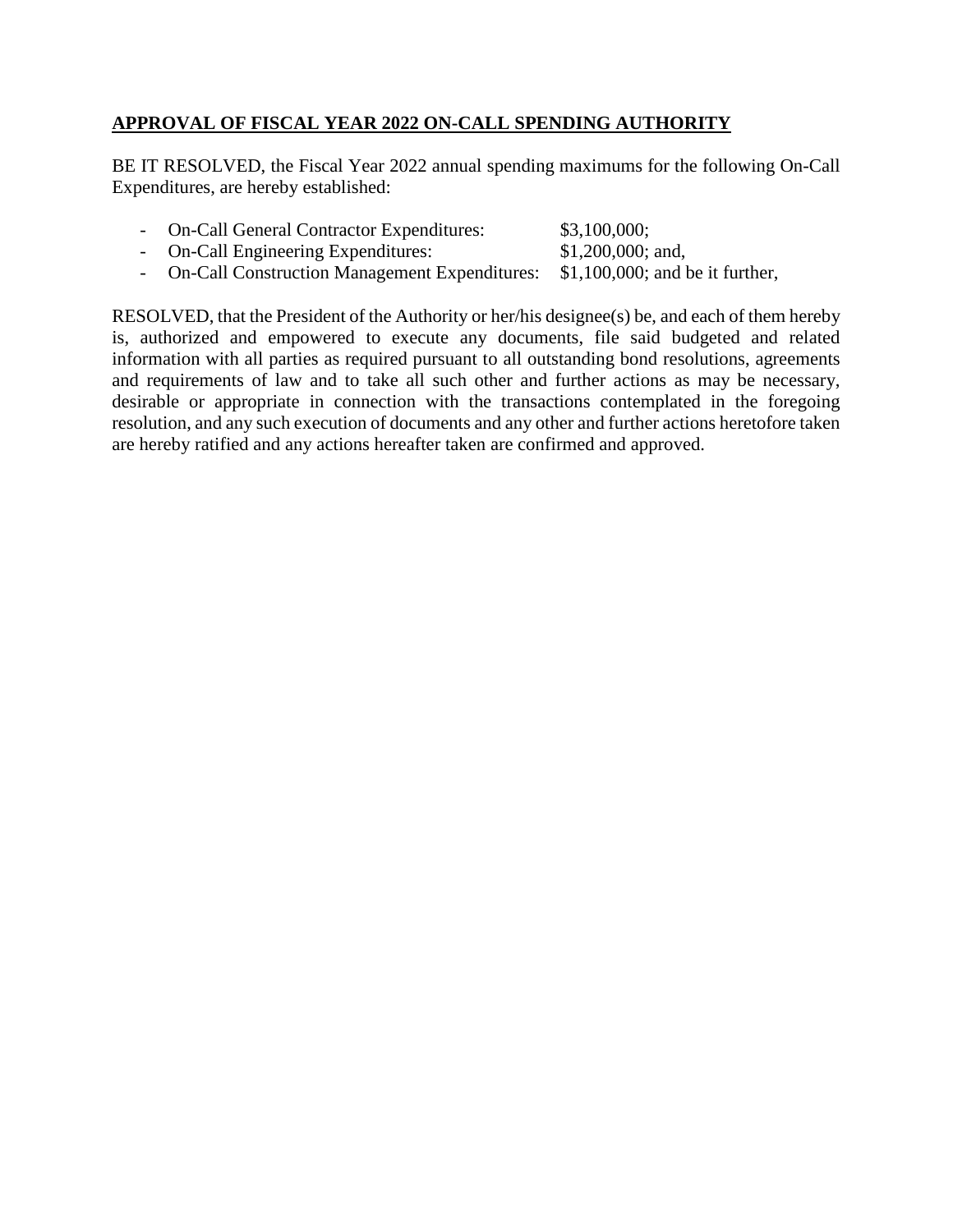# **AUTHORIZATION TO EXECUTE AN AMENDMENT WITH AKRF, INC. ("AKRF") FOR HISTORIC PRESERVATION AND CULTURAL RESOURCES CONSULTING SERVICES**

BE IT RESOLVED, that in accordance with the materials submitted at this Board meeting, the President and Chief Executive Officer (the "President") of the Battery Park City Authority (the "Authority") or his/her designee(s) be, and each of them hereby is, authorized and empowered to execute an amendment to extend the term of the contract with AKRF through December 31, 2022; and, be it further

RESOLVED, that the President or his/her designee(s), and each of them hereby is, authorized and empowered to execute and deliver the Amendment on behalf of the Authority, subject to such changes as the officer or officers executing the Amendment shall, with the advice of counsel, approve as necessary and appropriate and in the best interest of the Authority, such approval to be conclusive evidence by the execution and delivery of the Amendment; and be it further,

RESOLVED, that the President or his/her designee(s) be, and each of them hereby is, authorized and empowered to execute all such other and further documents, and to take all such other and further actions as may be necessary, desirable or appropriate, in connection with the transactions contemplated in the foregoing resolutions, and any such execution of documents and any other and further actions heretofore taken are hereby ratified, and any actions hereafter taken are confirmed and approved.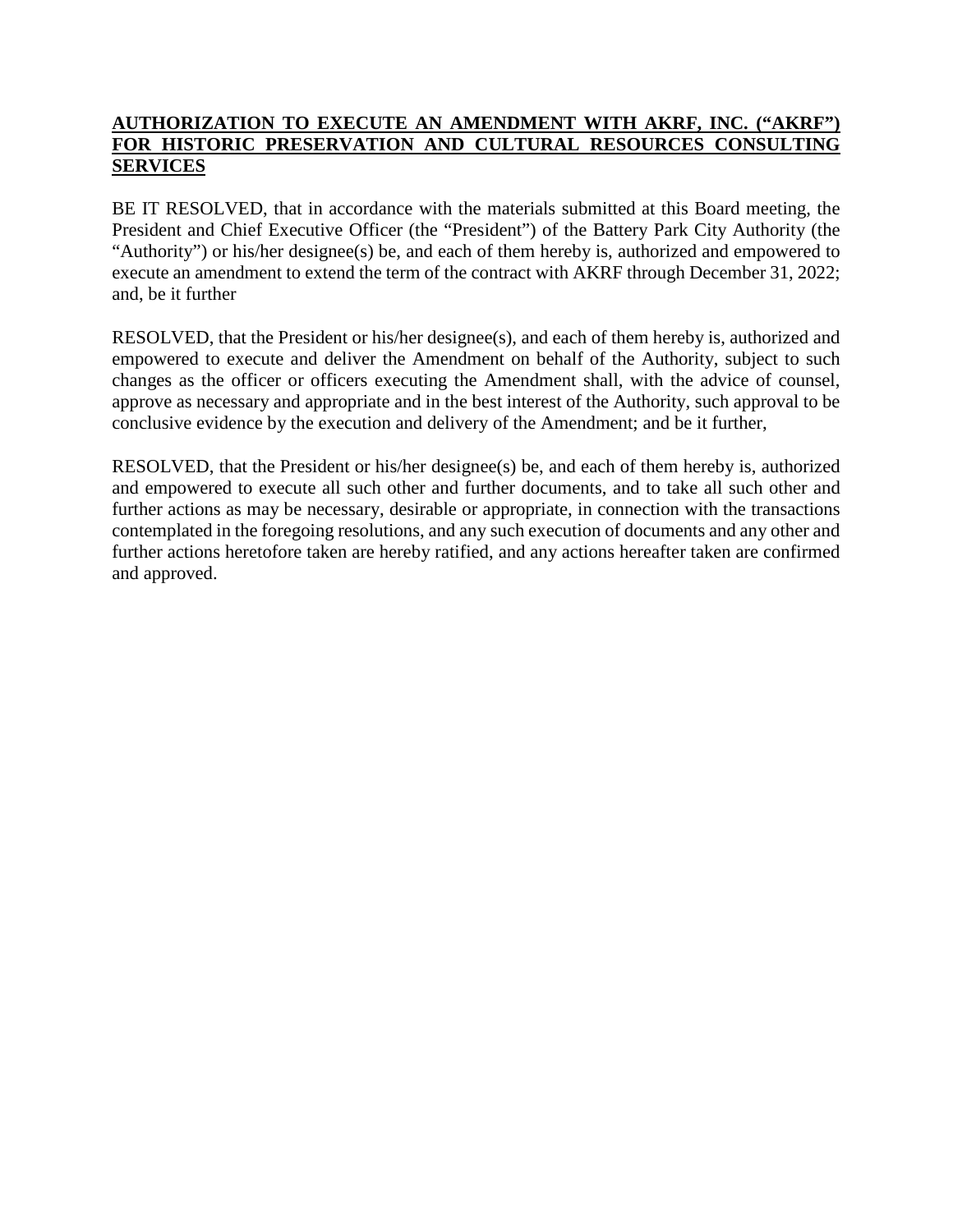# **AUTHORIZATION TO ENTER INTO AN AGREEMENT WITH IRON MOUNTAIN FOR OFF-SITE DOCUMENT AND DATA BACKUP TAPE STORAGE SERVICES**

BE IT RESOLVED that in accordance with the materials presented to this meeting, the President and Chief Executive Officer of the Hugh L. Carey Battery Park City Authority (the "President") or her/his designee(s) be, and each of them hereby is, authorized and empowered to enter into an agreement with Iron Mountain to provide off-site document and data backup tape storage services for a term of three (3) years in the not-to-exceed amount of \$200,000.00, and be it further

RESOLVED, that the President or her/his designee(s) be, and each of them hereby is, authorized and empowered to execute and deliver the agreement on behalf of the Hugh L. Carey Battery Park City Authority, subject to such changes as the officer or officers shall, with the advice of counsel, approve as necessary and appropriate and in the best interests of the Authority, such approval to be conclusively evidenced by the execution and delivery of the contract; and be it further

RESOLVED, that the President or her/his designee(s) be, and each of them hereby is, authorized and empowered to execute all such other and further documents and to take all such other and further actions as may be necessary, desirable or appropriate in connection with the transactions contemplated in the foregoing resolutions, and any such execution of documents and any other further actions heretofore taken are hereby ratified and any actions hereafter taken are confirmed and approved.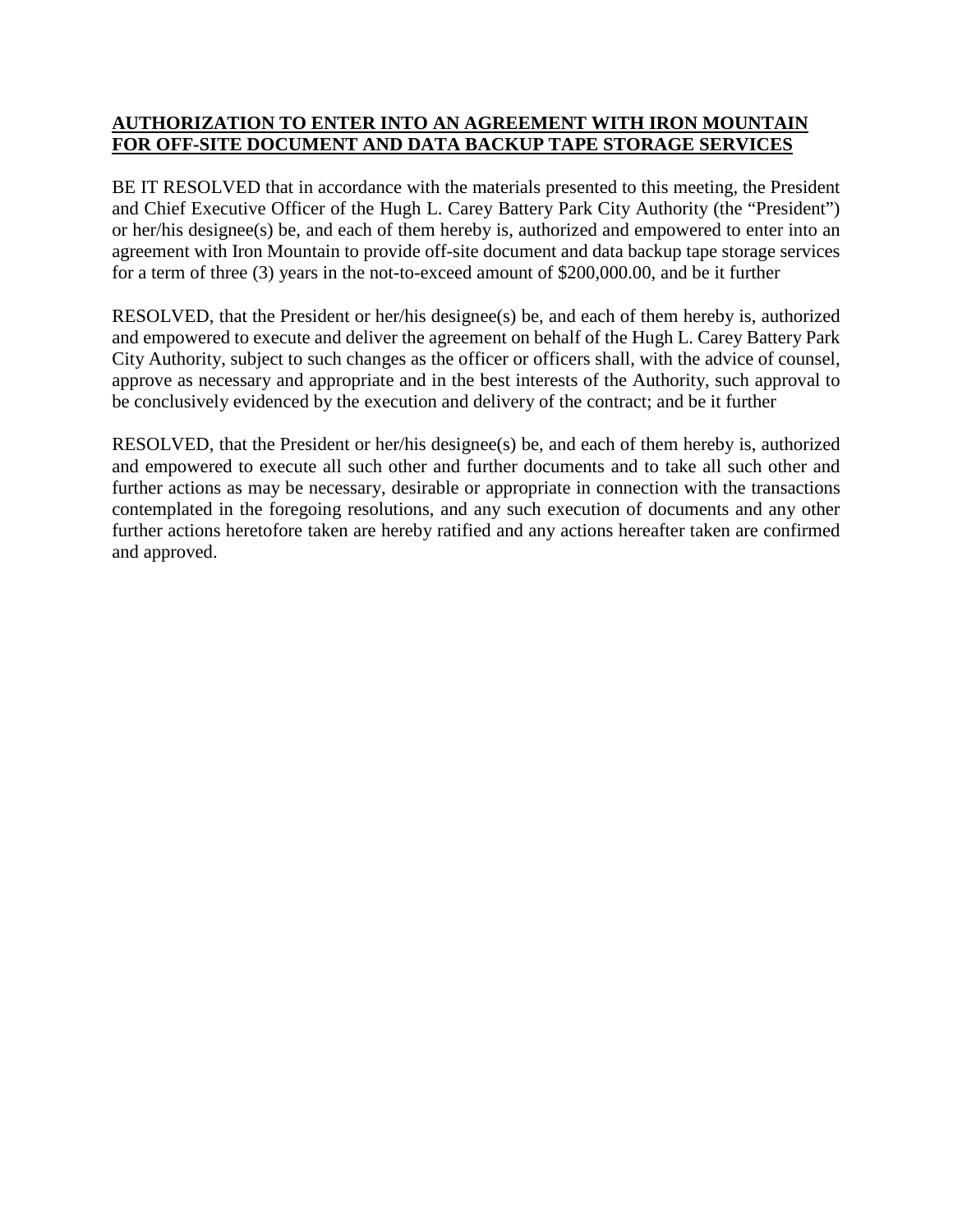# **AUTHORIZATION TO AMEND THE AGREEMENT WITH PFM FINANCIAL ADVISORS, LLC.**

BE IT RESOLVED that in accordance with the materials presented to this meeting, the President and Chief Executive Officer of the Hugh L. Carey Battery Park City Authority (the "President") or her/his designee(s) be, and each of them hereby is, authorized and empowered to amend Agreement #17-2513 with PFM Financial Advisors, LLC to extend the contract term to February 1, 2022, and be it further

RESOLVED, that the President or her/his designee(s) be, and each of them hereby is, authorized and empowered to execute and deliver the contract on behalf of the Hugh L. Carey Battery Park City Authority, subject to such changes as the officer or officers shall, with the advice of counsel, approve as necessary and appropriate and in the best interests of the Conservancy, such approval to be conclusively evidenced by the execution and delivery of the contract; and be it further

RESOLVED, that the President or her/his designee(s) be, and each of them hereby is, authorized and empowered to execute all such other and further documents and to take all such other and further actions as may be necessary, desirable or appropriate in connection with the transactions contemplated in the foregoing resolutions, and any such execution of documents and any other further actions heretofore taken are hereby ratified and any actions hereafter taken are confirmed and approved.